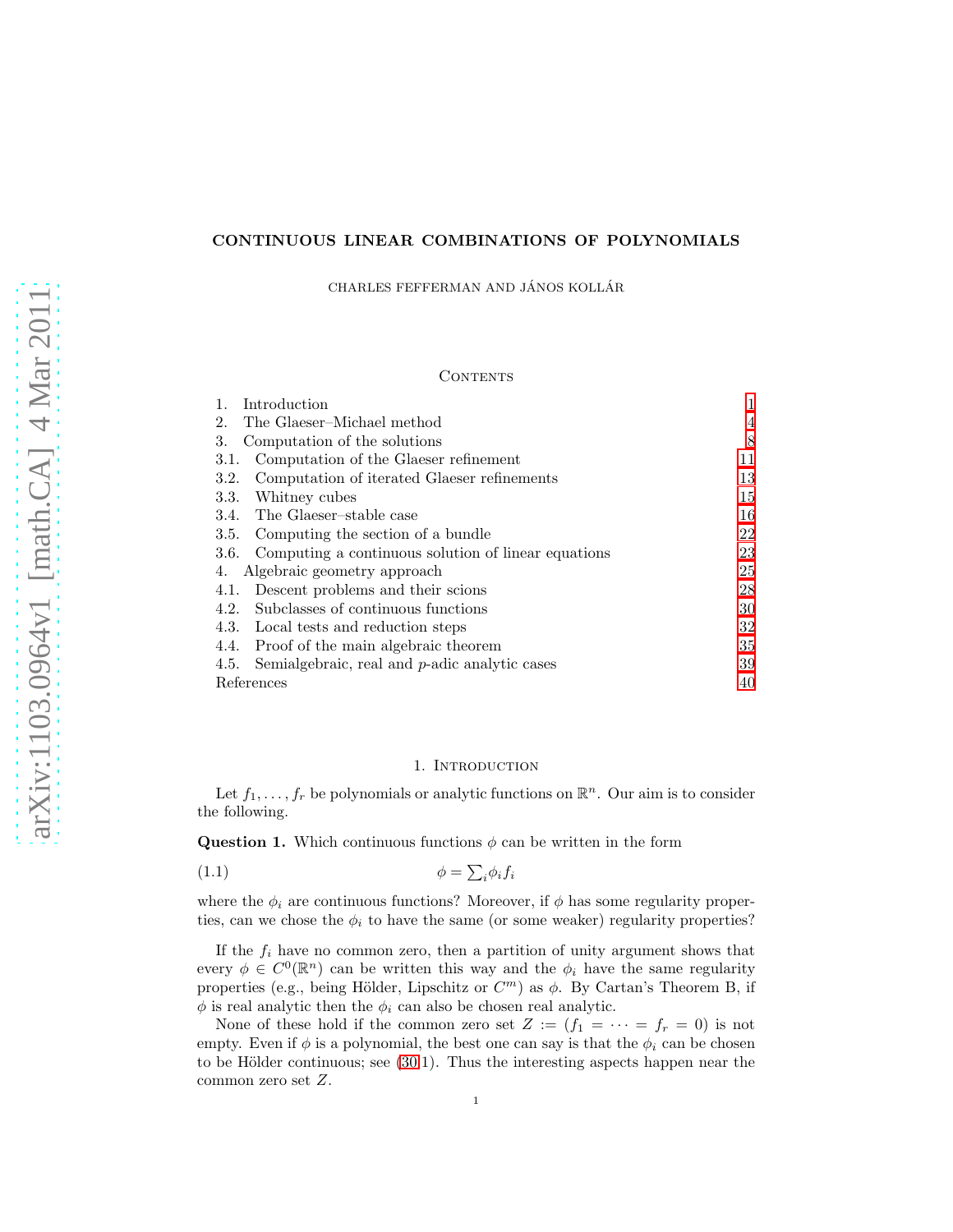The much studied  $C^{\infty}$ -version of Question [1](#page-0-1) has a very different flavor [\[Mal67,](#page-39-1) [Tou72\]](#page-39-2), but the  $L^{\infty}_{loc}$ -version is quite relevant: Which functions can be written in the form  $\sum_i \psi_i f_i$  where  $\psi_i \in L^{\infty}_{loc}$ ?

The answer to the latter variant turns out to be rather simple. If  $\phi$  is such then  $\phi / \sum_i |f_i| \in L^{\infty}_{loc}$ . Conversely, if this holds then

<span id="page-1-2"></span>
$$
\phi = \sum_{i} \phi_i f_i \quad \text{where} \quad \phi_i := \frac{\phi}{\sum_j |f_j|} \cdot \frac{\bar{f}_i}{|f_i|} \in L^{\infty}_{loc}.
$$

Equivalently, the obvious formulas

(1.2) 
$$
\sum_{i} |f_i| = \sum_{i} \frac{\bar{f}_i}{|f_i|} f_i \text{ and } \phi = \frac{\phi}{\sum_{i} |f_i|} \sum_{i} |f_i|
$$

show that  $L^{\infty}_{loc}(\mathbb{R}^n) \cdot (f_1,\ldots,f_r)$  is the principal ideal generated by  $\sum_i |f_i|$ . For many purposes it is even better to write  $\phi$  as

<span id="page-1-0"></span>(1.3) 
$$
\phi = \sum_{i} \psi_i f_i \quad \text{where} \quad \psi_i := \frac{\phi \bar{f}_i}{\sum_j |f_j|^2} \in L^{\infty}_{loc}.
$$

Note that if  $\phi$  is continuous (resp. differentiable) then the  $\psi_i$  given in [\(1.3\)](#page-1-0) are continuous (resp. differentiable) outside the common zero set  $Z$ ; again indicating the special role of Z.

The above formulas also show that the discontinuity of the  $\psi_i$  along Z can be removed for certain functions.

# <span id="page-1-1"></span>**Lemma 2.** For a continuous function  $\phi$  the following are equivalent.

(1)  $\phi = \sum_i \phi_i f_i$  where the  $\phi_i$  are continuous functions such that  $\lim_{x\to z} \phi_i = 0$ *for every i* and every  $z \in Z$ .

(2) 
$$
\lim_{x \to z} \frac{\phi}{\sum_{i} |f_{i}|} = 0 \text{ for every } z \in Z.
$$

Similar conditions do not answer Question [1.](#page-0-1) First, if the  $\psi_i$  defined in [\(1.3\)](#page-1-0) are continuous, then  $\phi = \sum_i \psi_i f_i$  is continuous, but frequently one can write  $\phi =$  $\sum_i \phi_i f_i$  with  $\phi_i$  continuous yet the formula [\(1.3\)](#page-1-0) defines discontinuous functions  $\psi_i$ . This happens already in very simple examples, like  $f_1 = x, f_2 = y$ . For  $\phi = x$  $(1.3)$  gives

$$
x = \frac{x^2}{x^2 + y^2} \cdot x + \frac{xy}{x^2 + y^2} \cdot y
$$

whose coefficients are discontinuous at the origin.

An even worse example is given by  $f_1 = x^2, f_2 = y^2$  and  $\phi = xy$ . Here  $\phi$  can not be written as  $\phi = \phi_1 f_1 + \phi_2 f_2$  but every inequality that is satisfied by  $x^2$  and  $y^2$  is also satisfied by  $\phi = xy$ . We believe that there is no universal test or formula as above that answers Question [1.](#page-0-1) At least it is clear that  $C^0(\mathbb{R}^n) \cdot (x, y)$  is not a principal ideal in  $C^0(\mathbb{R}^n)$ .

Nonetheless, these examples and the concept of axis closure defined by [\[Bre06\]](#page-39-3) suggest several simple necessary conditions. These turn out to be equivalent to each other, but they do not settle Question [1.](#page-0-1)

The algebraic version of Question [1](#page-0-1) was posed by H. Brenner, which led him to the notion of the *continuous closure* of ideals [\[Bre06\]](#page-39-3). We learned about it from a lecture of M. Hochster. It seems to us that the continuous version is the more basic variant. In turn, the methods of the continuous case can be used to settle several of the algebraic problems [\[Kol10\]](#page-39-4).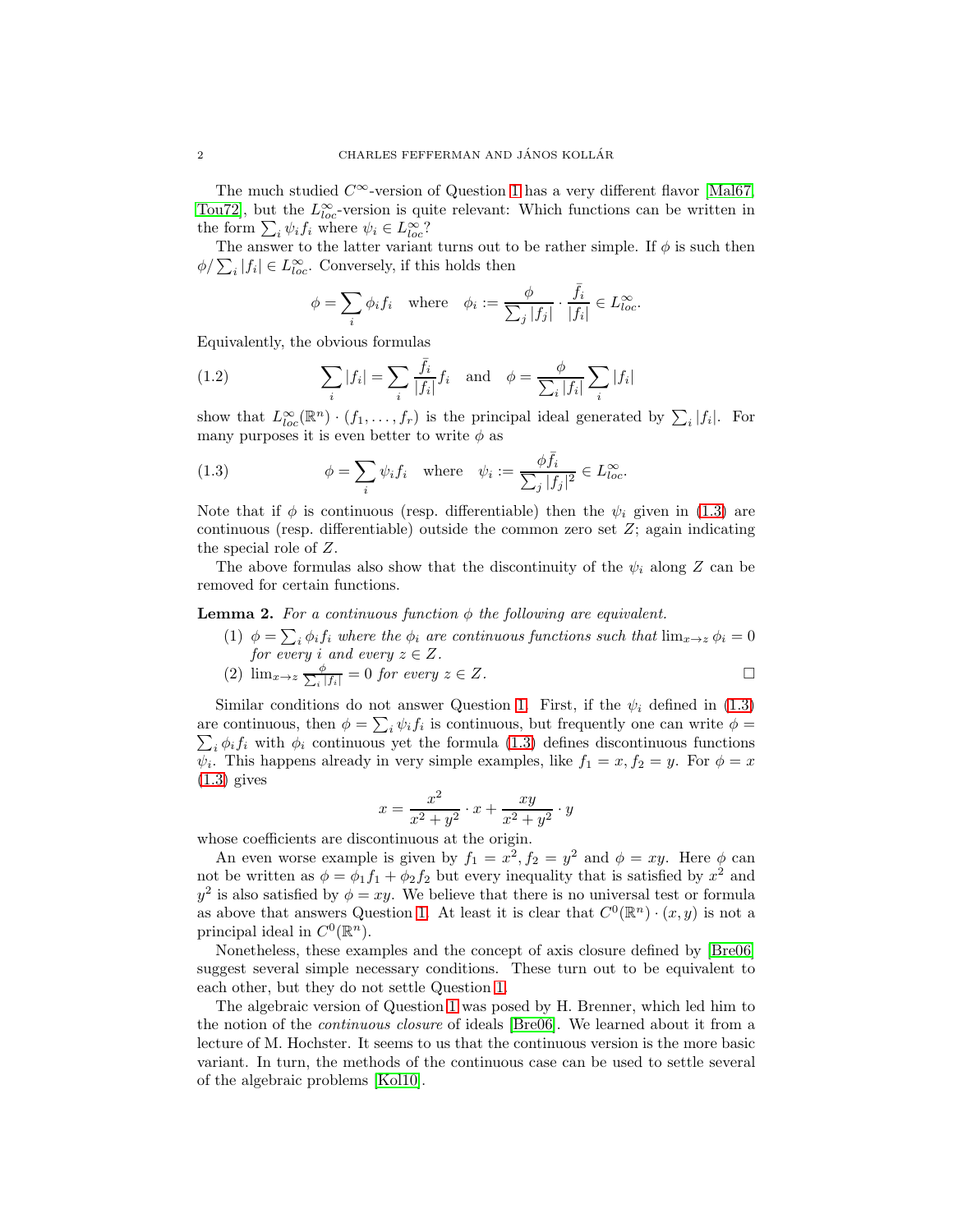<span id="page-2-0"></span>**3** (Pointwise tests). For a continuous function  $\phi$  and for a point  $p \in \mathbb{R}^n$  the following are equivalent.

- (1) For every sequence  $\{x_i\}$  converging to p there are  $\psi_{ij} \in \mathbb{C}$  such that  $\lim_{j\to\infty}\psi_{ij}$  exists for every i and  $\phi(x_j) = \sum_i \psi_{ij} f_i(x_j)$  for every j.
- (2) We can write  $\phi = \sum_i \psi_i^{(p)}$  $i^{(p)} f_i$  where the  $\psi_i^{(p)}$  $i^{(p)}(x)$  are continuous at p.
- (3) We can write  $\phi = \phi^{(p)} + \sum_i c_i^{(p)} f_i$  where  $c_i^{(p)} \in \mathbb{C}$  and  $\lim_{x \to p} \frac{\phi^{(p)}}{\sum_i |f_i|} = 0$ .

If  $\phi = \sum_i \phi_i f_i$  where the  $\phi_i$  are continuous functions, then we obtain the  $\psi_{ij}, \psi_i^{(p)}$ by restriction and  $\phi = (\sum_i (\phi_i - \phi_i(p)) f_i) + \sum_i \phi_i(p) f_i$  shows that  $\phi$  satisfies the third test. Conversely, if  $\phi$  satisfies (3) then  $\phi_p := \phi - \sum_i c_i^{(p)}$  $i^{(p)}f_i$  is continuous and  $\lim_{x\to p} \frac{\phi_p}{\sum x}$  $\frac{\varphi_p}{\varphi_i|f_i|} = 0$ . By Lemma [2](#page-1-1) we can write

$$
\phi = \sum_{i} \psi_i^{(p)} f_i \quad \text{where} \quad \psi_i^{(p)} := c_i^{(p)} + \frac{\phi_p \bar{f}_i}{\sum_j |f_j|^2}
$$

and the  $\psi_i^{(p)}$  $i^{(p)}(x)$  are continuous at p. Thus (2) and (3) are equivalent. One can see their equivalence with (1) directly, but for us it is more natural to obtain it by showing that they are all equivalent to the Finite set test to be introduced in [\(26\)](#page-25-0).

If the common zero set  $Z := (f_1 = \cdots = f_r = 0)$  consists of a single point p, then the  $\psi_i^{(p)}(x)$  constructed above are continuous everywhere. More generally, if Z is a finite set of points then these tests give necessary and sufficient conditions for Question [1.](#page-0-1) However, the following example of Hochster shows that the pointwise test for every p does not give a sufficient condition in general.

[3.](#page-2-0)4 Example. [\[Hoc10\]](#page-39-5) Take  $\{f_1, f_2, f_3\} := \{x^2, y^2, xyz^2\}$  and  $\phi := xyz$ . Pick a point  $p = (a, b, c) \in \mathbb{R}^3$ . If  $c \neq 0$  then we can write

$$
xyz = \frac{1}{c}xyz^2 + \frac{1}{c}(c-z)xyz \quad \text{and} \quad \lim_{(x,y,z) \to (a,b,c)} \frac{(c-z)xyz}{|x^2| + |y^2| + |xyz^2|} = 0,
$$

thus [\(3.](#page-2-0)3) holds. Note that if  $a = b = 0$ , then  $\frac{1}{c}xyz^2$  is the only possible constant coefficient term that works. As  $c \to 0$ , the coefficient  $\frac{1}{c}$  is not continuous, thus  $xyz$ can not be written as  $xyz = \phi_1 x^2 + \phi_2 y^2 + \phi_3 xy^2$  where the  $\phi_i$  are continuous. Nonetheless, if  $c = 0$  then

$$
\lim_{(x,y,z)\to(a,b,0)}\frac{xyz}{|x^2|+|y^2|+|xyz^2|}=0.
$$

shows that [\(3.](#page-2-0)3) is satisfied (with all  $c_i^{(a,b,0)} = 0$ ).

One problem is that the coefficients  $c_i^{(p)}$  are not continuous functions of p. In general, they are not even functions of  $p$  since a representation as in  $(3.2)$  or  $(3.3)$ is not unique. Still, this suggests a possibility of reducing Question [1](#page-0-1) to a similar problem on the lower dimensional set  $Z = (f_1 = \cdots = f_r = 0)$ .

We present two methods to answer Question [1.](#page-0-1)

The first method starts with  $f_1, \ldots, f_r$  and  $\phi$  and decides if  $\phi = \sum_i \phi_i f_i$  is solvable or not. The union of the graphs of all discontinuous solutions  $(\phi_1, \ldots, \phi_r)$ is a subset  $\mathcal{H} \subset \mathbb{R}^n \times \mathbb{R}^r$ . Then we use the tests  $(3.1-3)$  repeatedly to get smaller and smaller subsets of  $H$ . After  $2r + 1$  steps, this process stabilizes. This follows [\[Fef06,](#page-39-6) Lem.2.2]. It was adapted from a lemma in [\[BMP03\]](#page-39-7), which in turn was adapted from a lemma in [\[Gla58\]](#page-39-8). At the end we use Michael's theorem [\[Mic56\]](#page-39-9)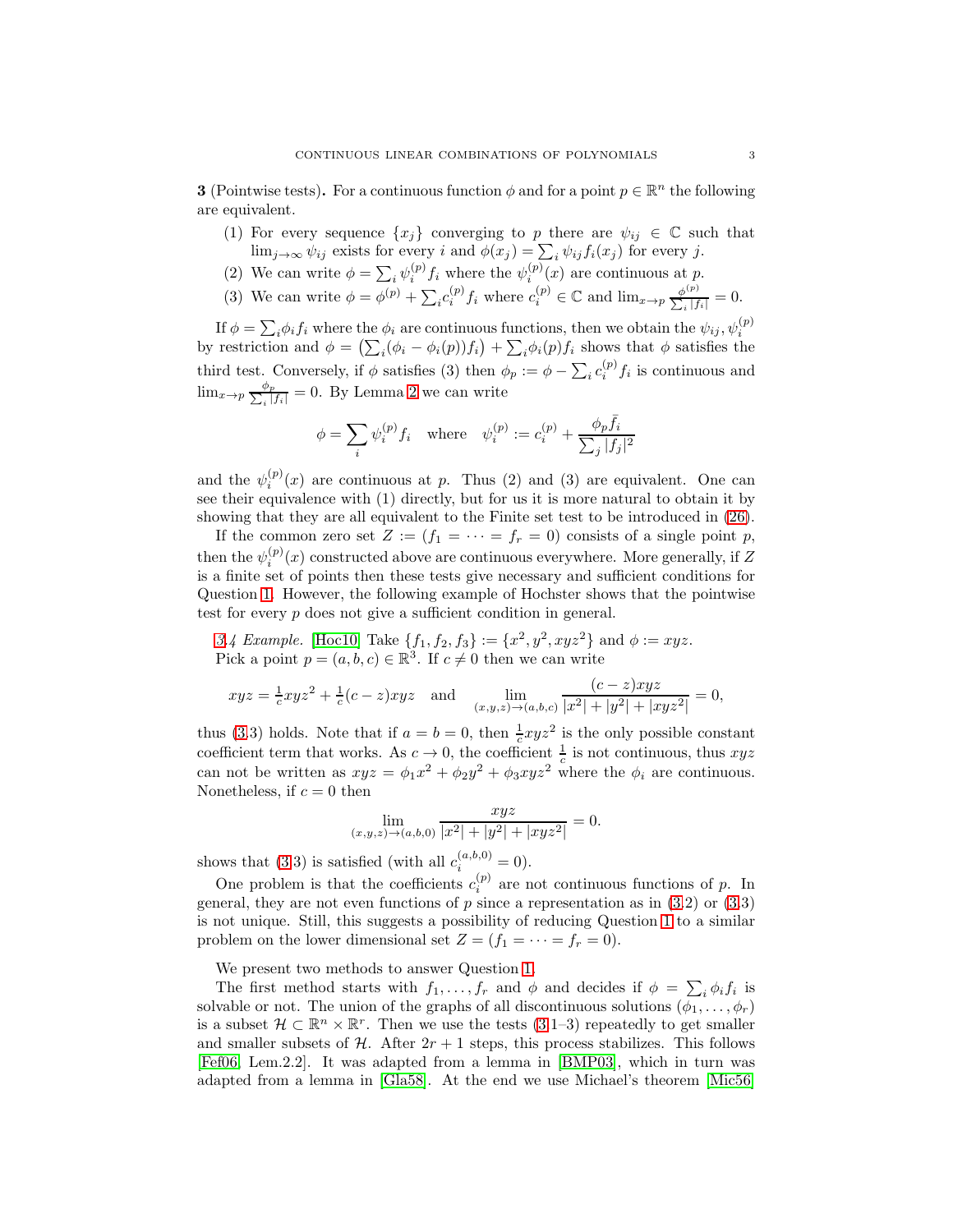to get a necessary and sufficient criterion. This approach works even if the  $f_i$  are continuous functions. On the other hand, its dependence on  $\phi$  is somewhat delicate.

The second method uses in an essential way that the  $f_i$  are polynomials (or at least real analytic). The method relies on the observation that formulas like [\(1.2–](#page-1-2) [1.3\)](#page-1-0) give a continuous solution to  $\phi = \sum_i \phi_i f_i$ ; albeit not on  $\mathbb{R}^n$  but on some real algebraic variety mapping to  $\mathbb{R}^n$ . Following this idea, we transform the original Question [1](#page-0-1) on  $\mathbb{R}^n$  to a similar problem on a real algebraic variety Y for which the solvability on any finite subset is equivalent to continuous solvability.

The algebraic method also shows that if  $\phi$  is Hölder continuous (resp. semialgebraic and continuous) and the equation [\(1.1\)](#page-0-2) has a continuous solution then there is also a solution where the  $\phi_i$  are Hölder continuous (resp. semialgebraic and continuous) [\(29\)](#page-26-1). By contrast, if can happen that  $\phi$  is a continuous rational function on  $\mathbb{R}^3$ , the equation [\(1.1\)](#page-0-2) has a continuous semialgebraic solution but has no continuous rational solutions [\[Kol11\]](#page-39-10).

Both of the methods work for any linear system of equations

<span id="page-3-0"></span>(1.4) 
$$
\phi_j = \sum_{i=1}^m \psi_i f_{ij} \text{ for } j = 1, ..., n.
$$

## 2. The Glaeser–Michael method

Fix positive integers  $n, r$  and let  $Q$  be a compact metric space.

4 (Singular affine bundles). By a singular affine bundle (or *bundle* for short), we mean a family  $\mathcal{H} = (H_x)_{x \in Q}$  of affine subspaces  $H_x \subseteq \mathbb{R}^r$ , parametrized by the points  $x \in Q$ . The affine subspaces  $H_x$  are the *fibers* of the bundle  $H$ . (Here, we allow the empty set  $\emptyset$  and the whole space  $\mathbb{R}^r$  as affine subspaces of  $\mathbb{R}^r$ .) A *section* of a bundle  $\mathcal{H} = (H_x)_{x \in Q}$  is a continuous map  $f: Q \to \mathbb{R}^r$  such that  $f(x) \in H_x$  for each  $x \in Q$ . We ask:

<span id="page-3-2"></span> $(2.1)$  How can we tell whether a given bundle of  $H$  has a section?

For instance, let  $f_1, \ldots, f_r$  and  $\varphi$  be given real-valued functions on Q. For  $x \in Q$ , we take

<span id="page-3-1"></span>(2.2) 
$$
H_x = \{(\lambda_1, \ldots, \lambda_r) \in \mathbb{R}^r : \lambda_1 f_1(x) + \cdots + \lambda_r f_r(x) = \varphi(x)\}.
$$

Then a section  $(\phi_1, \ldots, \phi_r)$  of the bundle  $(2.2)$  is precisely an r-tuple of continuous functions solving the equation

<span id="page-3-3"></span>(2.3) 
$$
\phi_1 f_1 + \cdots + \phi_r f_r = \varphi \text{ on } Q.
$$

To answer question [\(2.1\)](#page-3-2), we introduce the notion of "Glaeser refinement". (Com-pare with [\[Gla58\]](#page-39-8), [\[BMP03\]](#page-39-7), [\[Fef06\]](#page-39-6).) Let  $\mathcal{H} = (H_x)_{x \in Q}$  be a bundle. Then the *Glaeser refinement* of  $\mathcal{H}$  is the bundle  $\mathcal{H}' = (H'_x)_{x \in Q}$ , where, for each  $x \in Q$ ,

(2.4) 
$$
H'_x = \{ \lambda \in H_x : \text{dist}(\lambda, H_y) \to 0 \text{ as } y \to x \quad (y \in Q) \}.
$$

One checks easily that

(2.5) 
$$
\mathcal{H}'
$$
 is a subbundle of  $\mathcal{H}$ , i.e.,  $H'_x \subseteq H_x$  for each  $x \in Q$ 

and

(2.6) the bundles  $\mathcal{H}$  and  $\mathcal{H}'$  have the same sections.

Starting from a given bundle  $H$ , and iterating the above construction, we obtain a sequence of bundles  $\mathcal{H}^0, \mathcal{H}^1, \mathcal{H}^2, \cdots$ , where  $\mathcal{H}^0 = \mathcal{H}$ , and  $\mathcal{H}^{i+1}$  is the Glaeser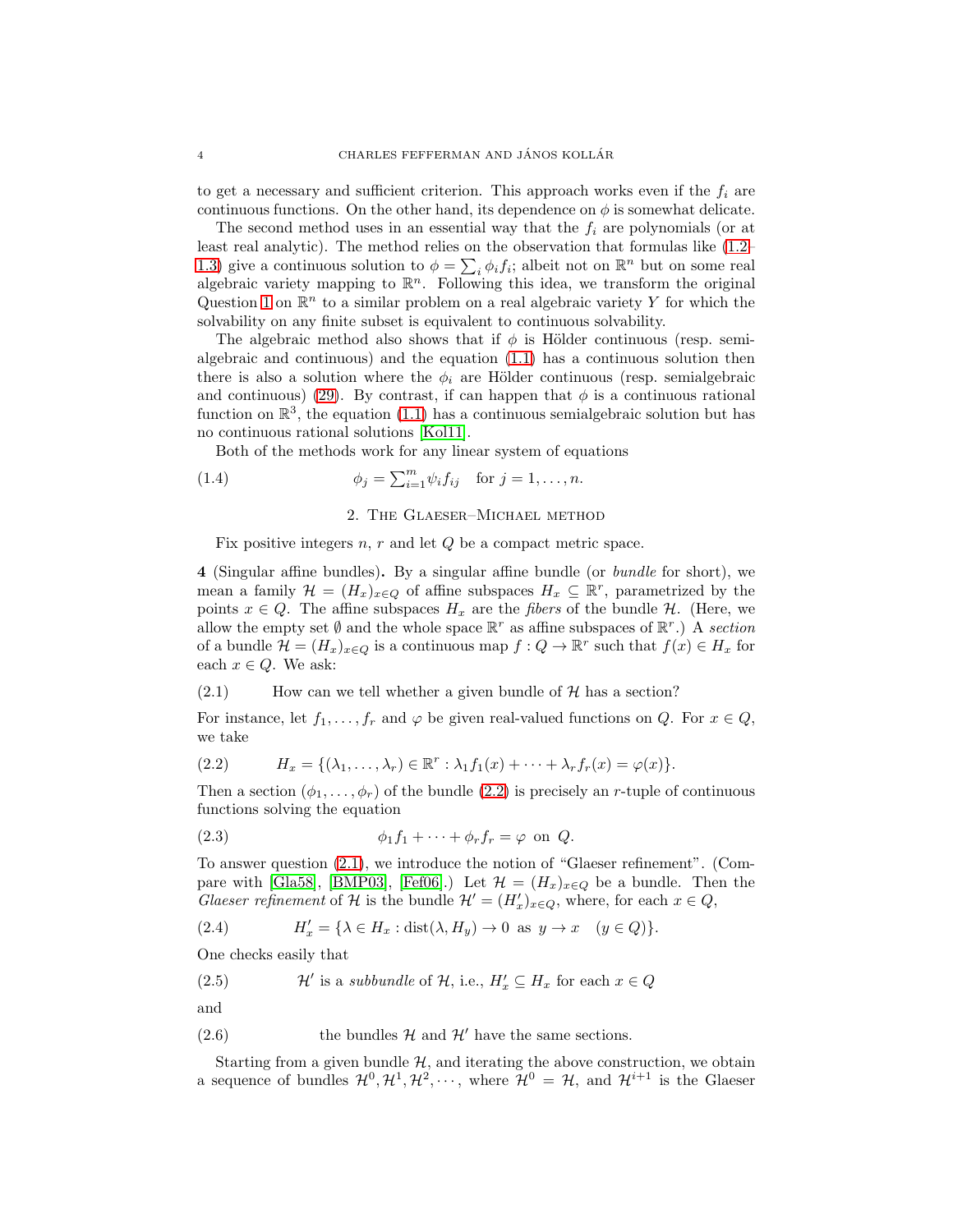refinement of  $\mathcal{H}^i$  for each i. In particular,  $\mathcal{H}^{i+1}$  is a subbundle of  $\mathcal{H}^i$ , and all the bundles  $\mathcal{H}^i$  have the same sections.

We will prove the following results.

<span id="page-4-0"></span>**Lemma 5** (Stabilization Lemma).  $\mathcal{H}^{2r+1} = \mathcal{H}^{2r+2} = \cdots$ 

<span id="page-4-1"></span>**Lemma 6** (Existence of Sections). Let  $\mathcal{H} = (H_x)_{x \in Q}$  be a bundle. Suppose that H *is its own Glaeser refinement, and suppose each fiber*  $H_x$  *is non-empty. Then*  $H$ *has a section.*

The above results allow us to answer question  $(2.1)$ . Let  $\mathcal H$  be a bundle, let  $\mathcal{H}^0, \mathcal{H}^1, \mathcal{H}^2, \cdots$  be its iterated Glaeser refinements, and let  $\mathcal{H}^{2r+1} = (\tilde{H}_x)_{x \in Q}$ . Then H has a section if and only if each fiber  $H_x$  is non-empty.

The bundle [\(2.2\)](#page-3-1) provides an interesting example. One checks that its Glaeser refinement is given by  $\mathcal{H}^1 = (H^1_x)_{x \in Q}$ , where

$$
H_x^1 = \Big\{ (\lambda_1,\ldots,\lambda_r) \in \mathbb{R}^r : \big|\sum_{i=1}^r \lambda_i f_i(y) - \varphi(y)\big| = o\big(\sum_{i=1}^r |f_i(y)|\big) \text{ as } y \to x \Big\}.
$$

Thus, the necessary condition [\(3\)](#page-2-0) for the existence of continuous solutions of [\(2.3\)](#page-3-3) asserts precisely that the fibers  $H_x^1$  are all non-empty.

In Hochster's example [\(3.](#page-2-0)4), the equation [\(2.3\)](#page-3-3) has no continuous solutions, because the second Glaeser refinement  $\mathcal{H}^2 = (H_x^2)_{x \in Q}$  has an empty fiber, namely  $H_0^2$ .

We present self-contained proofs of [\(5\)](#page-4-0) and [\(6\)](#page-4-1), for the reader's convenience. A terse discussion would simply note that the proof of [\[Fef06,](#page-39-6) Lem.2.2] also yields [\(5\)](#page-4-0), and that one can easily prove [\(6\)](#page-4-1) using Michael's theorem [\[Mic56\]](#page-39-9), [\[BL00\]](#page-39-11).

<span id="page-4-2"></span>7 (Proof of the Stabilization Lemma). Let  $\mathcal{H}^0, \mathcal{H}^1, \mathcal{H}^2, \cdots$  be the iterated Glaeser refinements of  $\mathcal{H}$ ; and let  $\mathcal{H}^i = (H^i_x)_{x \in Q}$  for each *i*.

We must show that  $H_x^{\ell} = H_x^{2r+1}$  for all  $x \in Q, \ell \ge 2r+1$ . If  $H_x^{2r+1} = \emptyset$ , then the desired result is obvious.

For non-empty  $H_x^{2r+1}$ , it follows at once from the following.

*Claim* [7.](#page-4-2)1<sub>k</sub>. Let  $x \in Q$ . If dim  $H_x^{2k+1} \geq r - k$ , then  $H_x^{\ell} = H_x^{2k+1}$  for all  $\ell > 2k + 1$ .

We prove  $(7.1_k)$  for all  $k \geq 0$ , by induction on k. In the case  $k = 0$ ,  $(7.1_k)$  asserts that

(2.7) If 
$$
H_x^1 = \mathbb{R}^r
$$
, then  $H_x^{\ell} = \mathbb{R}^r$  for all  $\ell \ge 1$ .

By definition of Glaeser refinement, we have

<span id="page-4-4"></span>(2.8) 
$$
\dim H_x^{\ell+1} \leq \liminf_{y \to x} \dim H_y^{\ell}.
$$

Hence, if  $H_x^1 = \mathbb{R}^r$ , then  $H_y^0 = \mathbb{R}^r$  for all y in a neighborhood of x. Consequently,  $H_y^{\ell} = \mathbb{R}^r$  for all y in a neighborhood of x, and for all  $\ell \geq 0$ . This proves  $(7.1_k)$ in the base case  $k = 0$ . For the induction step, we fix k and assume  $(7.1_k)$  for all  $x \in Q$ . We will prove  $(7.1_{k+1})$ . We must show that

<span id="page-4-3"></span>(2.9) If dim 
$$
H_x^{2k+3} \ge r - k - 1
$$
, then  $H_x^{\ell} = H_x^{2k+3}$  for all  $\ell \ge 2k + 3$ .

If dim  $H_x^{2k+1} \geq r - k$ , then [\(2.9\)](#page-4-3) follows at once from  $(7.1_k)$ . Hence, in proving [\(2.9\)](#page-4-3), we may assume that dim  $H_x^{2k+1} \leq r - k - 1$ . Thus,

<span id="page-4-5"></span>(2.10) 
$$
\dim H_x^{2k+1} = \dim H_x^{2k+2} = \dim H_x^{2k+3} = r - k - 1.
$$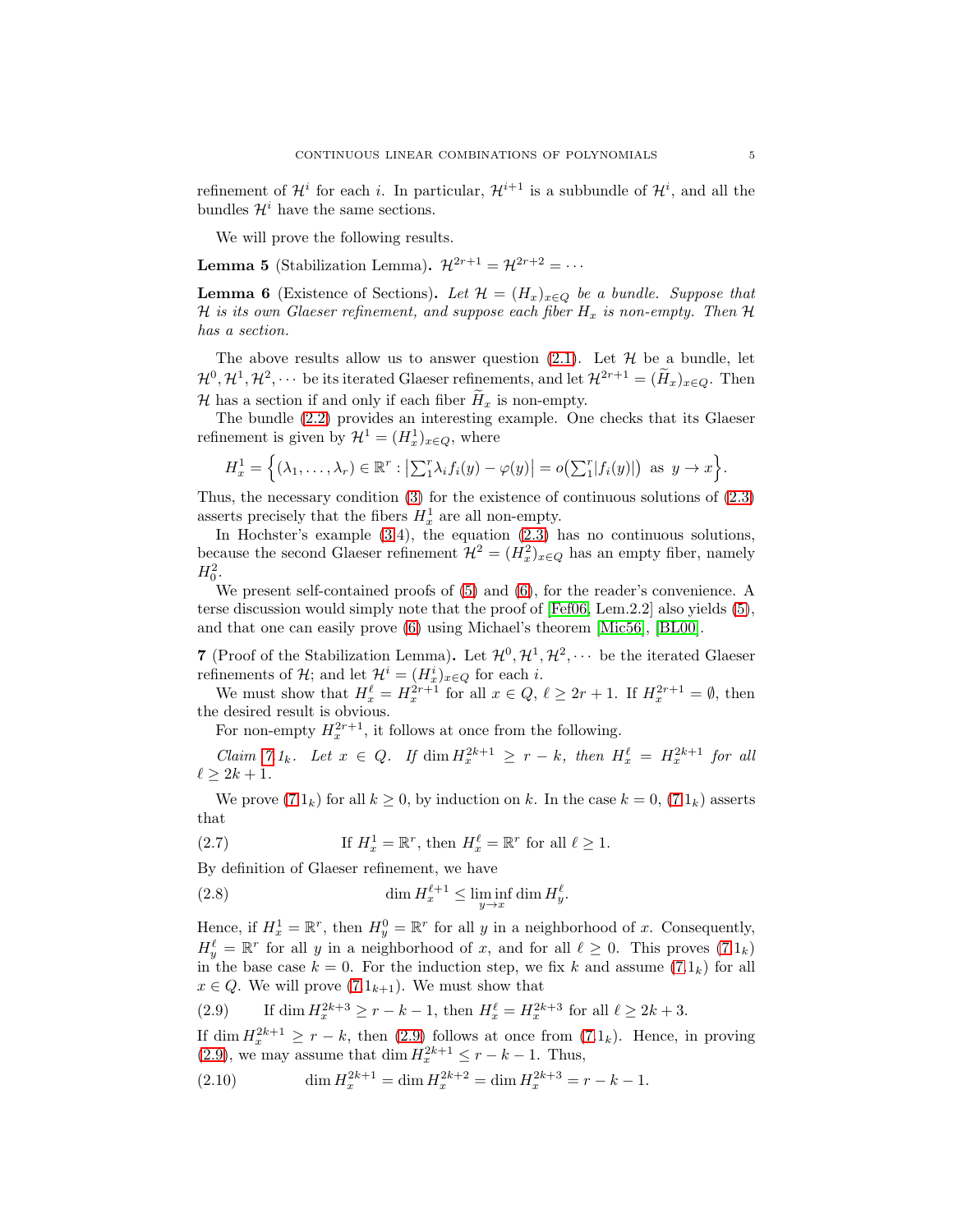We now show that

(2.11)  $H_y^{2k+2} = H_1^{2k+1}$  for all y near enough to x.

If fact, suppose that [\(2.11\)](#page-5-0) fails, i.e., suppose that

<span id="page-5-1"></span>(2.12) 
$$
\dim H_y^{2k+2} \le \dim H_y^{2k+1} - 1 \text{ for y arbitrarily close to } x.
$$

For y as in [\(2.12\)](#page-5-1), our inductive assumption  $(7.1_k)$  shows that dim  $H_y^{2k+1} \le r-k-1$ . Therefore, for  $y$  arbitrarily near  $x$ , we have

<span id="page-5-0"></span>
$$
\dim H_y^{2k+2} \le \dim H_y^{2k+1} - 1 \le r - k - 2.
$$

Another application of [\(2.8\)](#page-4-4) now yields dim  $H_x^{2k+3} \le r-k-2$ , contradicting [\(2.10\)](#page-4-5). Thus, [\(2.11\)](#page-5-0) cannot fail.

From [\(2.11\)](#page-5-0) we see easily that  $H_y^{\ell} = H_y^{2k+3}$  for all y near enough to x, and for all  $\ell \geq 2k+3$ .

This completes the inductive step [\(2.9\)](#page-4-3), and proves the Stabilization Lemma.  $\Box$ 

8 (Proof of Existence of Sections). We give the standard proof of Michael's theorem in the relevant special case. We start with a few definitions. If  $H \subset \mathbb{R}^r$  is an affine subspace and  $v \in \mathbb{R}^r$  is a vector, then  $H - v$  denotes the translate  $\{w - v : w \in H\}$ . If  $\mathcal{H} = (H_x)_{x \in Q}$  is a bundle, and if  $f: Q \to \mathbb{R}^r$  is a continuous map, then  $\mathcal{H} - f$ denotes the bundle  $(H_x - f(x))_{x \in Q}$ . Note that if H is its own Glaeser refinement and has non-empty fibers, then the same is true of  $H - f$ .

Let  $\mathcal{H} = (H_x)_{x \in Q}$  be any bundle with non-empty fibers. We define the norm  $\|\mathcal{H}\| := \sup_{x \in Q} \text{dist}(0, H_x)$ . Thus,  $\|\mathcal{H}\|$  is a non-negative real number or  $+\infty$ .

Now suppose that  $\mathcal{H} = (H_x)_{x \in Q}$  is a bundle with non-empty fibers, and suppose that  $H$  is its own Glaeser refinement.

#### Proposition 9.  $\|\mathcal{H}\| < +\infty$ *.*

*Proof.* Given  $x \in Q$ , we can pick  $w_x \in H_x$  since  $H_x$  is non-empty. Also,  $dist(w_x, H_y) \to$ 0 as  $y \to x$  ( $y \in Q$ ), since H is its own Glaeser refinement. Hence, there exists an open ball  $B_x$  centered at x, such that  $dist(w_x, H_y) \leq 1$  for all  $y \in Q \cap B_x$ . If follows that dist $(0, H_y) \leq |w_x| + 1$  for all  $y \in Q \cap B_x$ . We can cover the compact space Q by finitely many of the open balls  $B_x$   $(x \in Q)$ ; say,

$$
Q \subset B_{x_1} \cup B_{x_2} \cup \cdots \cup B_{x_N}.
$$

Since dist $(0, H_y) \le |w_{x_i}| + 1$  for all  $y \in Q \cap B_{x_i}$ , it follows that

$$
dist(0, H_y) \le max\{|w_{x_i}| + 1 : i = 1, 2, ..., N\}
$$
 for all  $y \in Q$ .

Thus  $\|\mathcal{H}\| < +\infty$ .

<span id="page-5-2"></span>**Proposition 10.** *Given*  $\varepsilon > 0$ , *there exists a continuous map*  $g: Q \to \mathbb{R}^r$  *such that*

$$
dist(g(y), H_y) \le \varepsilon \text{ for all } y \in Q,
$$

*and*

$$
|g(y)| \le ||\mathcal{H}|| + \varepsilon \text{ for all } y \in Q.
$$

*Proof.* Given  $x \in Q$ , we can find  $w_x \in H_x$  such that  $|w_x| \leq ||\mathcal{H}|| + \varepsilon$ . We know that  $dist(w_x, H_y) \to 0$  as  $y \to x$   $(y \in Q)$ , since H is its own Glaeser refinement. Hence, there exists an open ball  $B(x, 2r_x)$  centered at x, such that

$$
dist(w_x, H_y) < \varepsilon \text{ for all } y \in Q \cap B(x, 2r_x).
$$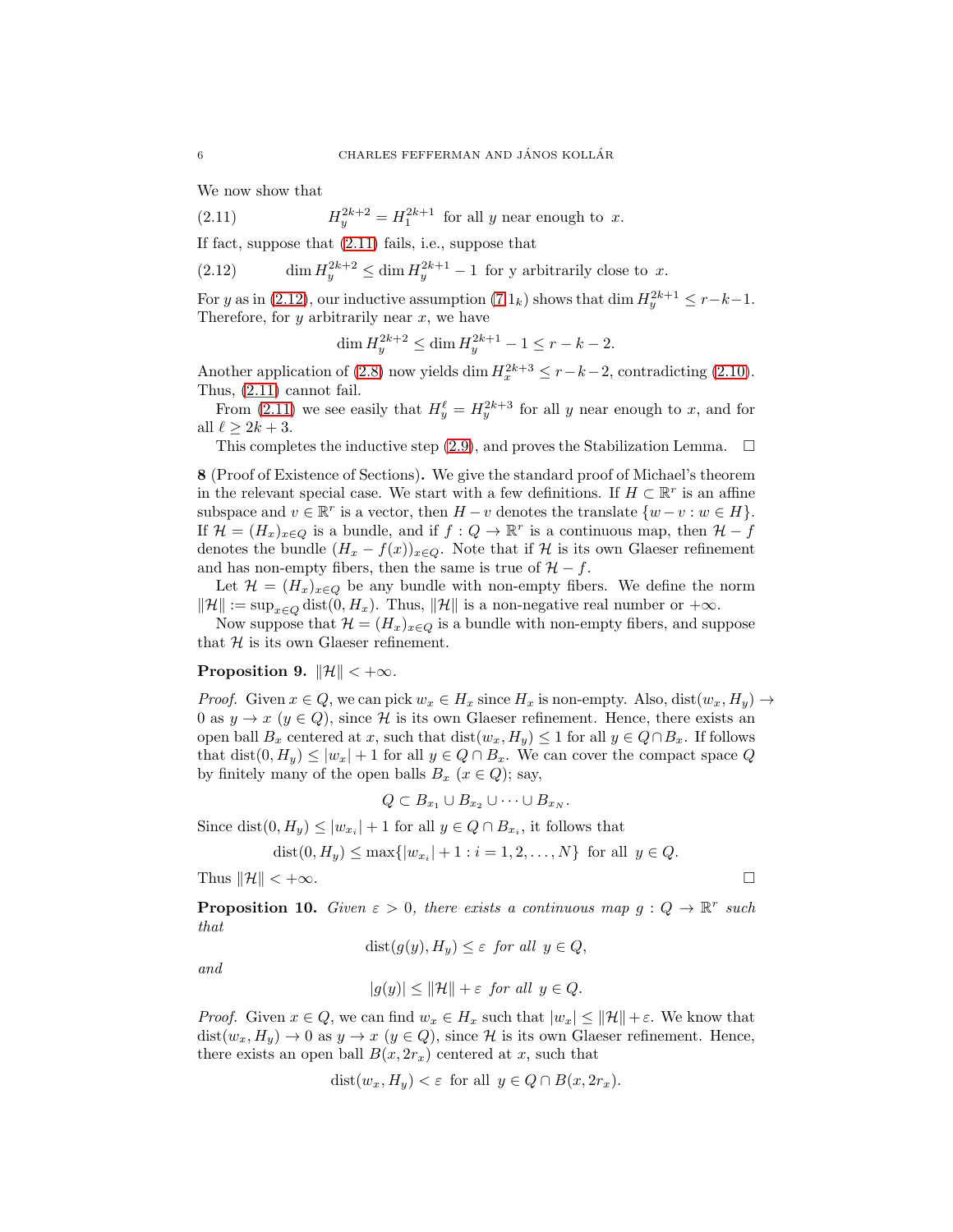The compact space Q may be covered by finitely many of the open balls  $B(x, r_x)$  $(x \in Q)$ ; say

$$
Q \subset B(x_1, r_{x_1}) \cup \cdots \cup B(x_N, r_{x_N}).
$$

For each  $i = 1, ..., N$ , we introduce a non-negative continuous function  $\widetilde{\varphi}_i$  on  $\mathbb{R}^n$ , supported in  $B(x_i, 2r_{x_i})$  and equal to one on  $B(x_i, r_{x_i})$ . We then define  $\varphi_i(x) =$  $\widetilde{\varphi}_i(x)/(\widetilde{\varphi}_1(x)+\cdots+\widetilde{\varphi}_N(x))$  for  $i=1,\ldots,N$  and  $x\in Q$ . (This makes sense, thanks for  $(8)$ .)

The  $\varphi_i$  form a partition of unity on  $Q$ :

• Each  $\varphi_i$  is a non-negative continuous function on  $Q$ , equal to zero outside  $Q \cap B(x_i, 2r_{x_i})$ ; and

• 
$$
\sum_{i=1}^{N} \varphi_i = 1 \text{ on } Q.
$$

We define

$$
g(y) = \sum_{i=1}^{N} w_{x_i} \varphi_i(y) \text{ for } y \in Q.
$$

Thus, g is a continuous map from Q into  $\mathbb{R}^r$ . Moreover, [\(8\)](#page-5-2) shows that  $dist(w_{x_i}, H_y) \leq$  $\varepsilon$  whenever  $\varphi_i(y) \neq 0$ . Therefore,

$$
dist(g(y), H_y) \le \sum_{i=1}^N dist(w_{x_i}, H_y)\varphi_i(y)
$$
  

$$
\le \varepsilon \sum_{i=1}^N \varphi_i(y) = \varepsilon \text{ for all } y \in Q.
$$

Also, for each  $y \in Q$  we have

$$
|g(y)| \leq \sum_{i=1}^N |w_{x_i}|\varphi_i(y) \leq \sum_{i=1}^N (\|\mathcal{H}\| + \varepsilon)\varphi_i(y) = \|\mathcal{H}\| + \varepsilon.
$$

The proof of Proposition [10](#page-5-2) is complete.  $\Box$ 

<span id="page-6-0"></span>Corollary 11. *Let* H *be a bundle with non-empty fibers, equal to its own Glaeser refinement. Then there exists a continuous map*  $g: Q \to \mathbb{R}^r$ , such that  $||\mathcal{H} - g|| \leq$  $\frac{1}{2} \|\mathcal{H}\|$ , and  $|g(y)| \leq 2\|\mathcal{H}\|$  for all  $y \in Q$ .

*Proof.* If  $\|\mathcal{H}\| > 0$ , then we can just take  $\varepsilon = \frac{1}{2} \|\mathcal{H}\|$  in Proposition [10.](#page-5-2) If instead  $\|\mathcal{H}\| = 0$ , then we can just take  $g = 0$ .

Now we can prove the existence of sections. Let  $\mathcal{H} = (H_x)_{x \in Q}$  be a bundle. Suppose the  $H_x$  are all non-empty, and assume that  $\mathcal H$  is its own Glaeser refinement. By induction on  $i = 0, 1, 2, \ldots$ , we define continuous maps  $f_i, g_i : Q \to \mathbb{R}^r$ . We start with  $f_0 = g_0 = 0$ . Given  $f_i$  and  $g_i$ , we apply Corollary [11](#page-6-0) to the bundle  $\mathcal{H} - f_i$ , to produce a continuous map  $g_{i+1}: Q \to \mathbb{R}^r$ , such that  $\|(\mathcal{H} - f_i) - g_{i+1}\| \leq \frac{1}{2} \|\mathcal{H} - f_i\|$ , and  $|g_{i+1}(y)| \leq 2\|\mathcal{H}-f_i\|$  for all  $y \in Q$ .

We then define  $f_{i+1} = f_i + g_{i+1}$ . This completes our inductive definition of the  $f_i$ and  $g_i$ . Note that  $f_0 = 0$ ,  $||\mathcal{H} - f_{i+1}|| \leq \frac{1}{2}||\mathcal{H} - f_i||$  for each  $i$ , and  $|f_{i+1}(y) - f_i(y)| \leq$  $2\|\mathcal{H}-f_i\|$  for each  $y \in Q, i \geq 0$ . Therefore,  $\|\mathcal{H}-f_i\| \leq 2^{-i}\|\mathcal{H}\|$  for each i, and  $|f_{i+1}(y) - f_i(y)| \leq 2^{1-i} ||\mathcal{H}||$  for each  $y \in Q$ ,  $i \geq 0$ . In particular, the  $f_i$  converge uniformly on Q to a continuous map  $f: Q \to \mathbb{R}^r$ , and  $\|\mathcal{H} - f_i\| \to 0$  as  $i \to \infty$ .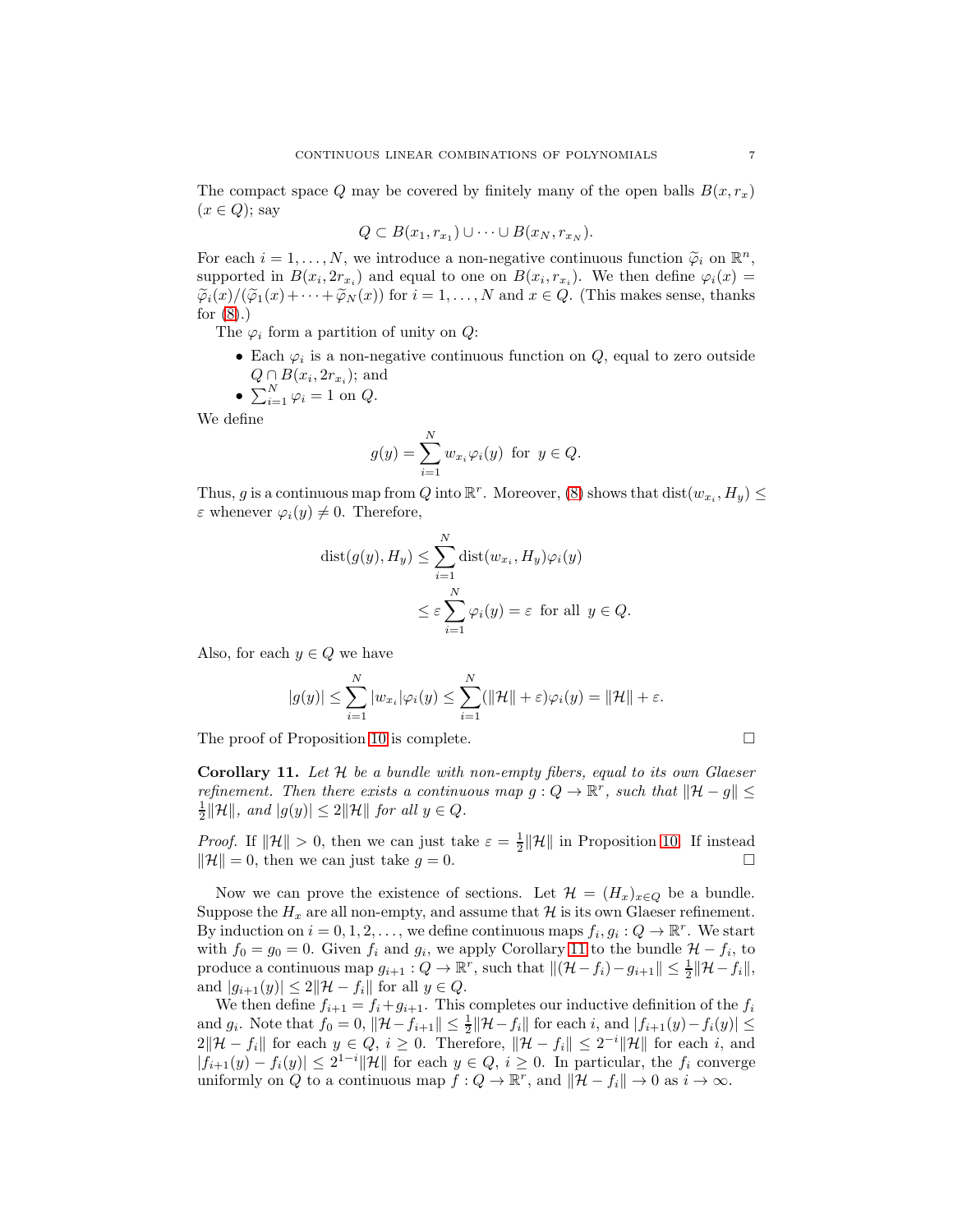Now, for any  $y \in Q$ , we have

$$
dist(f(y), H_y) = \lim_{i \to \infty} dist(f_i(y), H_y)
$$
  
= 
$$
\lim_{i \to \infty} dist(0, H_y - f_i(y)) \le \liminf_{i \to \infty} ||\mathcal{H} - f_i|| = 0.
$$

Thus,  $f(y) \in H_y$  for each  $y \in Q$ . Since also  $f: Q \to \mathbb{R}^r$  is a continuous map, we see that f is a section of H. This completes the proof of existence of sections.  $\Box$ 

<span id="page-7-4"></span>12 (Further problems and remarks). We return to the equation

<span id="page-7-1"></span>(2.13)  $\phi_1 f_1 + \cdots + \phi_r f_r = \varphi \text{ on } \mathbb{R}^n,$ 

where  $f_1, \ldots, f_r$  are given polynomials.

Let X be a function space, such as  $C_{\text{loc}}^m(\mathbb{R}^n)$  or  $C_{\text{loc}}^{\alpha}(\mathbb{R}^n)$   $(0 < \alpha \leq 1)$ . It would be interesting to know how to decide whether the equation [\(2.13\)](#page-7-1) admits a solution  $\phi_1, \ldots, \phi_r \in X$ . Some related examples are given in [\(30\)](#page-26-0). If  $\varphi$  is real-analytic, and if [\(2.13\)](#page-7-1) admits a continuous solution, then we can take the continuous functions  $\phi_i$  to be real-analytic outside the common zeros of the  $f_i$ . To see this we invoke the following

**Theorem 13** (Approximation Theorem, see [\[Nar68\]](#page-39-12)). Let  $\phi$ ,  $\sigma : \Omega \to \mathbb{R}$  be contin*uous functions on an open set*  $\Omega \subset \mathbb{R}^n$ , and suppose  $\sigma > 0$  on  $\Omega$ . Then there exists *a real-analytic function*  $\phi : \Omega \to \mathbb{R}$  *such that*  $|\phi(x) - \phi(x)| \leq \sigma(x)$  *for all*  $x \in \Omega$ *.* 

Once we know the Approximation Theorem, we can easily correct a continuous solution  $\phi_1, \ldots, \phi_r$  of [\(2.13\)](#page-7-1) so that the functions  $\phi_i$  are real-analytic outside the common zeros of  $f_1, \ldots, f_r$ . We take  $\Omega = \{x \in \mathbb{R}^n : f_i(x) \neq 0 \text{ for some } i\}$ , and set  $\sigma(x) = \sum_i (f_i(x))^2$  for  $x \in \Omega$ .

We obtain real-analytic functions  $\tilde{\phi}_i$  on  $\Omega$  such that  $|\tilde{\phi}_i - \phi_i| \leq \sigma$  on  $\Omega$ . Setting  $h = \sum_i \tilde{\phi}_i f_i - \varphi = \sum_i (\tilde{\phi}_i - \phi_i) f_i$  on  $\Omega$  and then defining

$$
\left\{ \begin{array}{l} \phi_i^{\#} = \tilde{\phi}_i - \frac{hf_i}{f_1^2 + \cdots + f_r^2} \text{ on } \Omega \\ \phi_i^{\#} = \phi_i \text{ on } \mathbb{R}^n \setminus \Omega \end{array} \right\}
$$

,

<span id="page-7-0"></span>we see that  $\sum_i \phi_i^{\#} f_i = \varphi$ , with  $\phi_i^{\#}$  continuous on  $\mathbb{R}^n$  and real-analytic on  $\Omega$ .

## <span id="page-7-3"></span>3. Computation of the solutions

In this section, we show how to compute a continuous solution  $(\phi_1, \ldots, \phi_r)$  of the equation

$$
\phi_1 f_1 + \ldots + \phi_r f_r = \phi,
$$

assuming such a solution exists. We start with an example, then spend several sections explaining how to compute Glaeser refinements and sections of bundles, and finally return to (1) in the general case.

For our example, we pick Hochster's equation

(3.2) 
$$
\phi_1 x^2 + \phi_2 y^2 + \phi_3 xyz^2 = \phi \text{ on } Q = [-1, 1]^3,
$$

where  $\phi$  is a given, continuous, real-valued function on Q. Our goal here is to compute a continuous solution of [\(3.2\)](#page-7-2), assuming such a solution exists.

Suppose  $\phi_1, \phi_2, \phi_3$  satisfy [\(3.2\)](#page-7-2). Then, for every positive integer  $\nu$ , we have

<span id="page-7-2"></span>
$$
\phi_1(\frac{1}{\nu}, 0, z) \cdot \frac{1}{\nu^2} = \phi(\frac{1}{\nu}, 0, z),
$$
  

$$
\phi_2(0, \frac{1}{\nu}, z) \cdot \frac{1}{\nu^2} = \phi(0, \frac{1}{\nu}, z), \text{ and}
$$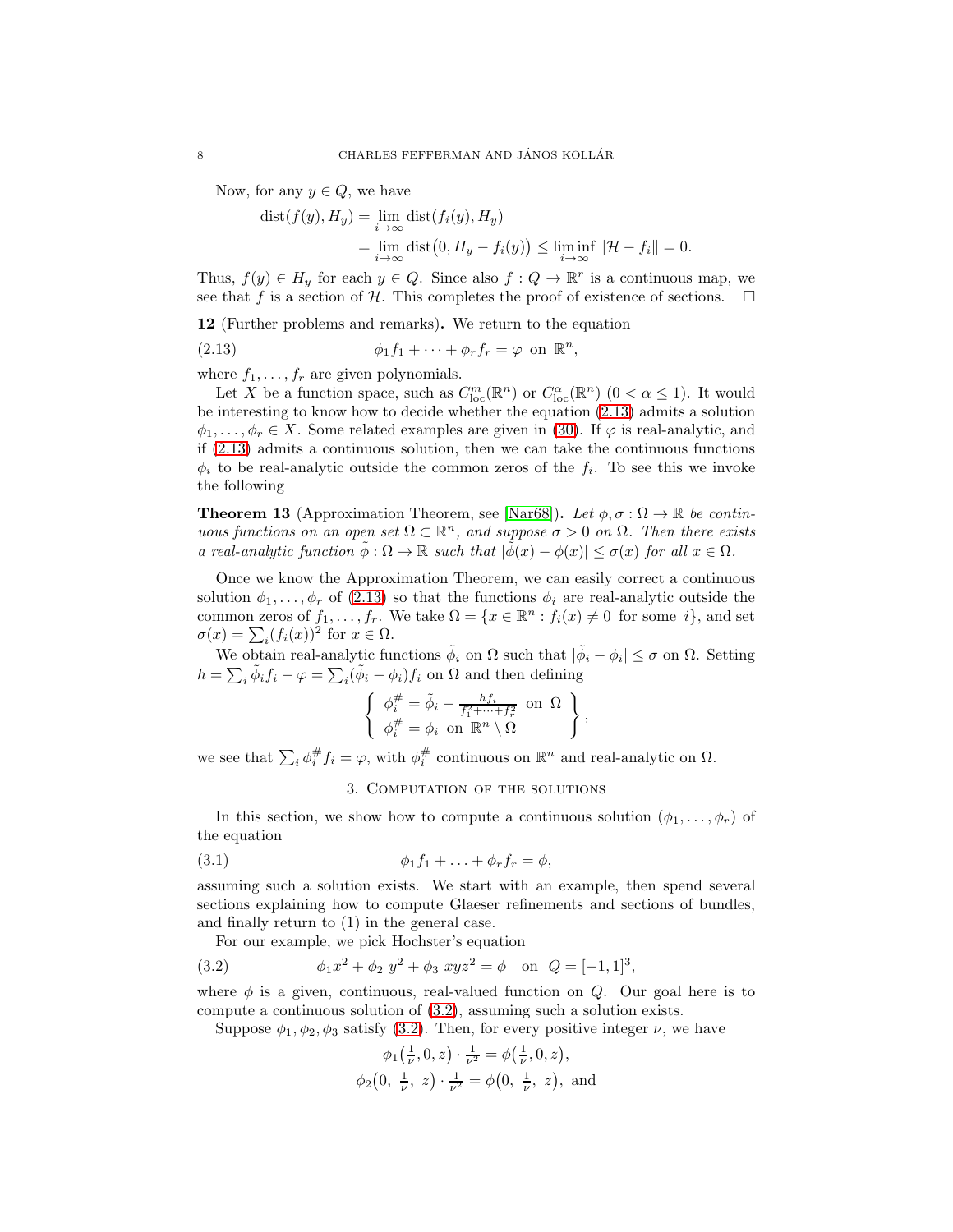$\phi_1\left(\frac{1}{\nu},\frac{1}{\nu},z\right)\cdot\frac{1}{\nu^2}+\phi_2\left(\frac{1}{\nu},\frac{1}{\nu},z\right)\cdot\frac{1}{\nu^2}+\phi_3\left(\frac{1}{\nu},\frac{1}{\nu},z\right)\cdot\frac{z^2}{\nu^2}=\phi\left(\frac{1}{\nu},\frac{1}{\nu},z\right)$ for all  $z \in [-1, 1]$ . Hence, it is natural to define

<span id="page-8-0"></span>(3.3) 
$$
\xi_1(z) = \lim_{\nu \to \infty} \nu^2 \cdot \phi(\frac{1}{\nu}, 0, z),
$$

(3.4)  $\xi_2(z) = \lim_{\nu \to \infty} \nu^2 \cdot \phi(0, \frac{1}{\nu}, z)$  and

(3.5) 
$$
\xi_3(z) = \lim_{\nu \to \infty} \nu^2 \cdot \phi(\frac{1}{\nu}, \frac{1}{\nu}, z) \text{ for } z \in [-1, 1].
$$

If [\(3.2\)](#page-7-2) has a continuous solution  $\overrightarrow{\phi} = (\phi_1, \phi_2, \phi_3)$ , then the limits [\(3.3\)](#page-8-0) exist, and our solution  $\overrightarrow{\phi}$  satisfies

<span id="page-8-9"></span>(3.6) 
$$
\phi_1(0,0,z) = \xi_1(z), \quad \phi_2(0,0,z) = \xi_2(z), \quad \text{and}
$$

(3.7) 
$$
\phi_1(0,0,z) + \phi_2(0,0,z) + z^2 \phi_3(0,0,z) = \xi_3(z)
$$

for  $z \in [-1, 1]$ , so that

(3.8) 
$$
\phi_3(0,0,z) = z^{-2} \cdot [\xi_3(z) - \xi_1(z) - \xi_2(z)] \text{ for } z \in [-1,1] \setminus \{0\}.
$$

<span id="page-8-2"></span><span id="page-8-1"></span>To recover  $\phi_3(0,0,0)$ , we just pass to the limit in [\(3.8\)](#page-8-1). Let us define

(3.9) 
$$
\xi = \lim_{\nu \to \infty} \nu^2 \cdot \xi_3(\tfrac{1}{\nu}) - \xi_1(\tfrac{1}{\nu}) - \xi_2(\tfrac{1}{\nu}).
$$

If [\(3.2\)](#page-7-2) has a continuous solution  $\overrightarrow{\phi}$ , then the limit [\(3.9\)](#page-8-2) exists, and we have

(3.10) 
$$
\phi_3(0,0,0) = \xi.
$$

Thus,  $\overrightarrow{\phi}(0, 0, z)(z \in [-1, 1])$  can be computed from the given function  $\phi$ . Note that  $\phi_3(0, 0, 0)$  arises from  $\phi$  by taking an iterated limit.

<span id="page-8-10"></span><span id="page-8-8"></span>Since we assumed that  $\overrightarrow{\phi}$  is continuous, we have in particular

(3.11) The functions  $\phi_i(0, 0, z)$   $(i = 1, 2, 3)$  are continuous on [−1, 1].

From now on, we regard  $\vec{\phi}(0,0,z) = (\phi_1(0,0,z), \phi_2(0,0,z), \phi_3(0,0,z))$  as known. Let us now define

<span id="page-8-11"></span>(3.12) 
$$
\overrightarrow{\phi}^{\#}(x, y, z) = \overrightarrow{\phi}(x, y, z) - \overrightarrow{\phi}(0, 0, z) = (\phi_1^{\#}(x, y, z), \phi_2^{\#}(x, y, z), \phi_3^{\#}(x, y, z))
$$
  
and

<span id="page-8-3"></span>
$$
(3.13)\ \ \phi^{\#}(x,y,z) = \phi(x,y,z) - [\phi_1(0,0,z) \cdot x^2 + \phi_2(0,0,z) \cdot y^2 + \phi_3(0,0,z) \cdot xyz^2]
$$

on Q. Then, since  $\overrightarrow{\phi}$  is a continuous solution of [\(3.2\)](#page-7-2), we see that

<span id="page-8-6"></span>(3.14) 
$$
\phi^{\#}
$$
 and all the  $\phi_i^{\#}$  are continuous functions on  $Q$ ;

<span id="page-8-7"></span>(3.15) 
$$
\phi_i^{\#}(0,0,z) = 0
$$
 for all  $z \in [-1,1], i = 1,2,3$ ; and

<span id="page-8-4"></span>
$$
(3.16) \quad \phi_1^{\#}(x, y, z) \cdot x^2 + \phi_2^{\#}(x, y, z) \cdot y^2 + \phi_3^{\#}(x, y, z) \cdot xyz^2 = \phi^{\#}(x, y, z) \text{ on } Q.
$$

We don't know the functions  $\phi_i^{\#}(i=1,2,3)$ , but  $\phi^{\#}$  may be computed from the given function  $\phi$  in [\(3.2\)](#page-7-2), since we have already computed  $\phi_i(0, 0, z)(i = 1, 2, 3)$ . (See [\(3.13\)](#page-8-3).)

We now define  $\vec{\Phi}^{\#}(x,y,z) = (\Phi_1^{\#}(x,y,z), \Phi_2^{\#}(x,y,z), \Phi_3^{\#}(x,y,z))$  to be the shortest vector  $(v_1, v_2, v_3) \in \mathbb{R}^3$  such that

<span id="page-8-5"></span>(3.17) 
$$
v_1 \cdot x^2 + v_2 \cdot y^2 + v_3 \cdot xyz^2 = \phi^{\#}(x, y, z).
$$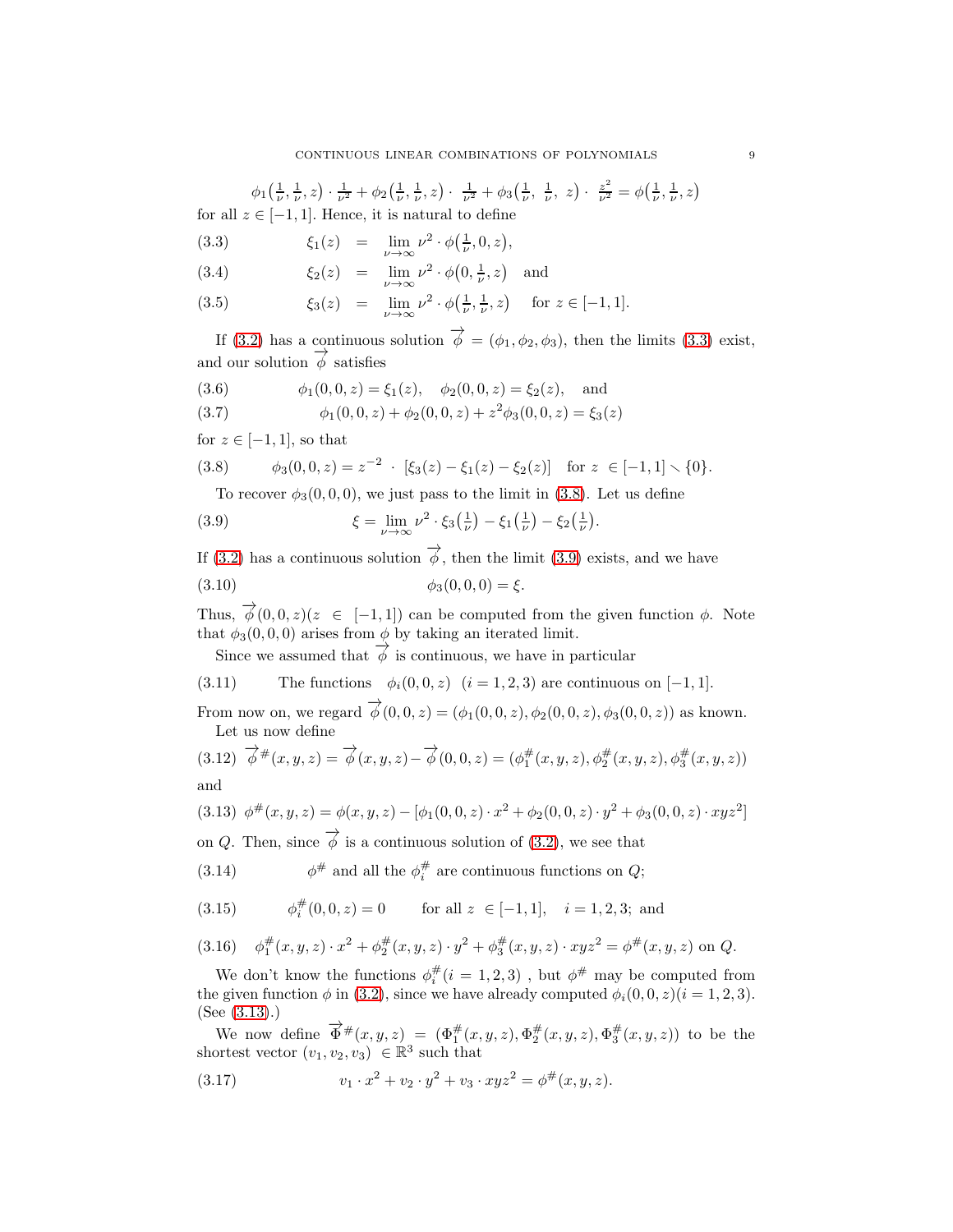<span id="page-9-4"></span>Thus,

$$
(3.18) \quad \Phi_1^{\#}(x, y, z) \cdot x^2 + \Phi_2^{\#}(x, y, z) \cdot y^2 + \Phi_3^{\#}(x, y, z) \cdot xyz^2 = \phi^{\#}(x, y, z) \text{ on } Q.
$$

<span id="page-9-0"></span>Unless  $x = y = 0$ , we have

(3.19) 
$$
\Phi_1^{\#}(x, y, z) = \frac{x^2}{x^4 + y^4 + x^2 y^2 z^4} \cdot \phi^{\#}(x, y, z), \n\Phi_2^{\#}(x, y, z) = \frac{y^2}{x^4 + y^4 + x^2 y^2 z^4} \cdot \phi^{\#}(x, y, z), \n\Phi_3^{\#}(x, y, z) = \frac{xyz^2}{x^4 + y^4 + x^2 y^2 z^4} \cdot \phi^{\#}(x, y, z)
$$

<span id="page-9-1"></span>(3.20) If 
$$
x = y = 0
$$
, then  $\Phi_i^{\#}(x, y, z) = 0$  for  $i = 1, 2, 3$ .

Since  $\phi^{\#}$  may be computed from  $\phi$ , the functions  $\Phi_i^{\#}$  ( $i = 1, 2, 3$ ) may also be computed from  $\phi$ .

Recall that  $\phi^{\#} = (\phi_1^{\#}, \phi_2^{\#}, \phi_3^{\#})$  satisfies [\(3.16\)](#page-8-4). Since  $\overrightarrow{\Phi}(x, y, z)$  was defined as the shortest vector satisfying [\(3.17\)](#page-8-5), we learn that

<span id="page-9-6"></span>
$$
(3.21) \qquad \begin{array}{c} | \ \overrightarrow{\Phi}^{\#}(x,y,z) \ \end{array} \Big| \leq \begin{array}{c} | \ \overrightarrow{\phi}^{\#}(x,y,z) \ \end{array} \Big| \quad \text{for all } (x,y,z) \ \in \ Q.
$$

Since also  $\overrightarrow{\phi}$  # satisfies [\(3.14\)](#page-8-6) and [\(3.15\)](#page-8-7), it follows that

(3.22) 
$$
\Phi_i^{\#}(x, y, z) \to 0 \text{ as } (x, y, z) \to (0, 0, z'), \text{ for each } i = 1, 2, 3.
$$

Here,  $z' \in [-1, 1]$  is arbitrary.

<span id="page-9-3"></span><span id="page-9-2"></span>We will now check that

(3.23) 
$$
\Phi_1^{\#}, \Phi_2^{\#}, \Phi_3^{\#} \text{ are continuous functions on } Q.
$$

Indeed, the  $\Phi_i^{\#}$  are continuous at each  $(x, y, z) \in Q$  such that  $(x, y) \neq (0, 0)$ , as we see at once from  $(3.14)$  and  $(3.19) \cdots (??)$ . On the other hand,  $(3.20)$  and  $(3.22)$ tell us that the  $\Phi_i^{\#}$  are continuous at each  $(x, y, z) \in Q$  such that  $(x, y) = (0, 0)$ . Thus, [\(3.23\)](#page-9-3) holds.

<span id="page-9-5"></span>Next, we set

$$
(3.24) \quad \Phi_i(x, y, z) = \Phi_i^{\#}(x, y, z) + \phi_i(0, 0, z) \text{ for } (x, y, z) \in Q, \quad i = 1, 2, 3.
$$

Since  $\Phi_i^{\#}(x, y, z)$  and  $\phi_i(0, 0, z)$  can be computed from  $\phi$ , the same is true of  $\Phi_i(x, y, z)$ .

<span id="page-9-9"></span>Also, [\(3.11\)](#page-8-8) and [\(3.23\)](#page-9-3) imply

(3.25) 
$$
\Phi_1, \Phi_2, \Phi_3 \text{ are continuous functions on } Q.
$$

From [\(3.13\)](#page-8-3), [\(3.18\)](#page-9-4) and [\(3.24\)](#page-9-5), we have

(3.26) 
$$
\Phi_1(x, y, z) \cdot x^2 + \Phi_2(x, y, z) \cdot y^2 + \Phi_3(x, y, z) \cdot xyz^2 = \phi(x, y, z) \text{ on } Q.
$$

<span id="page-9-8"></span><span id="page-9-7"></span>Note also that the  $\Phi_i$  satisfy the estimate

(3.27) 
$$
\max_{x \in Q, i=1,2,3} |\Phi_i(x)| \leq C \max_{x \in Q, i=1,2,3} |\phi_i(x)|
$$

for an absolute constant C, as follows from  $(3.13)$ ,  $(3.21)$  and  $(3.24)$ .

Let us summarize the above discussion of equation [\(3.2\)](#page-7-2). Given a function  $\phi: Q \to \mathbb{R}$ , we proceed as follows.

*Step 1*: We compute the limits [\(3.3\)](#page-8-0), [\(3.4\)](#page-8-0), [\(3.5\)](#page-8-0) for each  $z \in [-1,1]$ , to obtain the functions  $\xi_i(z)$   $(i = 1, 2, 3)$ .

*Step 2*: We compute the limit [\(3.9\)](#page-8-2), to obtain the number  $\xi$ .

*Step 3*: We read off the functions  $\phi_i(0, 0, z)$  (i = 1, 2, 3) from [\(3.6\)](#page-8-9), [\(3.7\)](#page-8-9), [\(3.8\)](#page-8-1), [\(3.10\)](#page-8-10).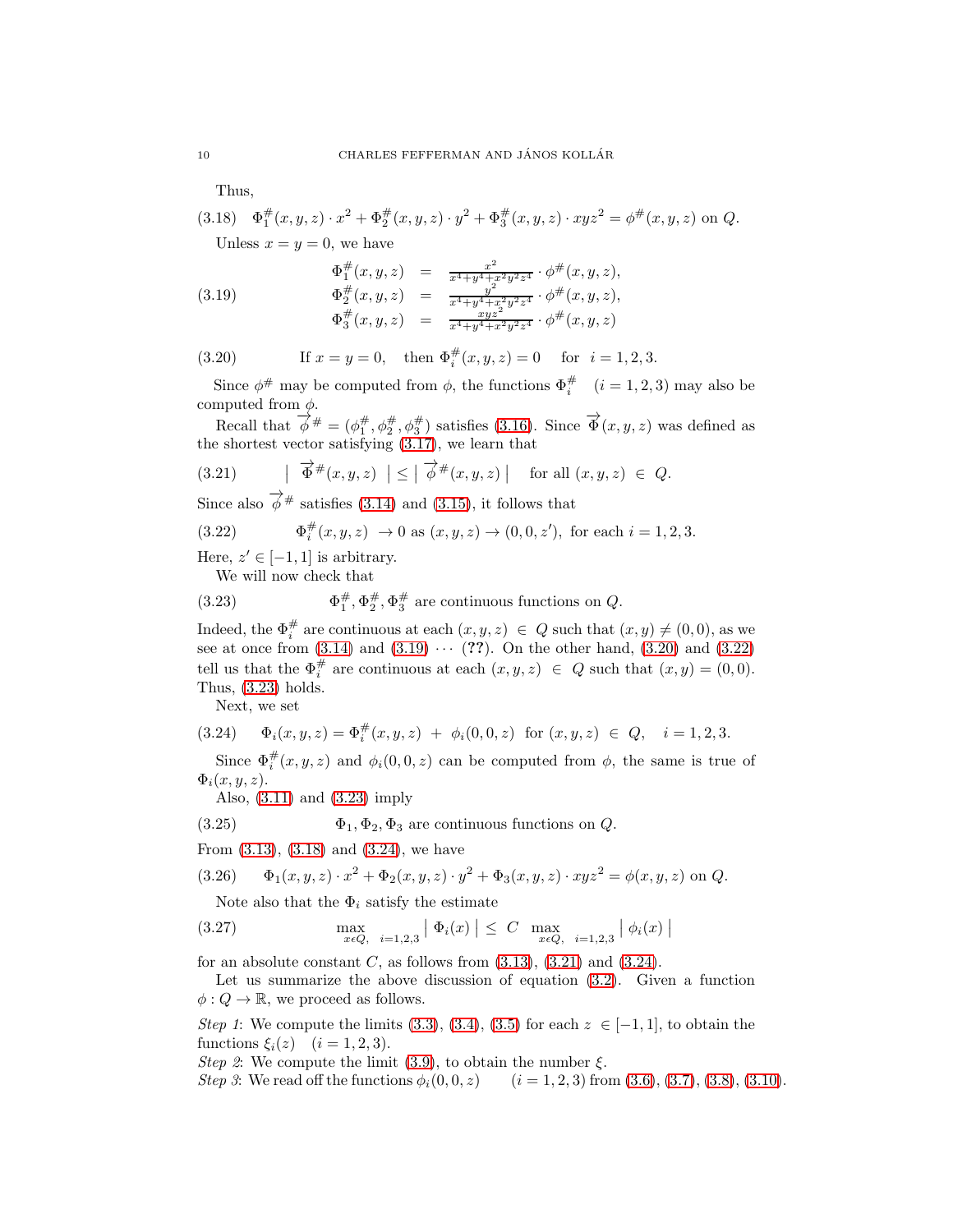*Step 4*: We compute the function  $\phi^{\#}(x, y, z)$  from [\(3.13\)](#page-8-3). *Step 5*: We compute the functions  $\Phi_i^{\#}$  $(i = 1, 2, 3)$  from  $(3.19) \cdots (3.20)$  $(3.19) \cdots (3.20)$ . *Step 6*: We read off the functions  $\Phi_i(x, y, z)$  (i = 1, 2, 3) from [\(3.24\)](#page-9-5).

If, for our given  $\phi$ , equation [\(3.2\)](#page-7-2) has a continuous solution  $(\phi_1, \phi_2, \phi_3)$ , then the limits exist in Steps 1 and 2, and the above procedure produces continuous functions  $\Phi_1, \Phi_2, \Phi_3$  that solve equation [\(3.2\)](#page-7-2) and satisfy estimate [\(3.27\)](#page-9-7). If instead the equation [\(3.2\)](#page-7-2) has no continuous solutions, then we cannot guarantee that the limits in Steps 1 and 2 exist. It may happen that those limits exist, but

the functions  $\Phi_1, \Phi_2, \Phi_3$  produced by our procedure are discontinuous.

This concludes our discussion of example [\(3.2\)](#page-7-2). We devote the next several sections to making calculations with bundles. We show how to pass from a given bundle to its iterated Glaeser refinements by means of formulas involving iterated limits. After recalling the construction of "Whitney cubes" (which will be used below), we then provide additional formulas to compute a section of a given Glaeser stable bundle with non-empty fibers. These results together allow us to compute a section of any given bundle for which a section exists. Finally, we apply our results on bundles, to provide a discussion of equation [\(3.1\)](#page-7-3) in the general case, analogous to the discussion given above for example [\(3.2\)](#page-7-2).

## <span id="page-10-0"></span>3.1. Computation of the Glaeser refinement.

We use the standard inner product on  $\mathbb{R}^r$ . We define a *homogeneous bundle* to be a family  $\mathcal{H}^0 = (H_x^0)_{x \in Q}$  of vector subspaces  $H_x^0 \subset \mathbb{R}^r$ , indexed by the points x of a closed cube  $Q \subset \mathbb{R}^n$ . We allow  $\{0\}$  and  $\mathbb{R}^r$ , but not the empty set, as vector subspaces of  $\mathbb{R}^r$ . Note that the fibers of a homogeneous bundle are vector subspaces of  $\mathbb{R}^r$ , while the fibers of a bundle are (possibly empty) affine subspaces of  $\mathbb{R}^r$ .

<span id="page-10-1"></span>Any bundle  $H$  with non-empty fibers may be written uniquely in the form

(3.28) 
$$
\mathcal{H} = (H_x)_{x \in Q} = (v(x) + H_x^0)_{x \in Q},
$$

where  $\mathcal{H}^0 = (H_x^0)_{x \in Q}$  is a homogeneous bundle, and  $v(x) \perp H_x^0$  for each  $x \in Q$ .

Let  $\widetilde{\mathcal{H}}$  be the Glaeser refinement of  $\mathcal{H}$ , and suppose  $\widetilde{\mathcal{H}}$  has non-empty fibers. Just as  $\mathcal H$  may be written in the form [\(3.28\)](#page-10-1), we can express  $\mathcal H$  uniquely in the form

<span id="page-10-4"></span>(3.29) 
$$
\widetilde{\mathcal{H}} = (\widetilde{v}(x) + \widetilde{H}_x^0)_{x \in Q},
$$

where  $\mathcal{H}^0 = (\tilde{H}_x^0)_{x \in Q}$  is a homogeneous bundle, and  $\tilde{v}(x) \perp \tilde{H}_x^0$  for each  $x \in Q$ .

One checks easily that  $\mathcal{H}^0$  is the Glaeser refinement of  $\mathcal{H}^0$ . The goal of this section is to understand how the vectors  $\tilde{v}(x)(x \in Q)$  depend on the vectors  $v(y)(y \in Q)$ Q) for fixed  $\mathcal{H}^0$ .

<span id="page-10-2"></span>To do so, we introduce the sets

(3.30)  $E = \{(x, \lambda) \in Q \times \mathbb{R}^r : \lambda \perp H_x^0\}$ , and

(3.31)  $\Lambda(x) = {\overline{\lambda} \in \mathbb{R}^r : (x, \overline{\lambda}) \text{ belongs to the closure of } E}$  for  $x \in Q$ .

The following is immediate from the definitions [\(3.30\)](#page-10-2), [\(3.31\)](#page-10-2).

<span id="page-10-3"></span>*Claim* 14. Given  $\lambda \in \Lambda(x)$ , there exist points  $y^{\nu} \in Q$  and vectors  $\lambda^{\nu} \in \mathbb{R}^r (\nu \geq 1)$ , such that  $y^{\nu} \to x$  and  $\lambda^{\nu} \to \lambda$  as  $\nu \to \infty$ , and  $\lambda^{\nu} \perp H_{y^{\nu}}^0$  for each  $\nu$ .

Note that E and  $\Lambda(x)$  depend on  $\mathcal{H}^0$ , but not on the vectors  $v(y)$ ,  $y \in Q$ . The basic properties of  $\Lambda(x)$  are given by the following result.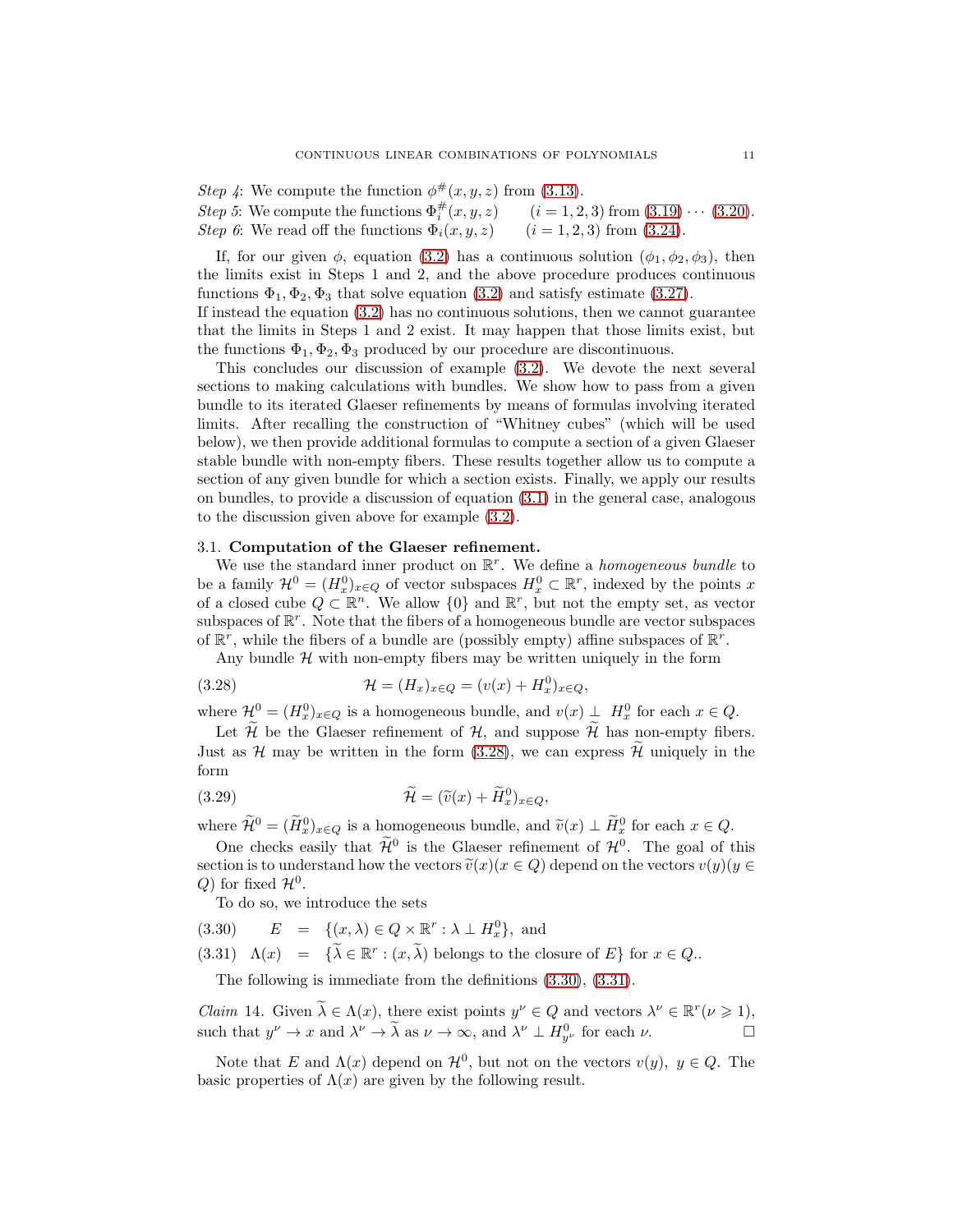<span id="page-11-4"></span><span id="page-11-1"></span><span id="page-11-0"></span>Lemma 15. *Let*  $x \in Q$ . *Then* 

- (1) *Each*  $\lambda \in \Lambda(x)$  *is perpendicular to*  $\widetilde{H}_x^0$ .
- (2) *Given any vector*  $\widetilde{v} \in \mathbb{R}^r$  *not belonging to*  $\widetilde{H}_x^0$ *, there exists a vector*  $\lambda \in \Lambda(x)$ *such that*  $\lambda \cdot \widetilde{v} \neq 0$ .
- <span id="page-11-3"></span>(3) The vector space  $(\tilde{H}_x^0)^{\perp} \subset \mathbb{R}^r$  has a basis  $\lambda_1(x), \ldots, \lambda_s(x)$  consisting *entirely of vectors*  $\widetilde{\lambda}_i(x) \in \Lambda(x)$ .

*Proof*: To check [\(1\)](#page-11-0), let  $\lambda \in \Lambda(x)$  and let  $\tilde{v} \in \tilde{H}_x^0$ . We must show that  $\lambda \cdot \tilde{v} = 0$ . Let  $y^{\nu} \in Q$  and  $\lambda^{\nu} \in \mathbb{R}^r$  ( $\nu \ge 1$ ) be as in [\(3.9\)](#page-8-2). Since  $\widetilde{v} \in \widetilde{H}_x^0$  and  $(\widetilde{H}_y^0)_{y \in Q}$  is the Glaeser refinement of  $(H_y^0)_{y \in Q}$ , we know that distance  $(\tilde{v}, H_y^0) \to 0$  as  $y \to x$ . In particular, distance  $(\tilde{v}, H_{y}^0) \to 0$  as  $\nu \to \infty$ . Hence, there exist  $v^{\nu} \in H_{y^{\nu}}^0$   $(v \ge 1)$ such that  $v^{\nu} \to \tilde{v}$  as  $\nu \to \infty$ . Since  $v^{\nu} \in H_{y^{\nu}}^0$  and  $\lambda^{\nu} \perp H_{y^{\nu}}^0$ , we have  $\lambda^{\nu} \cdot v^{\nu} = 0$  for each  $\nu$ . Since  $\lambda^{\nu} \to \lambda$  and  $v^{\nu} \to \tilde{v}$  as  $\nu \to \infty$ , it follows that  $\lambda \cdot \tilde{v} = 0$ , proving [\(1\)](#page-11-0).

To check [\(2\)](#page-11-1), suppose  $\widetilde{v} \in \mathbb{R}^r$  does not belong to  $H^0_x$ . Since  $(H^0_y)_{y \in Q}$  is the Glaeser refinement of  $(H_y^0)_{y \in Q}$ , we know that distance  $(\tilde{v}, H_y^0)$  does not tend to zero as  $y \in Q$  tends to x. Hence there exist  $\epsilon > 0$  and a sequence of points  $y^{\nu} \in Q \quad (\nu \geqslant 1),$  such that

 $(3.32)$  $\nu \to x$  as  $\nu \to \infty$ , but dist $(\tilde{v}, H_{y}^0) \geq \epsilon$  for each  $\nu$ .

Thanks to [\(3.14\)](#page-8-6), there exist unit vectors  $\lambda^{\nu} \in \mathbb{R}^r \quad (\nu \geq 1)$ , such that

<span id="page-11-2"></span> $(3.33)$  $\nu \perp H_{y\nu}^0$  and  $\lambda^\nu \cdot \widetilde{v} \geqslant \epsilon$  for each  $\nu$ .

Passing to a subsequence, we may assume that the vectors  $\lambda^{\nu}$  tend to a limit  $\lambda \in \mathbb{R}^r$ as  $\nu \to \infty$ .

Comparing [\(3.33\)](#page-11-2) to [\(3.30\)](#page-10-2), we see that  $(y^{\nu}, \lambda^{\nu}) \in E$  for each  $\nu$ . Since  $y^{\nu} \to x$ and  $\lambda^{\nu} \to \lambda$  as  $\nu \to \infty$ , the point  $(x, \lambda)$  belongs to the closure of E, hence  $\lambda \in \Lambda(x)$ . Also,  $\tilde{\lambda} \cdot \tilde{v} = \lim_{\nu \to \infty} \lambda^{\nu} \cdot \tilde{v} \geqslant \epsilon$  by [\(3.16\)](#page-8-4); in particular,  $\tilde{\lambda} \cdot \tilde{v} \neq 0$ . The proof of [\(2\)](#page-11-1) is complete. Finally, to check [\(3\)](#page-11-3), we note that

$$
\bigcap_{\widetilde{\lambda} \in \Lambda(x)} (\widetilde{\lambda}^{\perp}) = \widetilde{H}_x^0, \quad \text{thanks to (3.10) and (3.11)}.
$$

Assertion [\(3\)](#page-11-3) now follows from linear algebra. The proof of Lemma [15](#page-11-4) is complete.

 $\Box$ Let  $\lambda_1(x), \dots, \lambda_s(x)$  be the basis for  $(H_x^0)^{\perp}$  given by [\(3\)](#page-11-3), and let  $\lambda_{s+1}(x), \dots, \lambda_r(x)$ be a basis for  $H_x^0$ . Thus

(3.34) 
$$
\widetilde{\lambda}_1(x), \cdots, \widetilde{\lambda_r}(x)
$$
 form a basis for  $\mathbb{R}^r$ .

For  $1 \leq i \leq s$ , the vector  $\tilde{\lambda}_i(x)$  belongs to  $\Lambda(x)$ . Hence, by [\(14\)](#page-10-3), there exist vectors  $\lambda_i^{\nu}(x) \in \mathbb{R}^r$  and points  $y_i^{\nu}(x) \in Q \ \ (\nu \geq 1)$ , such that

<span id="page-11-5"></span>(3.35)  $y_i^{\nu}(x) \to x \text{ as } \nu \to \infty$ ,

(3.36)  $\lambda_i^{\nu}(x) \to \tilde{\lambda}_i(x)$  as  $\nu \to \infty$ , and

(3.37) 
$$
\lambda_i^{\nu}(x) \perp H_{y_i^{\nu}(x)}^0 \text{ for each } \nu.
$$

For  $s + 1 \le i \le r$ , we take  $y_i^{\nu}(x) = x$  and  $\lambda_i^{\nu}(x) = 0$   $(\nu \ge 1)$ . Thus, [\(3.19\)](#page-9-0), (??) hold also for  $s + 1 \le i \le r$ , although [\(3.36\)](#page-11-5) holds only for  $1 \le i \le s$ .

We now return to the problem of computing  $\tilde{v}(x)(x \in Q)$  for the bundles given by  $(3.28)$  and  $(3.29)$ . The answer is as follows.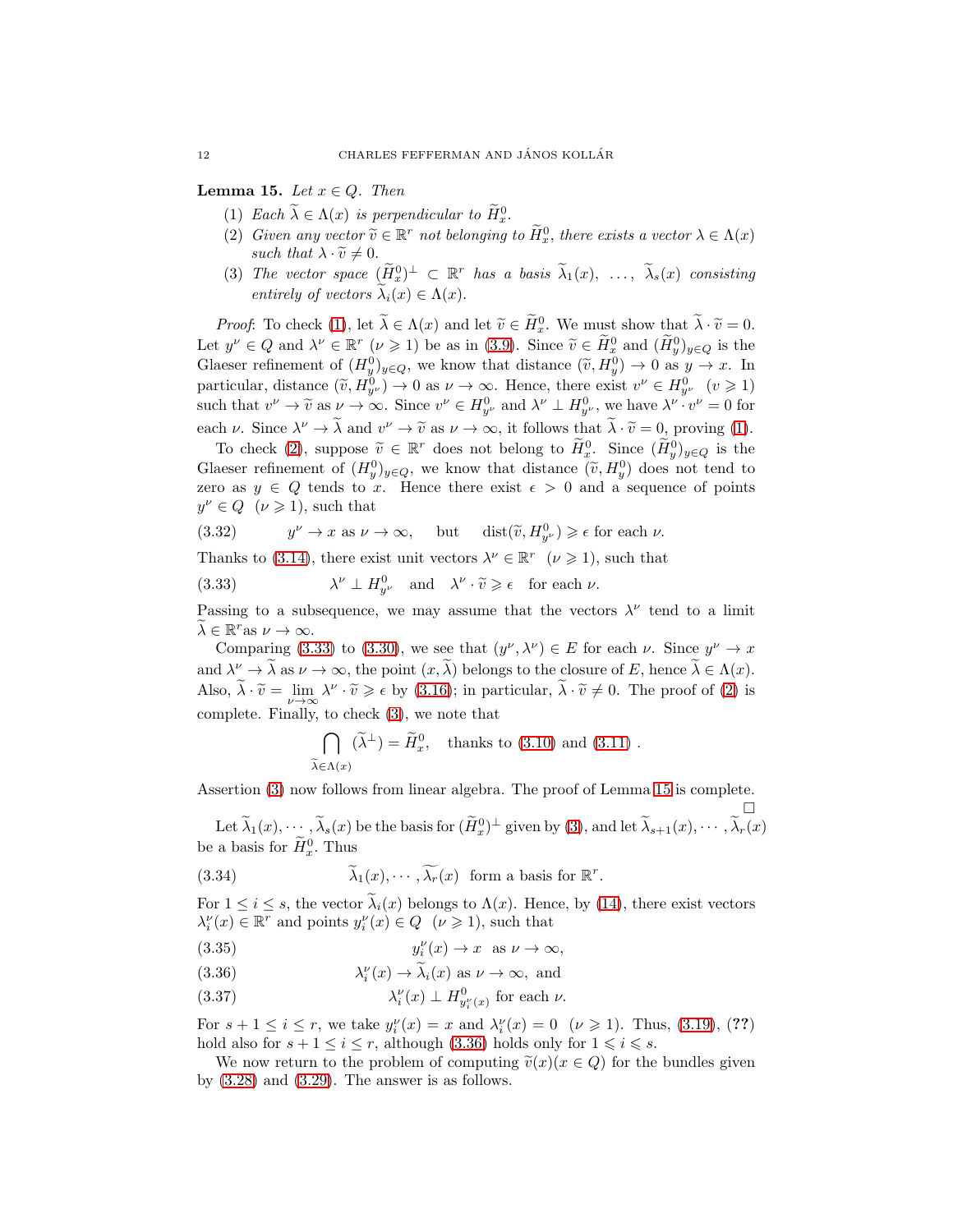<span id="page-12-1"></span>**Lemma 16.** *Given*  $x \in Q$ , *we have*  $\tilde{\lambda}_i(x) \cdot \tilde{v}(x) = \lim_{\nu \to \infty} {\lambda}_i^{\nu}(x) \cdot v(y_i^{\nu}(x))$  for  $i = 1, \dots, r$ . In particular, the limit in [\(16\)](#page-12-1) exists.

*Remarks*: Since  $\lambda_1(x), \dots, \lambda_r(x)$  form a basis for  $\mathbb{R}^r$ , [\(16\)](#page-12-1) completely specifies the vector  $\tilde{v}(x)$ . Note that the points  $y_i^{\nu}(x)$  and the vectors  $\lambda_i(x)$ ,  $\lambda_i^{\nu}(x)$  depend only on  $\mathcal{H}^0$ , not on the vectors  $v(y)$   $(y \in Q)$ .

*Proof*: First suppose that  $1 \leq i \leq s$ . Since  $\widetilde{v}(x)$  belongs to the fiber  $\widetilde{v}(x) + \widetilde{H}_x^0$  of the Glaeser refinement of  $(v(y) + H_y^0)_{y \in Q}$ , we know that  $dist(\tilde{v}(x), v(y) + H_y^0) \to 0$ as  $y \to x$   $(y \in Q)$ . In particular,  $dist(\tilde{v}(x), v(y_i^{\nu}(x)) + H_{y_i^{\nu}(x)}^0) \to 0$  as  $\nu \to \infty$ . Hence, there exist vectors  $w_i^{\nu}(x) \in H_{y_i^{\nu}(x)}^0$  such that  $v(y_i^{\nu}(x)) + w_i^{\nu}(x) \to \tilde{v}(x)$ as  $\nu \to \infty$ . Since also  $\lambda_i^{\nu}(x) \to \lambda_i(x)$  as  $\nu \to \infty$ , it follows that  $\lambda_i(x) \cdot \tilde{\nu}(x) =$  $\lim_{v \to \infty} \lambda_i^{\nu}(x) \cdot [v(y_i^{\nu}(x)) + w_i^{\nu}(x)].$  However, since  $w_i^{\nu}(x) \in H_{y_i^{\nu}(x)}^0$  and  $\lambda_i^{\nu}(x) \perp H_{y_i^{\nu}(x)}^0$ , we have  $\lambda_i^{\nu}(x) \cdot w_i^{\nu}(x) = 0$  for each  $\nu$ .

Therefore,  $\tilde{\lambda}_i^{\nu}(x) \cdot \tilde{v}(x) = \lim_{\nu \to \infty} \lambda_i^{\nu}(x) \cdot v(y_i^{\nu}(x))$ , i.e. [\(3.20\)](#page-9-1) holds for  $1 \le i \le s$ .

On the other hand, suppose  $s + 1 \leq i \leq r$ . Then since  $\lambda_i(x) \in \widetilde{H}_x^0$  and  $\widetilde{v}(x) \perp$  $H_x^0$ , we have  $\lambda_i(x)$  ·  $\tilde{v}(x) = 0$ . Also, in this case we defined  $\lambda_i^{\nu}(x) = 0$ , hence  $\lambda_i^{\nu}(x) \cdot v(y_i^{\nu}(x)) = 0$  for each  $\nu$ . Therefore,  $\lambda_i(x) \cdot \tilde{v}(x) = 0 = \lim_{\nu \to \infty} \lambda_i^{\nu}(x) \cdot v(y_i^{\nu}(x)),$ so that [\(16\)](#page-12-1) holds also for  $s + 1 \leq i \leq r$ . The proof of Lemma [16](#page-12-1) is complete.  $\Box$ 

### <span id="page-12-0"></span>3.2. Computation of iterated Glaeser refinements.

In this section, we apply the results of the preceding section to study iterated Glaeser refinements. Let  $\mathcal{H} = (v(x) + H_x^0)_{x \in Q}$  be a bundle, given in the form [\(3.28\)](#page-10-1). We assume that  $H$  has a section. Therefore,  $H$  and all its iterated Glaeser refinements have non-empty fibers. For  $\ell \geq 0$ , we write the  $\ell^{th}$  iterated Glaeser refinement in the form

(3.38) 
$$
\mathcal{H}^{(\ell)} = (v^{\ell}(x) + H_x^{0,\ell})_{x \in Q},
$$

where  $\mathcal{H}^{0,\ell} = (H^{0,\ell}_x)_{x \in Q}$  is a homogeneous bundle, and  $v^{\ell}(x) \perp H^{0,\ell}_x$  for each  $x \in$ Q. (Again, we use the standard inner product on  $\mathbb{R}^r$ .) In particular,  $\mathcal{H}^{(0)} = \mathcal{H}$ , and

(3.39) 
$$
\mathcal{H}^{0,0} = (H_x^0)_{x \in Q}, \text{ with } H_x^0 \text{ as in } (3.1).
$$

One checks easily that  $\mathcal{H}^{0,\ell}$  is the  $\ell^{th}$  iterated Glaeser refinement of  $\mathcal{H}^{0,0}$ . Our goal here is to give formulas computing  $v^{\ell}(x)$  in terms of the  $v(y)(y \in Q)$  in [\(3.1\)](#page-7-3).

<span id="page-12-4"></span>We proceed by induction on  $\ell$ . For  $\ell = 0$ , we have

(3.40) 
$$
v^{0}(x) = v(x) \text{ for all } x \in Q.
$$

For  $\ell \geq 1$ , we apply the results of the preceding section, to pass from  $(v^{\ell-1}(x))_{x \in Q}$ to  $(v^{\ell}(x))_{x\in Q}$ .

<span id="page-12-2"></span>*Claim* 17. We obtain points  $y_i^{\ell,\nu}(x) \in Q$  ( $\nu \geq 1$ ,  $1 \leq i \leq r$ ,  $x \in Q$ ); and vectors  $\widetilde{\lambda}_i^{\ell}(x) \in \mathbb{R}^r \quad (1 \leq i \leq r, \quad x \in Q), \widetilde{\lambda}_i^{\ell, \nu}(x) \quad (1 \leq i \leq r, \quad \nu \geq 1, \quad x \in Q)$ with the following properties.

- (1) The above points and vectors depend only on  $\mathcal{H}^{0,0}$ , not on the family of vectors  $(v(x))_{x\in Q}$ ,
- (2)  $\lambda_1^{\ell}(x), \cdots, \lambda_r^{\ell}(x)$  form a basis of  $\mathbb{R}^r$ , for each  $\ell \geq 1, x \in Q$ .
- <span id="page-12-3"></span>(3)  $y_i^{\ell,\nu}(x) \to x$  as  $\nu \to \infty$  for each  $\ell \geq 1$ ,  $1 \leq i \leq r$ ,  $x \in Q$ .
- (4)  $[\tilde{\lambda}_i^{\ell}(x) \cdot v^{\ell}(x)] = \lim_{\nu \to \infty} [\tilde{\lambda}_i^{\ell,\nu}(x) \cdot v^{\ell-1}(y_i^{\ell,\nu}(x))]$  for each  $\ell \geq 1, 1 \leq i \leq r, x \in Q$ .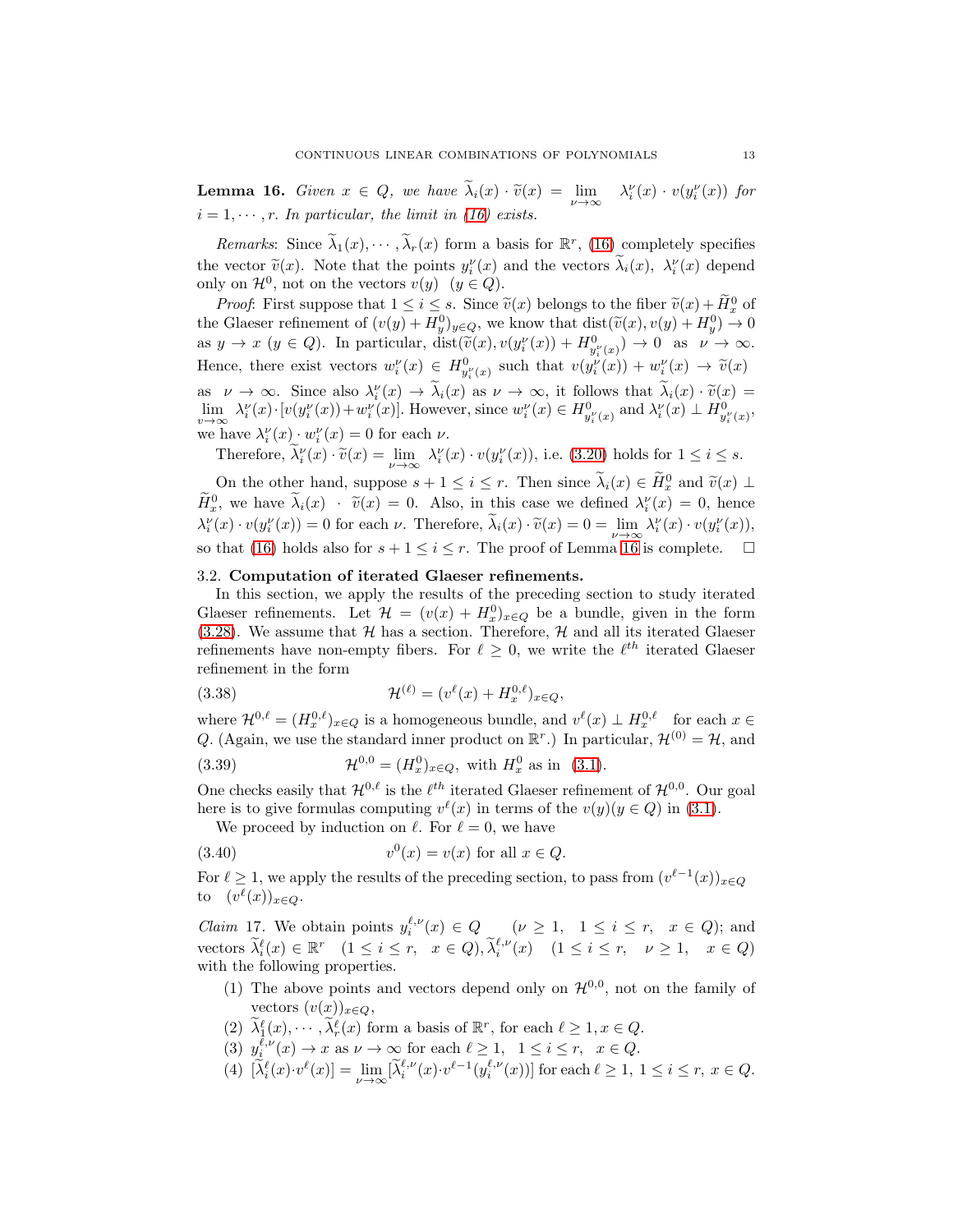The last formula computes the  $v^{\ell}(x)$   $(x \in Q)$  in terms of the  $v^{\ell-1}(y)$   $(y \in Q)$ for  $\ell \geq 1$ , completing our induction on  $\ell$ .

Note that we have defined the basis vectors  $\lambda_1^{\ell}(x), \cdots, \lambda_r^{\ell}(x)$  only for  $\ell \geq 1$ . For  $\ell = 0$ , it is convenient to use the standard basis vectors for  $\mathbb{R}^r$ , i.e., we define

<span id="page-13-2"></span>(3.41) 
$$
\tilde{\lambda}_i^0(x) = (0, 0, \dots, 0, 1, 0, \dots, 0) \in \mathbb{R}^r
$$
, with the 1 in the *i*<sup>th</sup> slot.

It is convenient also to set

<span id="page-13-0"></span>(3.42) 
$$
\xi_i^{\ell}(x) = \tilde{\lambda}_i^{\ell}(x) \cdot v^{\ell}(x) \text{ for } x \in Q, \ \ell \ge 0, \quad 1 \le i \le r,
$$

and to expand  $\tilde{\lambda}_i^{\ell,\nu}(x) \in \mathbb{R}^r$  in terms of the basis  $\tilde{\lambda}_1^{\ell-1}(y), \cdots, \tilde{\lambda}_r^{\ell-1}(y)$  for  $y =$  $y_i^{\ell,\nu}(x)$ . Thus, for suitable coefficients  $\beta_{ij}^{\ell,\nu}(x) \in \mathbb{R} \quad (\ell \geq 1, \ \nu \geq 1, \ \ 1 \leq i \leq r, \ \ 1 \leq \ell$  $j \leq r$ ,  $x \in Q$ ) we have

<span id="page-13-1"></span>
$$
(3.43)\quad \widetilde{\lambda}_i^{\ell,\nu}(x) = \sum_{ij}^r \beta_{ij}^{\ell,\nu}(x) \cdot \widetilde{\lambda}_j^{\ell-1}\big(y_i^{\ell,\nu}(x)\big) \quad \text{for } x \in Q, \ \ell \ge 1, \ \nu \ge 1, \ \ 1 \le i \le r.
$$

Note that the coefficients  $\beta_{ij}^{\ell,\nu}(x)$  depend only on  $\mathcal{H}^{0,0}$ , not on the vectors  $v(y)(y \in$  $Q$ ).

Putting [\(3.42\)](#page-13-0) and [\(3.43\)](#page-13-1) into [\(17.](#page-12-2)[4\)](#page-12-3), we obtain a recurrence relation for the  $\xi_i^{\ell}(x)$ :

<span id="page-13-3"></span>
$$
(3.44) \quad \xi_i^{\ell}(x) = \lim_{\nu \to \infty} \sum_{j=1}^r \beta_{ij}^{\ell,\nu}(x) \, \cdot \, \xi_j^{\ell-1}\big(y_i^{\ell,\nu}(x)\big) \quad \text{for} \quad \ell \ge 1, \ 1 \le i \le r, \ x \in Q.
$$

For  $\ell = 0$ , [\(3.40\)](#page-12-4), [\(3.41\)](#page-13-2) and [\(3.42\)](#page-13-0) give

<span id="page-13-5"></span>(3.45) 
$$
\xi_i^0(x) = [i^{th} \text{ component of } v(x)].
$$

Since  $\beta_{ij}^{\ell,\nu}(x)$  and  $y_i^{\ell,\nu}(x)$  are independent of the vectors  $v(y)(y \in Q)$ , our formu-las [\(3.44\)](#page-13-3), [\(3.18\)](#page-9-4) express each  $\xi_i^{\ell}(x)$  as an iterated limit in terms of the vectors  $v(y)(y \in Q)$ . In particular, the  $\xi_i^{\ell}(x)$  depend linearly on the  $v(y)(y \in Q)$ .

We are particularly interested in the case  $\ell = 2r + 1$ , since the bundle  $\mathcal{H}^{2r+1}$  is Glaeser stable, as we proved in section X.

Since  $\tilde{\lambda}_1^{2r+1}(x), \cdots, \tilde{\lambda}_r^{2r+1}(x)$  form a basis of  $\mathbb{R}^r$  for each  $x \in Q$ , there exist vectors  $w_1(x), \dots, w_r(x) \in \mathbb{R}^r$  for each  $x \in Q$ , such that

<span id="page-13-4"></span>(3.46) 
$$
v = \sum_{i=1}^{r} \tilde{\lambda}_i^{2r+1}(x) \cdot vw_i(x) \text{ for any vector } v \in \mathbb{R}^r, \text{ and for any } x \in Q.
$$

Note that the vectors  $w_1(x), \dots, w_r(x) \in \mathbb{R}^r$  depend only on  $\mathcal{H}^{0,0}$ , not on the vectors  $v(y)(y \in Q)$ .

<span id="page-13-6"></span>Taking  $v = v^{2r+1}(x)$  in [\(3.46\)](#page-13-4), and recalling [\(3.42\)](#page-13-0), we see that

(3.47) 
$$
v^{2r+1}(x) = \sum_{i=1}^{r} \xi_i^{2r+1}(x) w_i(x) \quad \text{for each } x \in Q.
$$

Thus, we determine the  $\xi_i^{\ell}(x)$  by the recursion [\(3.44\)](#page-13-3), [\(3.45\)](#page-13-5), and then compute  $v^{2r+1}(x)$  from formula [\(3.47\)](#page-13-6). Since also  $(H_x^{0,2r+1})_{x\in Q}$  is simply the  $(2r+1)^{rst}$ 

Glaeser refinement of  $\mathcal{H}^{0,0}$ , we have succeeded in computing the Glaeser stable bundle  $(v^{2r+1}(x) + H_x^{0,2r+1})_{x \in Q}$  in terms of the initial bundle as in [\(3.28\)](#page-10-1).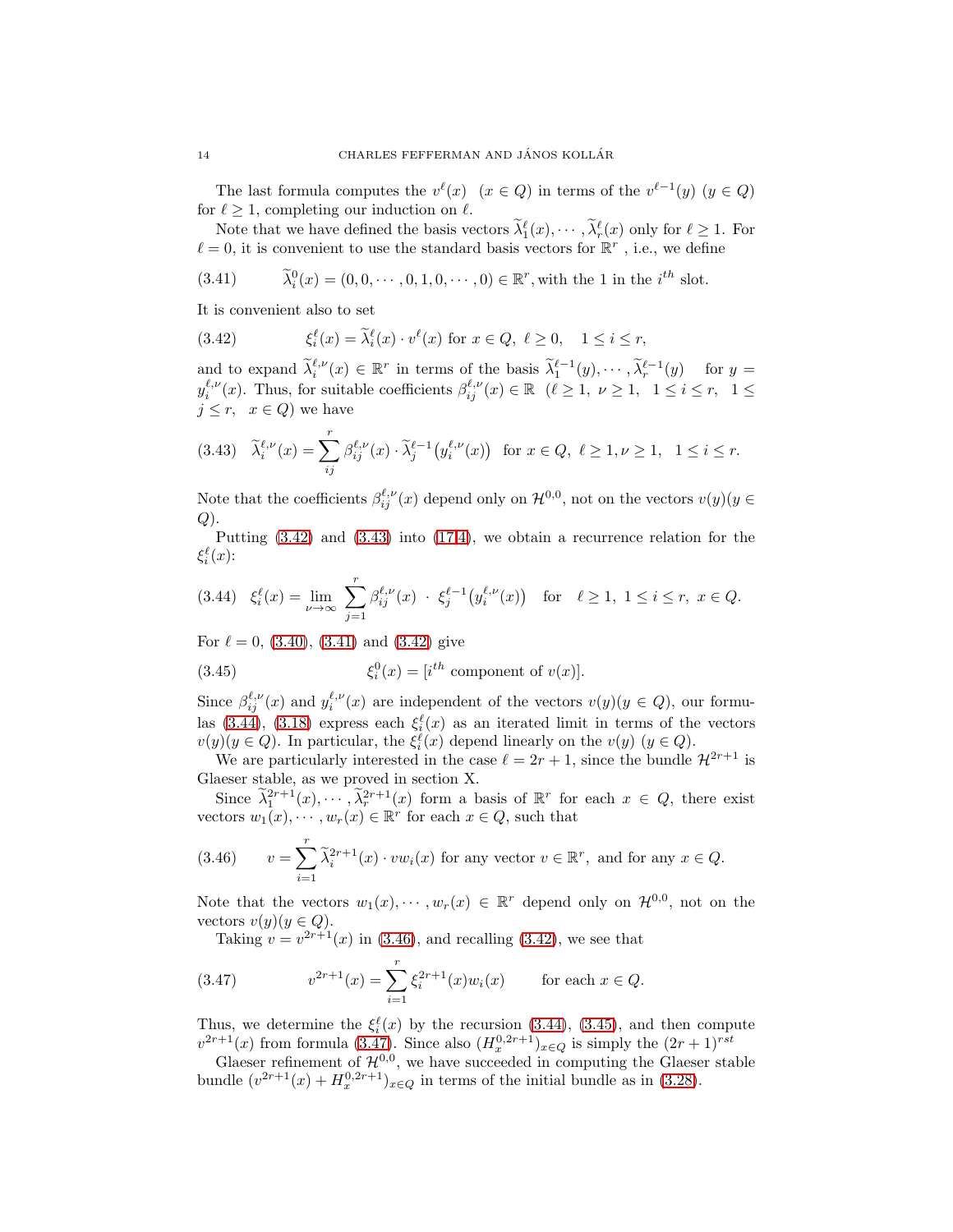Our next task is to give a formula for a section of a Glaeser stable bundle. To carry this out, we will use "Whitney cubes", a standard construction which we explain below.

## <span id="page-14-0"></span>3.3. Whitney cubes.

In this section, for the reader's convenience, we review "Whitney cubes" (see [\[Mal67,](#page-39-1) [Ste70,](#page-39-13) [Whi34\]](#page-39-14)). We will work with closed cubes  $Q \subset \mathbb{R}^n$  whose sides are parallel to the coordinate axes. We write  $ctr(x)$  and  $\delta_Q$  to denote the center and side length of  $Q$ , respectively; and we write  $Q^*$  to denote the cube with center  $ctr(Q)$  and side length  $3\delta$ .

To "bisect"  $Q$  is to write it as a union of  $2^n$  subcubes, each with side length  $\frac{1}{2}\delta_Q$ , in the obvious way; we call those  $2^n$  subcubes the "children" of  $Q$ .

Fix a cube  $Q^o$ . The "dyadic cubes" are the cube  $Q^o$ , the children of  $Q^o$ , the children of the children of  $Q^o$ , and so forth. Each dyadic  $Q$  is a subcube of  $Q^o$ . If  $Q$  is a dyadic cube other than  $Q^o$ , then  $Q$  is a child of one and only one dyadic cube, which we call  $Q^+$ . Note that  $Q^+ \subset Q^*$ .

Now let  $E_1$  be a non-empty closed subset of  $Q^o$ . A dyadic cube  $Q \neq Q^o$  will be called a "Whitney cube" if it satisfies

<span id="page-14-4"></span>(3.48) 
$$
\text{dist}(Q^*, E_1) \ge \delta_Q, \text{ and}
$$

(3.49) 
$$
\text{dist}((Q^+)^*, E_1) < \delta_{Q^+}.
$$

The next result gives a few basic properties of Whitney cubes. In this section, we write  $c, C, C'$ , etc. to denote constants depending only on the dimension n. These symbols need not denote the same constant in different occurrences.

<span id="page-14-6"></span><span id="page-14-1"></span>Lemma 18. *For each Whitney cube* Q*, we have*

- <span id="page-14-3"></span>(1)  $\delta_Q \leq \text{dist}(Q^*, E_1) \leq C \delta_Q$ ; *in particular,*
- <span id="page-14-2"></span>(2)  $Q^* \cap E_1 = \phi$ .
- <span id="page-14-5"></span>(3) The union of all Whitney cubes is  $Q^o \sim E_1$ .
- (4) *Any given*  $y \in Q^o \setminus E_1$  *has a neighborhood that meets*  $Q^*$  *for at most* C *distinct Whitney cubes* Q*.*

*Proof*: Estimates [\(1\)](#page-14-1) follow at once from (1) and (2); and (4) is immediate from (3).

To check [\(3\)](#page-14-2), we note first that each Whitney cube Q is contained in  $Q^o \setminus E_1$ , thanks to  $(2)$  and our earlier remark that every dyadic cube is contained in  $Q<sup>o</sup>$ . Conversely, let  $x \in Q^o \setminus E_1$  be given. Any small enough dyadic cube Q containing x will satisfy [\(3.48\)](#page-14-4). Fix such a  $\hat{Q}$ . There are only finitely many dyadic cubes Q containing x with side length greater than or equal to  $\delta_{\widehat{Q}}$ . Hence, there exists a dyadic cube  $Q \ni x$  satisfying [\(3.48\)](#page-14-4), whose side length is at least as large as that of any other dyadic cube  $Q' \ni x$  satisfying  $(3.48)$ . We know that  $Q \neq Q^o$ , since [\(3.48\)](#page-14-4) fails for  $Q^o$ . Hence, Q has a dyadic parent  $Q^+$ . We know that (3.48) fails for  $Q^+$ , since the side length of  $Q^+$  is greater than that of Q. It follows that Q satisfies [\(3.49\)](#page-14-4). Thus  $Q \ni x$  is a Whitney cube, completing the proof of [\(3\)](#page-14-2).

We turn our attention to [\(4\)](#page-14-5). Let  $y \in Q^o \setminus E_1$ . We set  $r = 10^{-3}$  distance  $(y, E<sub>1</sub>)$ , and we prove that there are at most C distinct Whitney cubes Q for which  $Q^*$  meets the ball  $B(x, r)$ .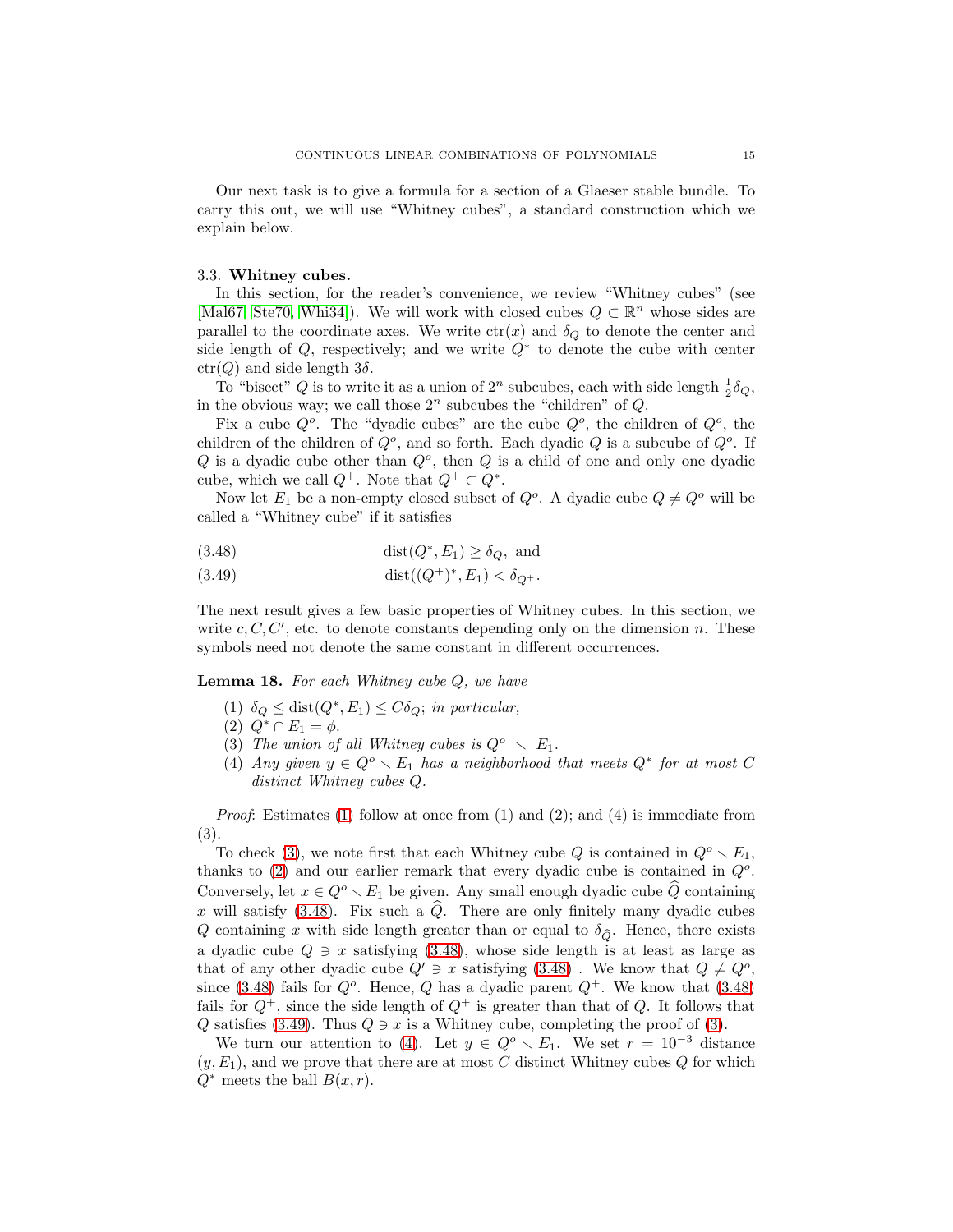Indeed, let Q be such a Whitney cube. Then there exists  $z \in B(y, r) \cap Q^*$ . By  $(3.55)$ , we have

<span id="page-15-2"></span>
$$
\delta_Q \le \text{dist}(z, E_1) \le C \delta_Q.
$$

Since  $z \in B(y,r)$ , we know that  $|\text{dist}(z, E_1) - \text{dist}(y, E_1)| \leq 10^{-3} \text{dist}(y, E_1)$ . Hence

<span id="page-15-3"></span>(3.51) 
$$
(1 - 10^{-3}) \operatorname{dist}(y, E_1) \le \operatorname{dist}(z, E_1) \le (1 + 10^{-3}) \operatorname{dist}(y, E_1).
$$

From  $(3.50)$ ,  $(3.51)$  we learn that

<span id="page-15-4"></span>(3.52) 
$$
c \operatorname{dist}(y, E_1) \le \delta_Q \le C \operatorname{dist}(y, E_1).
$$

Since  $z \in B(y, r) \cap Q^*$ , we know also that

<span id="page-15-5"></span>
$$
(3.53) \qquad \qquad \text{dist}(y, Q^*) \leq \text{dist}(y, E_1).
$$

For fixed y, there are at most C distinct dyadic cubes that satisfy  $(3.52)$ ,  $(3.53)$ . Thus,  $(3.6)$  holds and Lemma [18](#page-14-6) is proven.

The next result provides a partition of unity adapted to the geometry of the Whitney cubes.

<span id="page-15-9"></span><span id="page-15-6"></span>**Lemma 19.** *There exists a collection of real-valued functions*  $\theta_Q$  *on*  $Q^o$ *, indexed by the Whitney cubes* Q*, satisfying the following conditions.*

- <span id="page-15-7"></span>(1) *Each*  $\theta_Q$  *is a non-negative continuous function on*  $Q^o$ .
- <span id="page-15-8"></span>(2) For each Whitney cube Q, the function  $\theta_Q$  is zero on  $Q^o \setminus Q^*$ .
- (3)  $\sum_{Q} \theta_Q = 1$  *on*  $Q^o \setminus E_1$ .

*Proof*: Let  $\tilde{\theta}(x)$  be a non-negative, continuous function on  $\mathbb{R}^n$ , such that  $\tilde{\theta}(x) =$ 1 for  $x = (x_1, \dots, x_n)$  with max  $\{|x_1|, \dots, |x_n|\} \leq \frac{1}{2}$  and  $\tilde{\theta}(x) = 0$  for  $x =$  $(x_1, \dots, x_n)$  with max  $\{|x_1|, \dots, |x_n|\} \geq 1$ .

For each Whitney cube Q, define  $\widetilde{\theta}_Q(x) = \widetilde{\theta}(\frac{x-\text{ctr}(Q)}{\delta_Q})$ , for  $x \in \mathbb{R}^n$ . Thus,  $\hat{\theta}_Q$  is a non-negative continuous function on  $\mathbb{R}^n$ , equal to  $1$  on  $Q$ , and equal to 0 outside  $Q^*$ . It follows easily, thanks to [\(3\)](#page-14-2) and [\(4\)](#page-14-5), that  $\sum$  $\sum_{Q'} \theta_{Q'}$  is a non-negative continuous function on  $Q^o \setminus E_1$ , greater than or equal to one at every point of  $Q^o \smallsetminus E_1$ .

Consequently, the functions  $\theta_Q$ , defined by  $\theta_Q(x) = \widetilde{\theta}_Q(x) / \sum_{Q}$  $\sum_{Q'} \theta_{Q'}(x)$  for  $x \in$  $Q^o \setminus E_1$ ,  $\theta_Q(x) = 0$  for  $x \in E_1$ , are easily seen to satisfy [\(1\)](#page-15-6), [\(2\)](#page-15-7), [\(3\)](#page-15-8).

Additional basic properties of Whitney cubes, and sharper versions of Lemma [19](#page-15-9) may be found in [\[Mal67,](#page-39-1) [Ste70,](#page-39-13) [Whi34\]](#page-39-14).

The partition of unity  $\{\theta_Q\}$  on  $Q^o \setminus E_1$  is called the "Whitney partition of unity".

<span id="page-15-0"></span>3.4. The Glaeser–stable case. In this section, we suppose we are given a Glaeserstable bundle with non-empty fibers, written in the form

<span id="page-15-10"></span>(3.54) 
$$
\mathcal{H} = (v(x) + H_x^0)_{x \in Q},
$$

where  $\mathcal{H}^0 = (H_x^0)_{x \in Q}$  is a homogeneous bundle, and

<span id="page-15-1"></span>(3.55) 
$$
v(x) \perp H_x^0 \quad \text{for each } x \in Q.
$$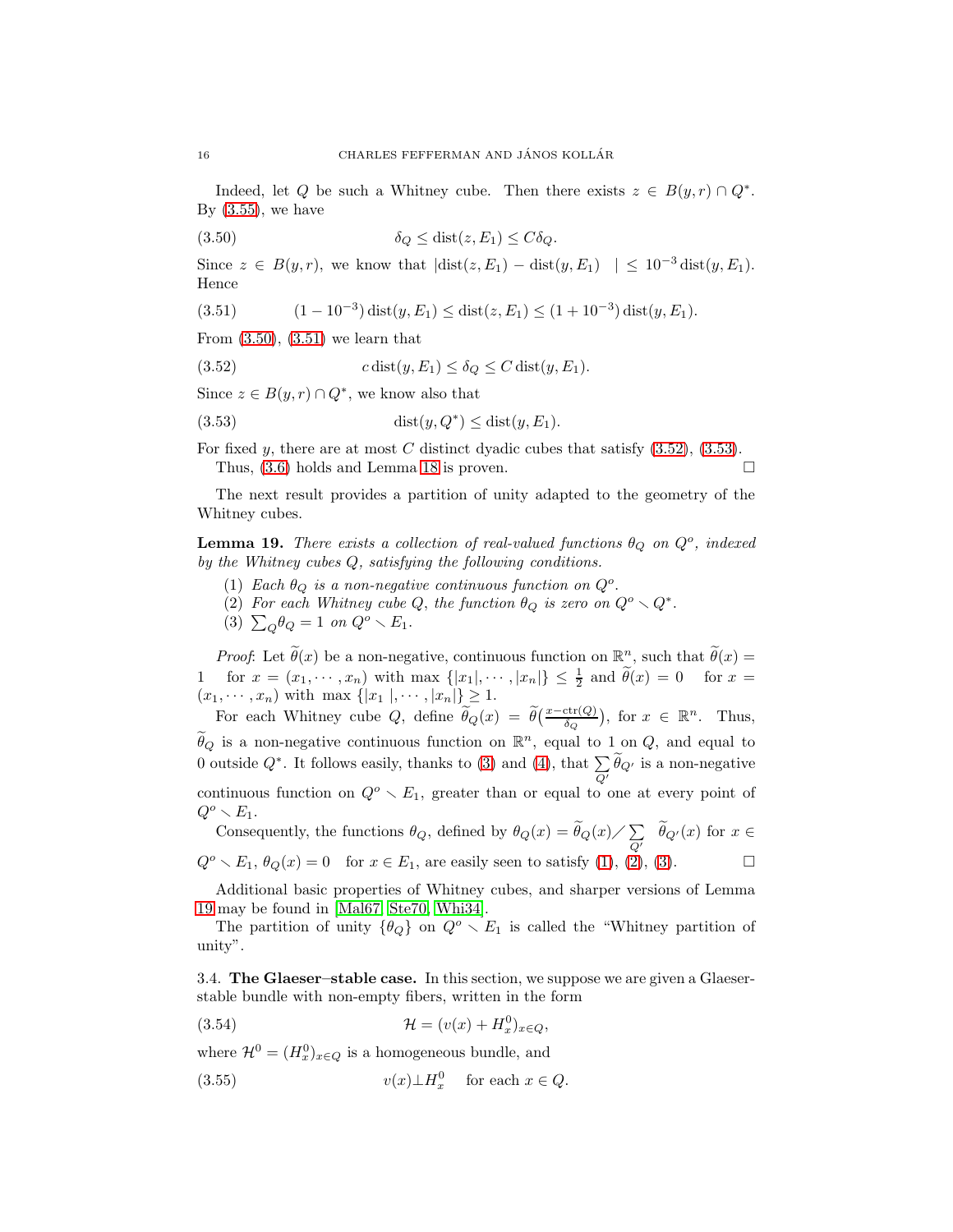(As before, we use the standard inner product on  $\mathbb{R}^r$ .) Our goal here is to give a formula for a section  $F$  of the bundle  $H$ . We will take

<span id="page-16-0"></span>(3.56) 
$$
F(x) = \sum_{y \in S(x)} A(x, y)v(y) \in \mathbb{R}^r \text{ for each } x \in Q, \text{ where}
$$

- (3.57)  $S(x) \subset Q$  is a finite set for each  $x \in Q$ , and
- (3.58)  $A(x, y) : \mathbb{R}^r \to \mathbb{R}^r$  is a linear map, for each  $x \in Q, y \in S(x)$ .

Here the sets  $S(x)$  and the linear maps  $A(x, y)$  are determined by  $\mathcal{H}^0$ ; they do not depend on the family of vectors  $(v(x))_{x\in Q}$ .

We will establish the following result.

<span id="page-16-1"></span>**Theorem 20.** We can pick the  $S(x)$  and  $A(x, y)$  so that  $(3.57)$ *,*  $(3.58)$  hold, and *the function*  $F: Q \to \mathbb{R}^r$ *, defined by* [\(3.56\)](#page-16-0)*, is a section of the bundle* H. Moreover, *that section satisfies*

- <span id="page-16-2"></span>(1) max  $x \in Q$   $|F(x)| \leq C \sup_{x \in Q} |v(x)|$ , where C depends only on n and r.
- <span id="page-16-3"></span>(2) *Furthermore, each of the sets*  $S(x)$  *contains at most d points, where d depends only on* n *and* r.

*Note*: Since  $v(x)$  is the shortest vector in  $v(x) + H_x^0$  by [\(3.55\)](#page-15-1), it follows that  $\sup_{x\in Q} |v(x)| = \sup_{x\in Q}$  distance  $(0, v(x) + H_x^0) = ||\mathcal{H}|| < \infty$ ; see our earlier discussion of Michael's Theorem.

*Proof*: Roughly speaking, the idea of our proof is as follows. We partition Q into finitely many "strata", among which we single out the "lowest stratum"  $E_1$ . For  $x \in E_1$ , we simply set  $F(x) = v(x)$ . To define F on  $Q \setminus E_1$ , we cover  $Q \setminus E_1$ by Whitney cubes  $Q_{\nu}$ . Each  $Q_{\nu}^*$  fails to meet  $E_1$ , by definition, and therefore has fewer strata than Q. Hence, by induction on the number of strata, we can produce a formula for a section  $F_{\nu}$  of the bundle  $\mathcal H$  restricted to  $Q_{\nu}^*$ . Patching together the  $F_{\nu}$  by using the Whitney partition of unity, we define our section F on  $Q \setminus E_1$ , and complete the proof of Theorem [20.](#page-16-1)

Let us begin our proof. For  $k = 0, 1, \dots, r$ , the  $k^{th}$  "stratum" of H is defined by

(3.59) 
$$
E(k) = \{x \in Q : \text{dim } H_x^0 = k\}.
$$

The "number of strata" of H is defined as the number of non-empty  $E(k)$ ; this number is at least 1 and at most  $r + 1$ . We write  $E_1$  to denote the stratum  $E(k_{\text{min}})$ , where  $k_{\text{min}}$  is the least k such that  $E(k)$  is non-empty. We call  $E_1$  the "lowest stratum".

We will prove Theorem [20](#page-16-1) by induction on the number of strata, allowing the constants C and d on  $(1)$ ,  $(2)$ , to depend on the number of strata, as well as on n and r. Since the number of strata is at most  $r + 1$ , such an induction will yield Theorem [20](#page-16-1) as stated.

Thus, we fix a positive integer  $\Lambda$ , and assume the inductive hypothesis:

(H1) Theorem [20](#page-16-1) holds, with constants  $C_{\Lambda-1}$ ,  $d_{\Lambda-1}$  in [\(3.8\)](#page-8-1), [\(3.9\)](#page-8-2), whenever the number of strata is less than  $Λ$ .

We will then prove Theorem [20,](#page-16-1) with constants  $C_{\Lambda}$ ,  $d_{\Lambda}$  in [\(1\)](#page-16-2), [\(2\)](#page-16-3), whenever the number of strata is equal to Λ. Here,  $C_\Lambda$  and  $d_\Lambda$  are determined by  $C_{\Lambda-1}$ ,  $d_{\Lambda-1}$ , n and r. To do so, we start with [\(3.54\)](#page-15-10), [\(3.3\)](#page-8-0), and assume that

(H2) The number of strata of  $\mathcal H$  is equal to  $\Lambda$ .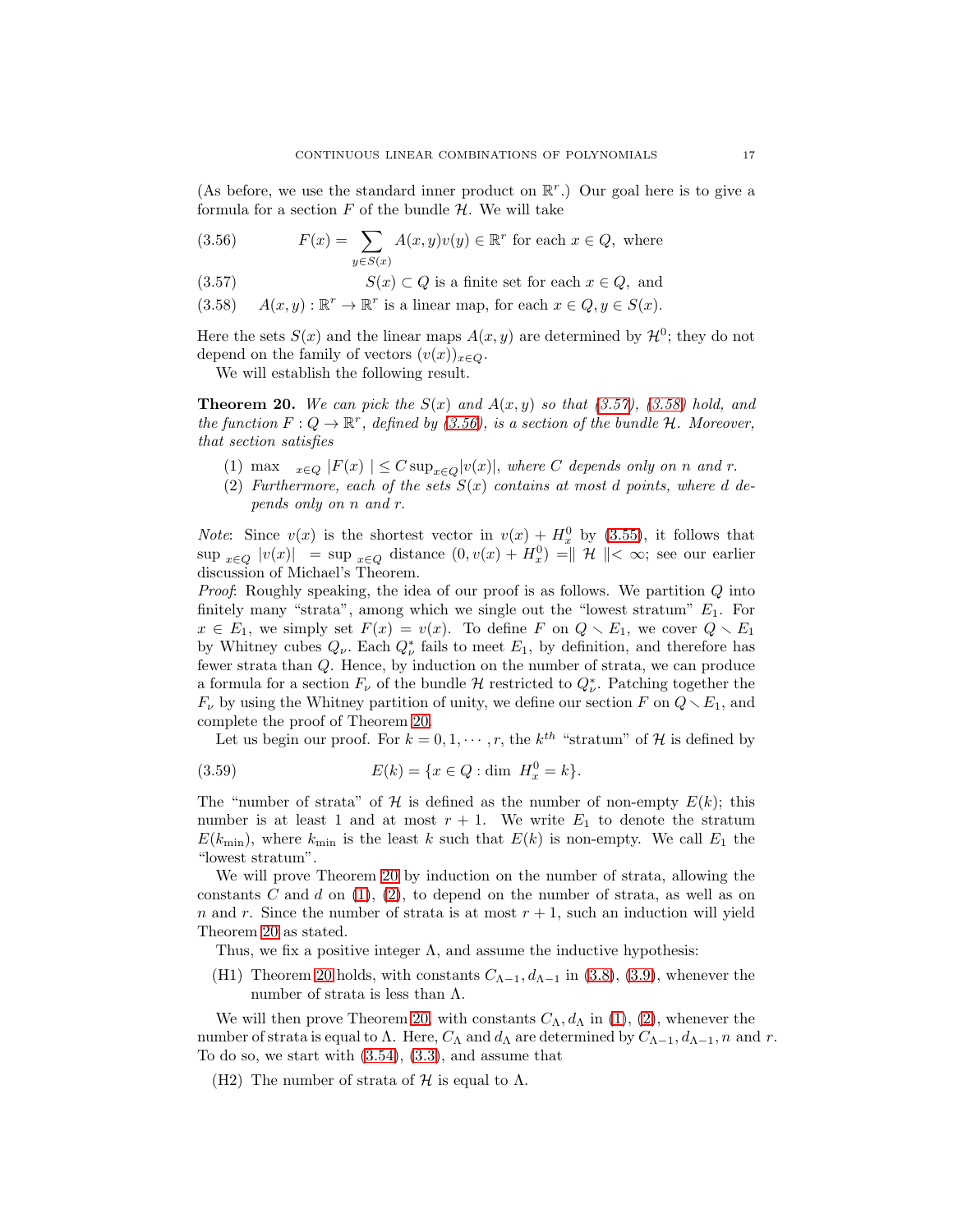We must produce sets  $S(x)$  and linear maps  $A(x, y)$  satisfying  $(3.57) \cdots (2)$  $(3.57) \cdots (2)$ , with constants  $C_{\Lambda}$ ,  $d_{\Lambda}$  depending only on  $C_{\Lambda-1}$ ,  $d_{\Lambda-1}$ , n, r. This will complete our induction, and establish Theorem [20.](#page-16-1)

For the rest of the proof of Theorem [20,](#page-16-1) we write  $c, C, C'$ , etc. to denote constants determined by  $C_{\Lambda-1}, d_{\Lambda-1}, n, r$ . These symbols need not denote the same constant in different occurrences.

The following useful remark is a simple consequence of our assumption that the bundle [\(3.54\)](#page-15-10) is Glaeser stable. Let  $x \in E(k)$ , and let

<span id="page-17-0"></span>
$$
(3.60) \t v_1, \cdots, v_{k+1} \in v(x) + H_x^0
$$

be the vertices of a non-degenerate affine k-simplex in  $\mathbb{R}^r$ . Given  $\epsilon > 0$  there exists  $\delta >$ 0 such that for any  $y \in Q \cap B(x, \delta)$ , there exist  $v'_1, \dots, v'_{k+1} \in v(y) + H_y^0$  satisfying  $|v'_i - v_i| < \epsilon$  for each *i*. Here, as usual,  $B(x, \delta)$  denotes the ball of radius  $\delta$  about x.

Taking  $\epsilon$  small enough in [\(3.60\)](#page-17-0), we conclude that  $v'_1, \dots, v'_{k+1} \in v(y) + H_y^0$  are the vertices of a non-degenerate affine k-simplex in  $\mathbb{R}^r$ . Therefore, [\(3.60\)](#page-17-0) yields at once that if  $x \in E(k)$ , then dim  $H_y^0 \geq k$  for all  $y \in Q$  sufficiently close to x. In particular, the lowest stratum  $E_1$  is a non-empty closed subset of  $Q$ . Also, for each  $k = 0, 1, 2, \dots, r$ , [\(3.60\)](#page-17-0) shows that the map

<span id="page-17-1"></span>
$$
(3.61) \t\t x \mapsto v(x) + H_x^0
$$

is continuous from  $E(k)$  to the space of all affine k-dimensional subspaces of  $\mathbb{R}^r$ .

Since each  $H_x^0$  is a vector subspace of  $\mathbb{R}^r$ , we learn from [\(3.55\)](#page-15-1) and [\(3.61\)](#page-17-1) that the map  $x \mapsto v(x)$  is continuous on each  $E(k)$ . In particular,

<span id="page-17-4"></span>(3.62) 
$$
x \mapsto v(x)
$$
 is continuous on  $E_1$ .

Next, we introduce the Whitney cubes  ${Q_\nu}$  and the Whitney partition of unity  $\{\theta_{\nu}\}\$  for the closed set  $E_1 \subset Q$ . From the previous section, we have the following results. We write  $\delta_{\nu}$  for the side length of the Whitney cube  $Q_{\nu}$ . Note that

<span id="page-17-6"></span>(3.63) 
$$
\delta_{\nu} \leq \text{dist}(Q_{\nu}^*, E_1) \leq C \delta_{\nu} \text{ for each } \nu.
$$

(3.64) 
$$
Q_{\nu}^* \cap E_1 = \phi \quad \text{ for each } \nu.
$$

$$
(3.65) \qquad \qquad \bigcup_{\nu} Q_{\nu} = Q \setminus E_1.
$$

Any given  $y \in Q \setminus E_1$  has a neighborhood that meets  $Q_{\nu}^*$  for at most C distinct  $Q_{\nu}$ . (3.66)

(3.67) Each 
$$
\theta_{\nu}
$$
 is a non-negative continuous function on  $Q$ ,  
vanishing outside  $Q \cap Q_{\nu}^*$ .

(3.68) 
$$
\sum_{\nu} \theta_{\nu}(x) = 1 \quad \text{if } x \in Q \setminus E_1, \quad 0 \text{ if } x \in E_1.
$$

Thanks to [\(3.19\)](#page-9-0), we can pick points  $x_{\nu} \in E_1$  such that

(3.69) 
$$
\text{dist}(x_{\nu}, Q_{\nu}^*) \le C \delta_{\nu}.
$$

We next prove a continuity property of the fibers  $v(x) + H_x^0$ .

<span id="page-17-5"></span><span id="page-17-3"></span>**Lemma 21.** *Given*  $x \in E_1$  *and*  $\epsilon > 0$ *, there exists*  $\delta > 0$  *for which the following holds. Let*  $Q_{\nu}$  *be a Whitney cube such that distance*  $(x, Q_{\nu}^{*}) < \delta$ . Then

- <span id="page-17-2"></span>(1)  $|v(x) - v(x_\nu)| < \epsilon$ , and
- (2) dist $(v(x), v(y) + H_y^0) < \epsilon$  for all  $y \in Q_\nu^* \cap Q$ .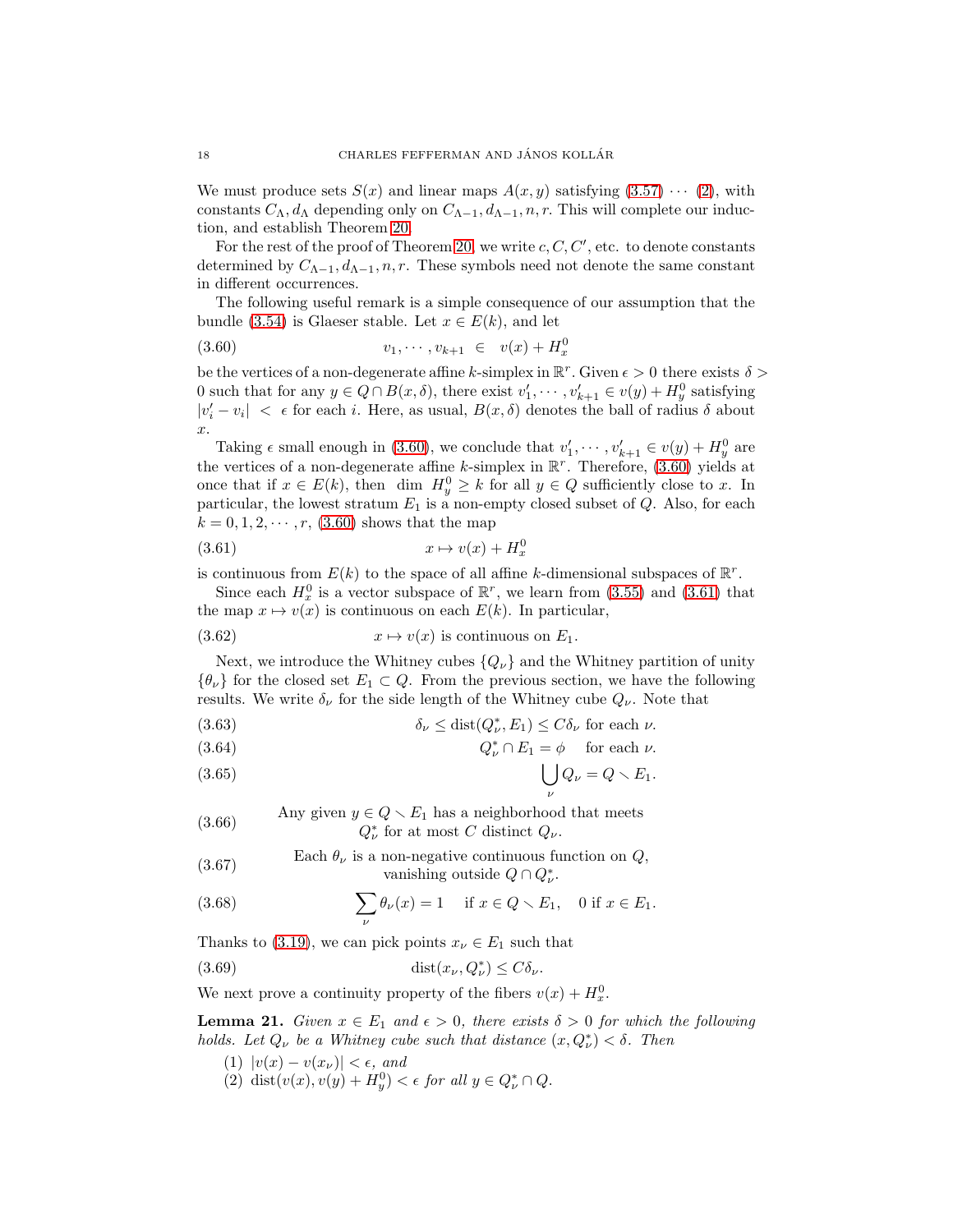*Proof*: Fix  $x \in E_1$  and  $\epsilon > 0$ . Let  $\delta > 0$  be a small enough number, to be picked later. Let  $Q_{\nu}$  be a Whitney cube such that

<span id="page-18-0"></span>
$$
(3.70)\qquad \qquad \mathrm{dist}(x,Q^*_{\nu}) < \delta.
$$

Then, by [\(3.19\)](#page-9-0), we have

<span id="page-18-2"></span>(3.71) 
$$
\delta_{\nu} \leq \text{dist}(E_1, Q_{\nu}^*) \leq \text{dist}(x, Q_{\nu}^*) < \delta,
$$

hence, [\(3.69\)](#page-17-2) and [\(3.70\)](#page-18-0) yield the estimates

<span id="page-18-1"></span>
$$
(3.72) |x - x_{\nu}| \leq \text{dist}(x, Q_{\nu}^*) + \text{diameter } (Q_{\nu}^*) + \text{dist}(Q_{\nu}^*, x_{\nu}) \leq \delta + C\delta_{\nu} \leq C'\delta.
$$

Since x and  $x_{\nu}$  belong to  $E_1$ , [\(3.72\)](#page-18-1) implies [\(1\)](#page-17-3) thanks to [\(3.62\)](#page-17-4), provided we take  $\delta$  small enough. Also, for any  $y \in Q^*_{\nu} \cap Q$ , we learn from  $(3.70)$ ,  $(3.71)$  that

 $|y - x| \leq$  diameter  $(Q_{\nu}^*) + \text{dist}(x, Q_{\nu}^*) < C\delta_{\nu} + C\delta \leq C'\delta$ .

Since the bundle  $(v(z) + H_z^0)_{z \in Q}$  is Glaeser stable, it follows that [\(3.26\)](#page-9-8) holds, provided we take  $\delta$  small enough.

We now pick  $\delta > 0$  small enough that the above arguments go through. Then  $(3.25)$ and  $(3.26)$  hold. The proof of Lemma [21](#page-17-5) is complete.

We return to the proof of Theorem [20.](#page-16-1) For each Whitney cube  $Q_{\nu}$ , we prepare to apply our inductive hypothesis (H1) to the family of affine subspaces

<span id="page-18-3"></span>(3.73) 
$$
\mathcal{H}_{\nu} = (v(y) - v(x_{\nu}) + H_y^0)_{y \in Q_{\nu}^* \cap Q}.
$$

Since  $Q_\nu^* \cap Q$  is a closed rectangular box, but not necessarily a cube, it may happen that [\(3.73\)](#page-18-3) fails to be a bundle. The cure is simply to fix an affine map  $\rho_{\nu} : \mathbb{R}^n \to$  $\mathbb{R}^n$ , such that  $\rho_{\nu}(Q^o) = Q_{\nu}^* \cap Q$ , where  $Q^o$  denotes the unit cube.

The family of affine spaces

(3.74) 
$$
\tilde{\mathcal{H}}_{\nu} = (v(\rho_{\nu}\tilde{y}) - v(x_{\nu}) + H_{\rho_{\nu}\tilde{y}}^{0})_{\tilde{y} \in Q^{o}} \text{ is then a bundle.}
$$

We write [\(3.73\)](#page-18-3) in the form

<span id="page-18-5"></span>(3.75) 
$$
\mathcal{H}_{\nu} = (v_{\nu}(y) + H_y^0)_{y \in Q_{\nu}^* \cap Q}, \text{ where}
$$

<span id="page-18-6"></span>(3.76) 
$$
v_{\nu}(y) \perp H_y^0 \text{ for each } y \in Q_{\nu}^* \cap Q.
$$

The vector  $v_{\nu}(y)$  is given by

<span id="page-18-4"></span>(3.77) 
$$
v_{\nu}(y) = \Pi_y v(y) - \Pi_y v(x_{\nu})
$$
 for  $y \in Q_{\nu}^* \cap Q$ , where

 $\Pi_y$  denotes the orthogonal projection from  $\mathbb{R}^r$  onto the orthocomplement of  $H_y^0$ . Passing to the bundle  $\check{\mathcal{H}}_{\nu}$ , we find that

(3.78) 
$$
\tilde{\mathcal{H}}_{\nu} = (\tilde{v}_{\nu}(\tilde{y}) + H_{\rho_{\nu}\tilde{y}}^{0})_{\tilde{y} \in Q^{o}}, \text{ with}
$$

(3.79) 
$$
\check{\nu}_{\nu}(\check{y}) \perp H^0_{\rho_{\nu}\check{y}} \text{ for each } \check{y} \in Q^o.
$$

Here,  $\check{v}_{\nu}(\check{y})$  is given by

(3.80) ˇv<sup>ν</sup> (ˇy) = vν(ρ<sup>ν</sup> yˇ).

It is easy to check that  $\check{\mathcal{H}}_{\nu}$  is a Glaeser stable bundle with non-empty fibers. More-over, from [\(3.12\)](#page-8-11) and (??), we see that the function  $y \mapsto \dim H_y^0$  takes at most  $\Lambda - 1$  values as y ranges over  $Q^*_{\nu} \cap Q$ . Therefore, the bundle  $\check{\mathcal{H}}_{\nu}$  has at most  $\Lambda - 1$ strata.

Thus, our inductive hypothesis [\(3.11\)](#page-8-8) applies to the bundle  $\check{\mathcal{H}}_{\nu}$ . Consequently, we obtain the following results for the family of affine spaces  $\mathcal{H}_{\nu}$ .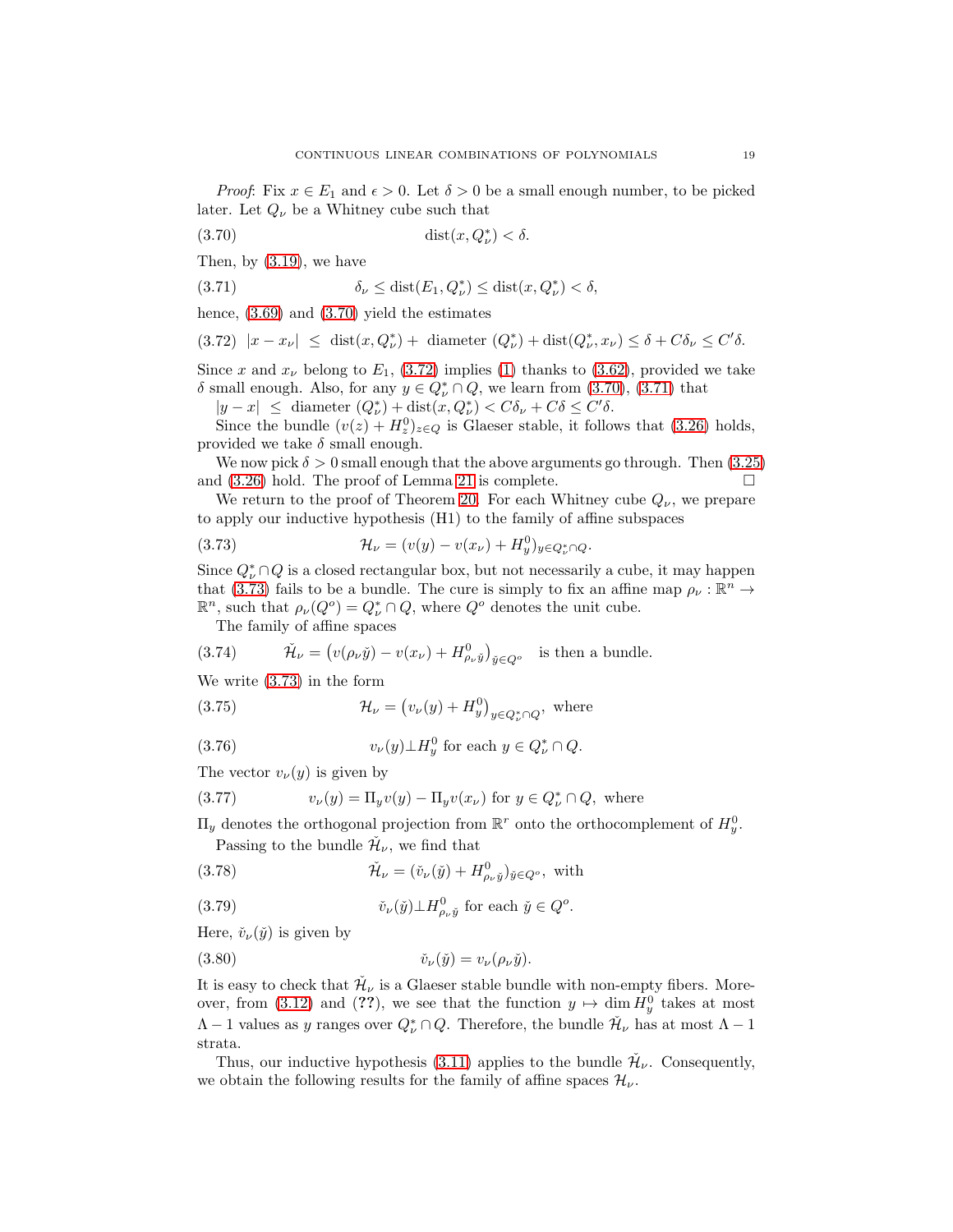<span id="page-19-7"></span>We obtain sets

(3.81) 
$$
S_{\nu}(x) \subset Q_{\nu}^* \cap Q \quad \text{ for each } x \in Q_{\nu}^* \cap Q,
$$

and linear maps

(3.82) 
$$
A_{\nu}(x, y) : \mathbb{R}^r \to \mathbb{R}^r \text{ for each } x \in Q_{\nu}^* \cap Q, y \in S_{\nu}(x).
$$

(3.83) The sets 
$$
S_{\nu}(x)
$$
 each contain at most C points.

<span id="page-19-8"></span>(3.84) The  $S_{\nu}(x)$  and  $A_{\nu}(x, y)$  are determined by  $(H_z^0)_{z \in Q_{\nu}^* \cap Q}$ . Moreover, setting

<span id="page-19-6"></span>(3.85) 
$$
F_{\nu}(x) = \sum_{y \in S_{\nu}(x)} A_{\nu}(x, y)v_{\nu}(y) \text{ for } x \in Q_{\nu}^{*} \cap Q,
$$

we find that

<span id="page-19-9"></span>(3.86) 
$$
F_{\nu} \text{ is continuous on } Q_{\nu}^* \cap Q,
$$

<span id="page-19-11"></span>(3.87) 
$$
F_{\nu}(x) \in v_{\nu}(x) + H_x^0 = v(x) - v(x_{\nu}) + H_x^0 \quad \text{for each} \quad x \in Q_{\nu}^* \cap Q,
$$

and

<span id="page-19-0"></span>(3.88) 
$$
\max_{x \in Q_{\nu}^* \cap Q} \quad |F_{\nu}(x)| \leq C \quad \sup_{y \in Q_{\nu}^* \cap Q} |v_{\nu}(y)|.
$$

Let us estimate the right-hand side of  $(3.88)$ . For any  $Q_{\nu}$ , formula  $(3.77)$  shows that

<span id="page-19-2"></span>(3.89) 
$$
\sup_{y \in Q^*_\nu \cap Q} |v_\nu(y)| \leq 2 \sup_{y \in Q} |v(y)|.
$$

Moreover, let  $x \in E_1$ ,  $\epsilon > 0$  be given, and let  $\delta$  be as in Lemma [21.](#page-17-5) Given any  $Q_{\nu}$ such that distance  $(x, Q_{\nu}^*) < \delta$ , and given any  $y \in Q_{\nu}^* \cap Q$ , Lemma [21](#page-17-5) tells us that  $|y(x) - y(x_{\nu})| < \epsilon$  and distance  $(y(x), y(y) + H^0) < \epsilon$ .

<span id="page-19-1"></span> $|v(x) - v(x_\nu)| < \epsilon$  and distance  $(v(x), v(y) + H_y^0) < \epsilon$ . Consequently,

(3.90) 
$$
\operatorname{dist}(0, v(y) - v(x_{\nu}) + H_y^0) < 2\epsilon \text{ and } |v(x) - v(x_{\nu})| < \epsilon.
$$

From [\(3.73\)](#page-18-3), [\(3.75\)](#page-18-5), [\(3.76\)](#page-18-6), we see that  $v_{\nu}(y)$  is the shortest vector in  $v(y)-v(x_{\nu})+$  $H_y^0$ . Hence, [\(3.90\)](#page-19-1) yields the estimate  $|v_\nu(y)| < 2\epsilon$ .

Therefore, we obtain the following result. Let  $x \in E_1$  and  $\epsilon > 0$  be given. Let  $\delta$ be as in Lemma [21.](#page-17-5) Then, for any  $Q_{\nu}$  such that distance  $(x, Q_{\nu}^*) < \delta$ , we have

<span id="page-19-3"></span>(3.91) 
$$
\sup_{y \in Q_v^* \cap Q} |v_{\nu}(y)| \leq 2\epsilon, \text{ and } |v(x) - v(x_{\nu})| < \epsilon.
$$

From [\(3.88\)](#page-19-0), [\(3.89\)](#page-19-2), [\(3.91\)](#page-19-3), we see that

<span id="page-19-12"></span>(3.92) 
$$
\max_{x \in Q^*_{\nu} \cap Q} |F_{\nu}(x)| \leq C \sup_{y \in Q} |v(y)|
$$

for each  $\nu$ , and that the following holds. Let  $x \in E_1$  and  $\epsilon > 0$  be given. Let  $\delta$  be be as in Lemma [21,](#page-17-5) and let  $y \in Q_{\nu}^* \cap Q \cap B(x, \delta)$ . Then

<span id="page-19-10"></span>(3.93) 
$$
\left| F_{\nu}(y) \right| \leq C\epsilon, \text{ and } \left| v(x) - v(x_{\nu}) \right| < \epsilon.
$$

We now define a map  $F: Q \to \mathbb{R}^r$ , by setting

<span id="page-19-5"></span>(3.94) 
$$
F(x) = v(x)
$$
 for  $x \in E_1$ , and

<span id="page-19-4"></span>(3.95) 
$$
F(x) = \sum_{\nu} \theta_{\nu}(x) \cdot F_{\nu}(x) + v(x_{\nu}) \text{ for } x \in Q \setminus E_1.
$$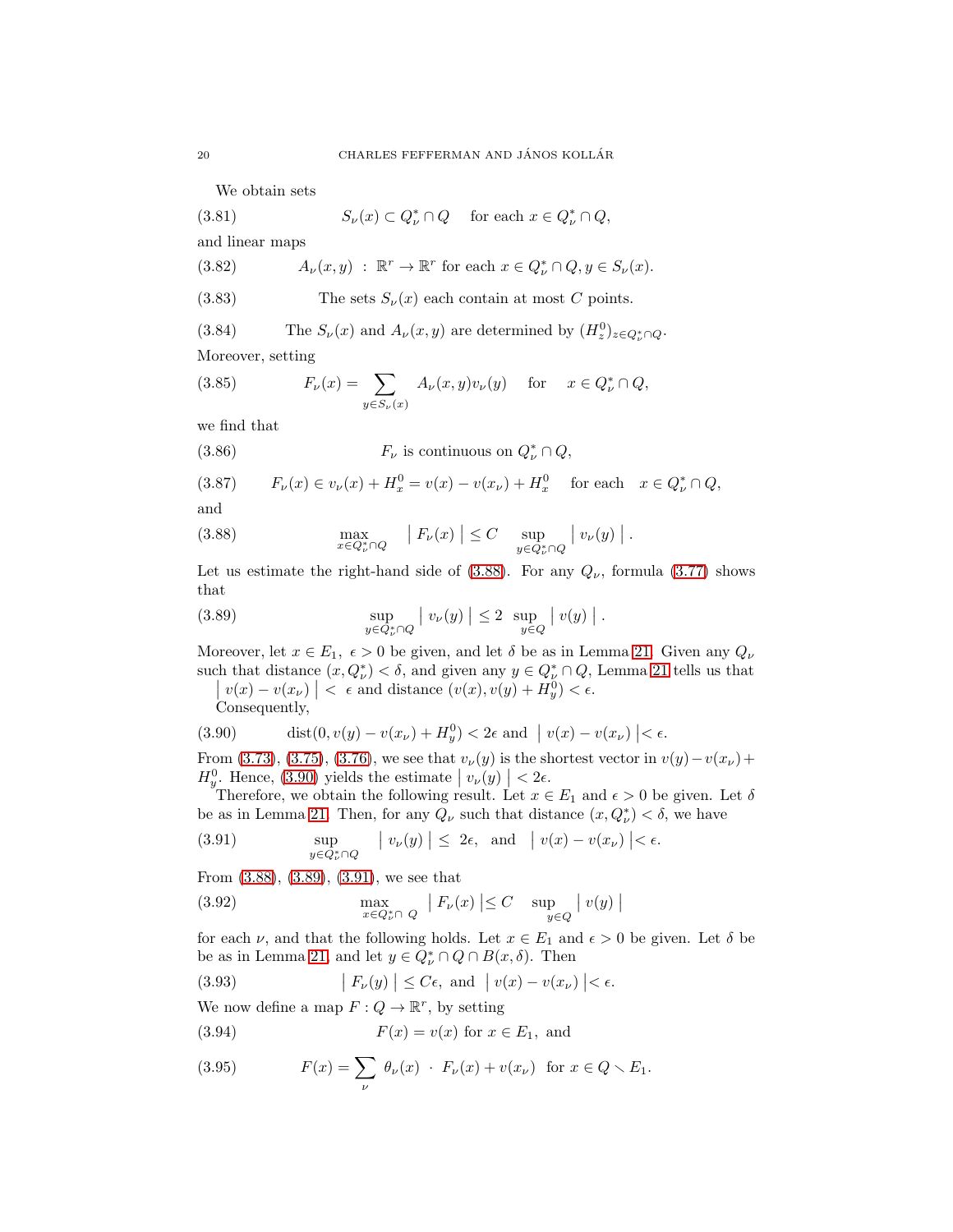Note that [\(3.95\)](#page-19-4) makes sense, because the sum contains finitely many non-zero terms, and because  $\theta_{\nu} = 0$  outside the set where  $F_{\nu}$  is defined.

We will show that F is given in terms of the  $(v(y))_{y\in Q}$  by a formula of the form  $(3.56)$ , and that conditions  $(3.57) \cdots (2)$  $(3.57) \cdots (2)$  are satisfied. As we noted just after (H2), this will complete our induction on  $\Lambda$ , and establish Theorem [20.](#page-16-1)

First, we check that our  $F(x)$  is given by [\(3.56\)](#page-16-0), for suitable  $S(x)$ ,  $A(x, y)$ . We proceed by cases. If  $x \in E_1$ , then already [\(3.94\)](#page-19-5) has the form [\(3.56\)](#page-16-0), with

<span id="page-20-0"></span>(3.96) 
$$
S(x) = \{x\} \text{ and } A(x, y) = \text{identity.}
$$

Suppose  $x \in Q \setminus E_1$ . Then  $F(x)$  is defined by [\(3.95\)](#page-19-4).

Thanks to [\(3.67\)](#page-17-6), we may restrict the sum in [\(3.95\)](#page-19-4) to those  $\nu$  such that  $x \in Q_{\nu}^*$ . For each such  $\nu$ , we substitute [\(3.77\)](#page-18-4) into [\(3.85\)](#page-19-6), and then substitute the resulting formula for  $F_{\nu}(x)$  into [\(3.95\)](#page-19-4). We find that

<span id="page-20-1"></span>(3.97) 
$$
F(x) = \sum_{Q_{\nu}^* \ni x} \theta_{\nu}(x) \cdot v(x_{\nu}) + \sum_{y \in S_{\nu}(x)} A_{\nu}(x, y) \cdot (\Pi_y v(y) - \Pi_y v(x_{\nu}))
$$

which is a formula of the form [\(3.4\)](#page-8-0).

Thus, in all cases,  $F$  is given by a formula  $(3.4)$ . Moreover, examining  $(3.96)$ and  $(3.97)$  (and recalling  $(3.81) \cdots (3.84)$  $(3.81) \cdots (3.84)$  as well as  $(3.20)$ ), we see that  $(3.5)$ ,  $(3.6)$ ,  $(3.7)$ hold, and that in our formula [\(3.4\)](#page-8-0) for  $F$ , each  $S(x)$  contains at most  $C$  points. Thus [\(3.9\)](#page-8-2) holds, with a suitable  $d_{\Lambda}$  in place of d.

It remains to prove [\(3.8\)](#page-8-1), and to show that our F is a section of the bundle  $H$ . Thus, we must establish the following.

(3.98) 
$$
F: Q \to \mathbb{R}^r \text{ is continuous.}
$$

(3.99) 
$$
F(x) \in v(x) + H_x^0 \text{ for each } x \in Q.
$$

(3.100) 
$$
\left| F(x) \right| \leq C \sup_{y \in Q} \left| v(y) \right| \text{ for each } x \in Q.
$$

<span id="page-20-2"></span>The proof of Theorem [20](#page-16-1) is reduced to proving  $(3.98)$ ,  $(3.99)$ ,  $(3.100)$ .

Let us prove [\(3.98\)](#page-20-2). Fix  $x \in Q$ ; we show that F is continuous at x. If  $x \notin E_1$ , then  $(3.66)$ ,  $(3.67)$ ,  $(3.86)$  and  $(3.95)$  easily imply that F is continuous at x.

On the other hand, suppose  $x \in E_1$ . To show that F is continuous at x, we must prove that

<span id="page-20-3"></span>(3.101) 
$$
\lim_{y \to x, y \in E_1} v(y) = v(x) \text{ and that}
$$

<span id="page-20-4"></span>(3.102) 
$$
\lim_{y \to x, y \in Q \setminus E_1} \sum_{\nu} \theta_{\nu}(y) F_{\nu}(y) + v(x_{\nu}) = v(x).
$$

We obtain  $(3.101)$  as an immediate consequence of  $(3.62)$ . To prove  $(3.102)$ , we bring in [\(3.93\)](#page-19-10). Let  $\epsilon > 0$ , and let  $\delta > 0$  arise from  $\epsilon, x$  as in (3.93). Let  $y \in Q \setminus E_1$ ; and suppose  $|y-x| < \delta$ . For each  $\nu$  such that  $y \in Q_{\nu}^*$ , [\(3.93\)](#page-19-10) gives

<span id="page-20-5"></span>(3.103) 
$$
\left|\theta_{\nu}(y) \cdot [F_{\nu}(y) + v(x_{\nu}) - v(x)]\right| \leq C\epsilon \theta_{\nu}(y).
$$

For each  $\nu$  such that  $y \notin Q_{\nu}^*$ , [\(3.103\)](#page-20-5) holds trivially, since  $\theta_{\nu}(y) = 0$ . Thus, (3.103) holds for all  $\nu$ . Summing on  $\nu$ , and recalling [\(3.68\)](#page-17-6), we conclude that

$$
\left| \sum \theta_{\nu}(y) \cdot F_{\nu}(y) + v(x_{\nu}) - v(x) \right| \leq C\epsilon.
$$

This holds for any  $y \in Q \setminus E_1$  such that  $|y - x| < \delta$ . The proof of [\(3.102\)](#page-20-4) is complete. Thus, [\(3.98\)](#page-20-2) is now proven.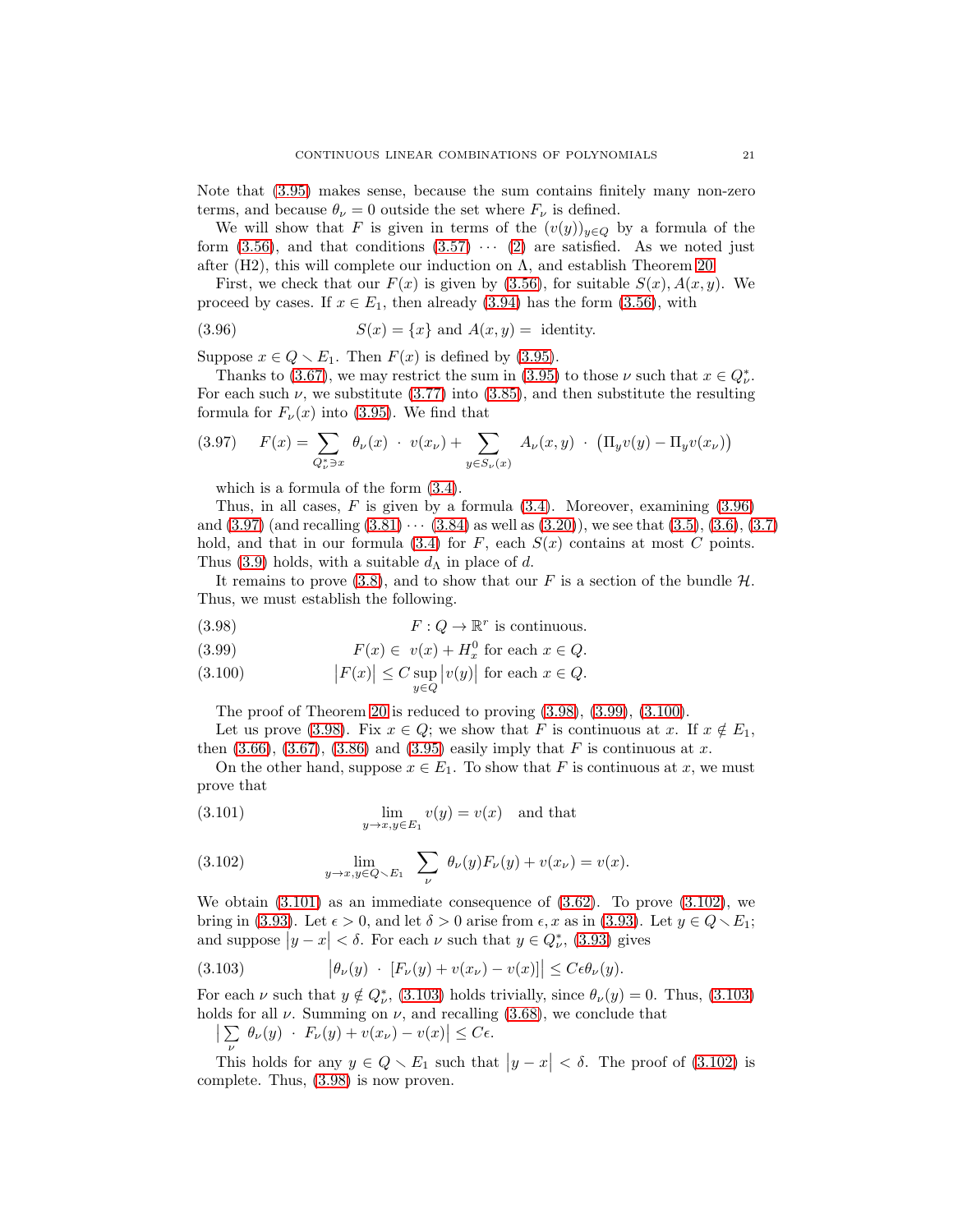To prove [\(3.99\)](#page-20-2), we again proceed by cases. If  $x \in E_1$ , then (3.99) holds trivially, by [\(3.94\)](#page-19-5). On the other hand, suppose  $x \in Q \setminus E_1$ . Then [\(3.87\)](#page-19-11) gives  $[F_{\nu}(x) +$  $v(x_\nu) \in v(x) + H_x^0$  for each  $\nu$  such that  $Q_\nu^* \ni x$ .

Since also  $\theta_{\nu}(x) = 0$  for  $x \notin Q_{\nu}^*$ , and since  $\sum_{\nu} \theta_{\nu}(x) = 1$ , it follows that

$$
\textstyle \sum\limits_\nu \theta_\nu(x) \ \cdot \ [F_\nu(x) + v(x_\nu)] \ \in \ v(x) + H_x^0, \, \text{i.e.,}
$$

 $F(x) \in v(x) + H_x^0$ . Thus, [\(3.99\)](#page-20-2) holds in all cases.

Finally, we check [\(3.100\)](#page-20-2). For  $x \in E_1$ , (3.100) is trivial from the definition [\(3.94\)](#page-19-5). On the other hand, suppose  $x \in Q \setminus E_1$ . For each  $\nu$  such that  $Q^*_{\nu} \ni x$ , [\(3.92\)](#page-19-12) gives

<span id="page-21-1"></span>(3.104) 
$$
\left|\theta_{\nu}(x) + [F_{\nu}(x) + v(x_{\nu})]\right| \leq C \theta_{\nu}(x) \cdot \sup_{y \in Q} |v(y)|.
$$

Estimate [\(3.104\)](#page-21-1) also holds trivially for  $x \notin Q_{\nu}^*$ , since then  $\theta_{\nu}(x) = 0$ . Thus, (3.104) holds for all  $\nu$ . Summing on  $\nu$ , we find that

$$
\big|F(x)\big|\leq \sum_{\nu}\big|\theta_{\nu}(x)\cdot [F_{\nu}(x)+v(x_{\nu})]\big| ~\leq ~ C\sup_{y\in Q}\big|v(y)\big|\cdot \sum_{\nu}\theta_{\nu}(x)=C\sup_{y\in Q}\big|v(y)\big|,
$$

thanks to [\(3.68\)](#page-17-6) and [\(3.95\)](#page-19-4).

Thus  $(3.100)$  holds in all cases. The proof of Theorem [20](#page-16-1) is complete.  $\Box$ 

Let  $\widetilde{F}$  be any section of the bundle  $\mathcal H$  in Theorem [20.](#page-16-1) For each  $x \in Q$ , we have  $|v(x)| \leq |F(x)|$ , since  $F(x) \in v(x) + H_x^0$  and  $v(x) \perp H_x^0$ . Therefore, the section F produced by Theorem [20](#page-16-1) satisfies the estimate  $\max_{x \in Q} |F(x)| \leq C \cdot \max_{x \in Q} |\tilde{F}(x)|$ , where  $C$  depends only on  $n, r$ .

### <span id="page-21-0"></span>3.5. Computing the section of a bundle.

<span id="page-21-6"></span>Here, we combine our results from the last few sections. Let

(3.105) 
$$
\mathcal{H} = (v(x) + H_x^0)_{x \in Q} \text{ be a bundle, where}
$$

(3.106)  $\mathcal{H}^0 = (H_x^0)_{x \in Q}$  is a homogeneous bundle, and

(3.107) 
$$
v(x) \perp H_x^0 \quad \text{for each } x \in Q.
$$

Suppose  $H$  has a section. Then the iterated Glaeser refinements of  $H$  have nonempty fibers, and may therefore be written as

<span id="page-21-5"></span>(3.108) 
$$
\mathcal{H}^{\ell} = (v^{\ell}(x) + H_x^{0,\ell})_{x \in Q} \text{ where}
$$

(3.109)  $\mathcal{H}^{0,\ell} = (H_x^{0,\ell})_{x \in Q}$  is a homogeneous bundle, and

(3.110) 
$$
v^{\ell}(x) \perp H_x^{0,\ell} \quad \text{ for each } x \in Q.
$$

Let  $\xi_i^{\ell}(x) \in \mathbb{R}, y_i^{\ell,\nu}(x) \in Q, \beta_{ij}^{\ell,\nu}(x) \in \mathbb{R}, w_i(x) \in \mathbb{R}^r$  be as in section. Thus,

<span id="page-21-3"></span>(3.111) 
$$
\xi_i^0(x) = i^{th} \text{ component of } v(x), \text{ for } x \in Q;
$$

<span id="page-21-4"></span>(3.112) 
$$
\xi_i^{\ell}(x) = \lim_{\nu \to \infty} \sum_{j=1}^r \beta_{ij}^{\ell,\nu}(x) \xi_j^{\ell-1}(y_i^{\ell,\nu}(x))
$$

for  $x \in Q, 1 \leq \ell \leq 2r + 1$ ,  $1 \leq i \leq r$ , and

<span id="page-21-2"></span>(3.113) 
$$
v^{2r+1}(x) = \sum_{i=1}^{r} \xi_i^{2r+1}(x) w_i(x) \quad \text{for } x \in Q.
$$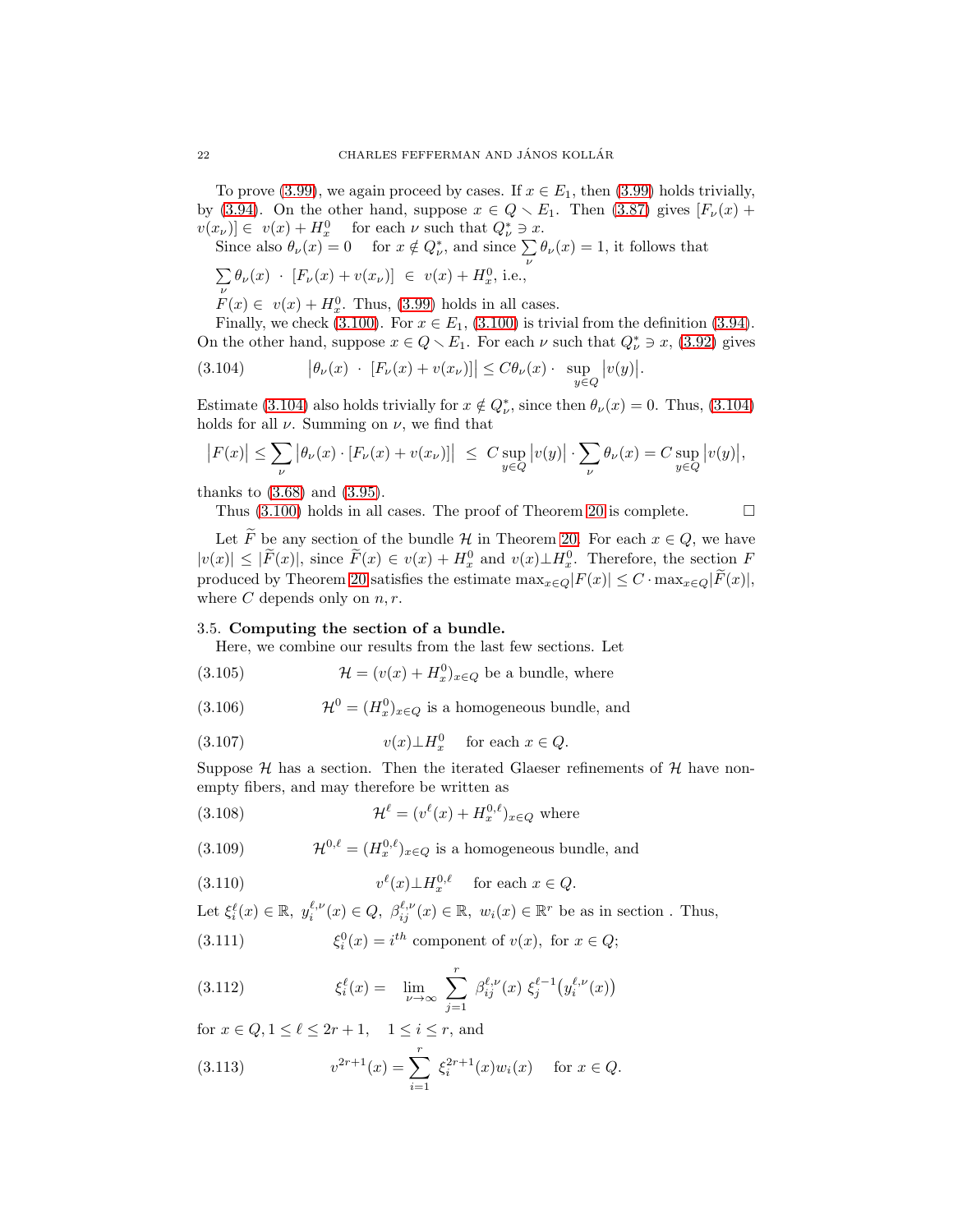Recall that  $\beta_{ij}^{\ell,\nu}(x), y_i^{\ell,\nu}(x)$  and  $w_i(x)$  are determined by the homogeneous bunitectan that  $p_{ij}(x)$ ,  $y_i(x)$  and  $w_i(x)$  are determined by the nonlogeneous bundle  $\mathcal{H}^{2r+1} = (v^{2r+1}(x) +$  $H_x^{0,2r+1}$ <sub>x∈Q</sub> is Glaeser stable, with non-empty fibers. Hence, the results of section [3.4](#page-15-0) apply to  $\mathcal{H}^{2r+1}$ . Thus, we obtain a section of  $\mathcal{H}^{2r+1}$  of the form

<span id="page-22-1"></span>(3.114) 
$$
F(x) = \sum_{y \in S(x)} A(x, y)v^{2r+1}(y) \quad (\text{all } x \in Q),
$$

where  $S(x) \subset Q$  and  $\#(S(x)) \leq d$  for each  $x \in Q$ ; and  $A(x, y) : \mathbb{R}^r \to \mathbb{R}^r$  is a linear map, for each  $x \in Q, y \in S(x)$ . Our section F satisfies the estimate

(3.115) 
$$
\max_{x \in Q} |F(x)| \le C \max_{x \in Q} |\tilde{F}(x)|, \text{ for any section } \tilde{F} \text{ of } \mathcal{H}^{2r+1}.
$$

Here, d and C depend only on n and r; and the  $S(x)$  and  $A(x, y)$  are determined by  $\mathcal{H}^{0,2r+1}$ , independently of the vectors  $v^{2r+1}(z)$   $(z \in Q)$ .

Recall that the bundles  $\mathcal{H}$  and  $\mathcal{H}^{2r+1}$  have the same sections. Therefore, substituting  $(3.113)$  into  $(3.114)$ , and setting

$$
(3.116) \t A_i(x,y) = A(x,y)w_i(y) \in \mathbb{R}^r \text{ for } x \in Q, y \in S(x), i = 1, \dots, r,
$$

we find that

<span id="page-22-2"></span>(3.117) 
$$
F(x) = \sum_{y \in S(x)} \sum_{1}^{r} \xi_i^{2r+1}(y) A_i(x, y) \text{ for all } x \in Q.
$$

Moreover,  $F$  is a section of  $H$ , and

(3.118) 
$$
\max_{x \in Q} |F(x)| \le C \max_{x \in Q} |\tilde{F}(x)| \text{ for any section } \tilde{F} \text{ of } \mathcal{H}.
$$

Furthermore The  $A_i(x, y)$  are determined by  $\mathcal{H}^0$ , independently of the family of vectors  $(v(z))_{z\in Q}$ .

Thus, we can compute a section of  $H$  by starting with [\(3.111\)](#page-21-3), then computing the  $\xi_i^{\ell}(x)$  using the recursion [\(3.112\)](#page-21-4), and finally applying [\(3.117\)](#page-22-2) once we know the  $\xi_i^{2r+1}(x)$ . In particular, we guarantee that the limits in [\(3.112\)](#page-21-4) exist. Here, of course, we make essential use of our assumption that  $H$  has a section.

#### <span id="page-22-0"></span>3.6. Computing a continuous solution of linear equations.

We apply the results of the preceding section, to find continuous solutions of

$$
(3.119) \qquad \phi_1 f_1 + \cdots + \phi_r f_r = \phi \quad \text{on } Q.
$$

<span id="page-22-3"></span>Such a solution  $(\phi_1, \dots, \phi_r)$  is a section of the bundle

$$
(3.120) \t\t \mathcal{H} = (H_x)_{x \in Q}, \text{ where}
$$

$$
(3.121) \t\t H_x = \{v = (v_1, \dots, v_r) \in \mathbb{R}^r : v_1 f_1(x) + \dots + v_r f_r(x) = \phi(x)\}.
$$

We write  $H$  in the form

(3.122) 
$$
\mathcal{H} = (v(x) + H_x^0)_{x \in Q}, \text{ where}
$$

$$
(3.123) \tH_x^0 = \{v = (v_1, \dots, v_r) \in \mathbb{R}^r : v_1 f_1(x) + \dots + v_r f_r(x) = 0\}, \text{ and}
$$

(3.124) 
$$
v(x) = \phi(x) \cdot (\tilde{\xi}_1(x), \cdots, \tilde{\xi}_r(x)); \text{ here,}
$$

(3.125) 
$$
\tilde{\xi}_i(x) = \begin{cases} 0 & \text{if } f_1(x) = f_2(x) = \dots = f_r(x) = 0 \\ f_i(x) / (f_1^2(x) + \dots + f_r^2(x)) & \text{otherwise.} \end{cases}
$$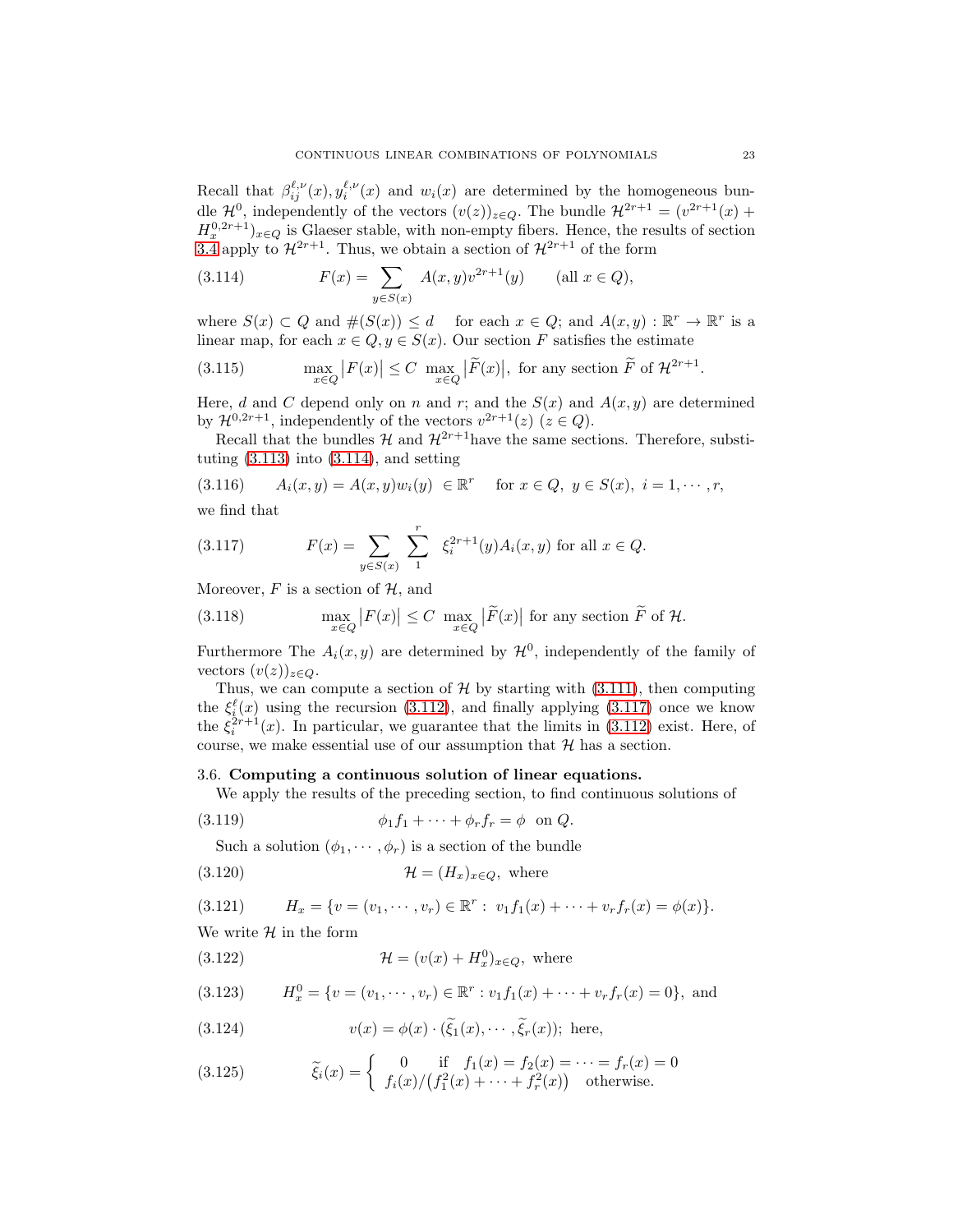Note that

(3.126) 
$$
v(x) \perp H_x^0 \quad \text{for each } x \in Q.
$$

Specializing the discussion in the preceding section to the bundle  $(3.108)\cdots(3.112)$  $(3.108)\cdots(3.112)$ , we obtain the following objects:

- coefficients  $\beta_{ij}^{\ell,\nu}(x) \in \mathbb{R}$ , for  $x \in Q$ ,  $1 \leq \ell \leq 2r+1$ ,  $\nu \geq 1, 1 \leq i, j \leq r$ ;
- points  $y_i^{\ell,\nu}(x) \in Q$ , for  $x \in Q$ ,  $1 \le \ell \le 2r + 1$ ,  $\nu \ge 1$ ,  $1 \le i \le r$ ;
- finite sets  $S(x) \subset Q$ , for  $x \in Q$ ; and
- vectors  $A_i(x, y) \in \mathbb{R}^r$ , for  $x \in Q, y \in S(x)$ ,  $1 \le i \le r$ .

These objects depend only on the functions  $f_1, \dots, f_r$ .

We write  $A_{ij}(x, y)$  to denote the  $i^{th}$  component of the vector  $A_j(x, y)$ . To attempt to solve equation [\(3.119\)](#page-22-3), we use the following

<span id="page-23-1"></span>**Procedure 22.** First, compute  $\xi_i^{\ell}(x) \in \mathbb{R}$ , for all  $x \in Q$ ,  $0 \leq \ell \leq 2r+1$ ,  $1 \leq i \leq r$ , by the recursion:

<span id="page-23-0"></span>(3.127) 
$$
\xi_i^0(x) = \tilde{\xi}_i(x) \cdot \phi(x) \quad \text{for } 1 \le i \le r; \text{ and}
$$

$$
(3.128) \qquad \xi_i^{\ell}(x) = \lim_{\nu \to \infty} \sum_{j=1}^r \beta_{ij}^{\ell,\nu}(x) \cdot \xi_j^{\ell-1}(y_i^{\ell,\nu}(x))
$$

for  $1 \le i \le r, 1 \le \ell \le 2r + 1$ .

Then define functions  $\Phi_1, \cdots, \Phi_r : Q \to \mathbb{R}$ , by setting

(3.129) 
$$
\Phi_i(x) = \sum_{y \in S(x)} \sum_{j=1}^r A_{ij}(x, y) \cdot \xi_j^{2r+1}(y) \text{ for } x \in Q, 1 \le i \le r
$$

If, for some  $x \in Q$  and  $i = 1, \dots, r$ , the limit in [\(3.128\)](#page-23-0) fails to exist, then our procedure [\(22\)](#page-23-1) fails. Otherwise, procedure (22) produces functions  $\Phi_1, \cdots, \Phi_r$ :  $Q \rightarrow \mathbb{R}$ . These functions may or may not be continuous.

The next result follows at once from the discussion in the preceding section. It tells us that, if equation [\(3.105\)](#page-21-6) has a continuous solution, then procedure [\(22\)](#page-23-1) produces an essentially optimal continuous solution of [\(3.105\)](#page-21-6).

**Theorem 23.** (1) The objects  $\tilde{\xi}_i(x), \beta_{ij}^{\ell,\nu}(x), y_i^{\ell,\nu}(x), S(x), \text{ and } A_{ij}(x, y), \text{ used}$ *in procedure* [\(22\)](#page-23-1), depend only on  $\tilde{f}_1, \dots, f_r$ , and not on the function  $\phi$ .

- (2) For each  $x \in Q$ , the set  $S(x) \subset Q$  contains at most d points, where d *depends only on* n *and* r*.*
- (3) Let  $\phi: Q \to \mathbb{R}$ , and let  $\phi_1, \dots, \phi_r : Q \to \mathbb{R}$  be continuous functions such *that*  $\phi_1 f_1 + \cdots + \phi_r f_r = \phi$  *on Q*. *Then procedure* [\(22\)](#page-23-1) succeeds, the *resulting functions*  $\Phi_1, \cdots, \Phi_r : Q \to \mathbb{R}$  *are continuous, and*  $\Phi_1 f_1 + \cdots$  $\Phi_r f_r = \phi$  *on Q. Moreover,*

$$
\max_{\substack{x \in Q \\ 1 \le i \le r}} \qquad \left| \Phi_i(x) \right| \le C \cdot \max_{\substack{x \in Q \\ 1 \le i \le r}} \left| \phi_i(x) \right|
$$

*where* C *depends only on* n, r*.*

For particular functions  $f_1, \dots, f_r$ , it is a tedious, routine exercise to go through the arguments in the past several sections, and compute the  $\tilde{\xi}_i(x), \beta_i^{\ell,\nu}(x), y_i^{\ell,\nu}(x), S(x)$ and  $A_{ij}(x, y)$  used in our Procedure [\(22\)](#page-23-1). We invite the reader to carry this out for the case of Hochster's equation [3.](#page-2-0)4, and to compare the resulting formulas with those given in Section [3.](#page-7-0)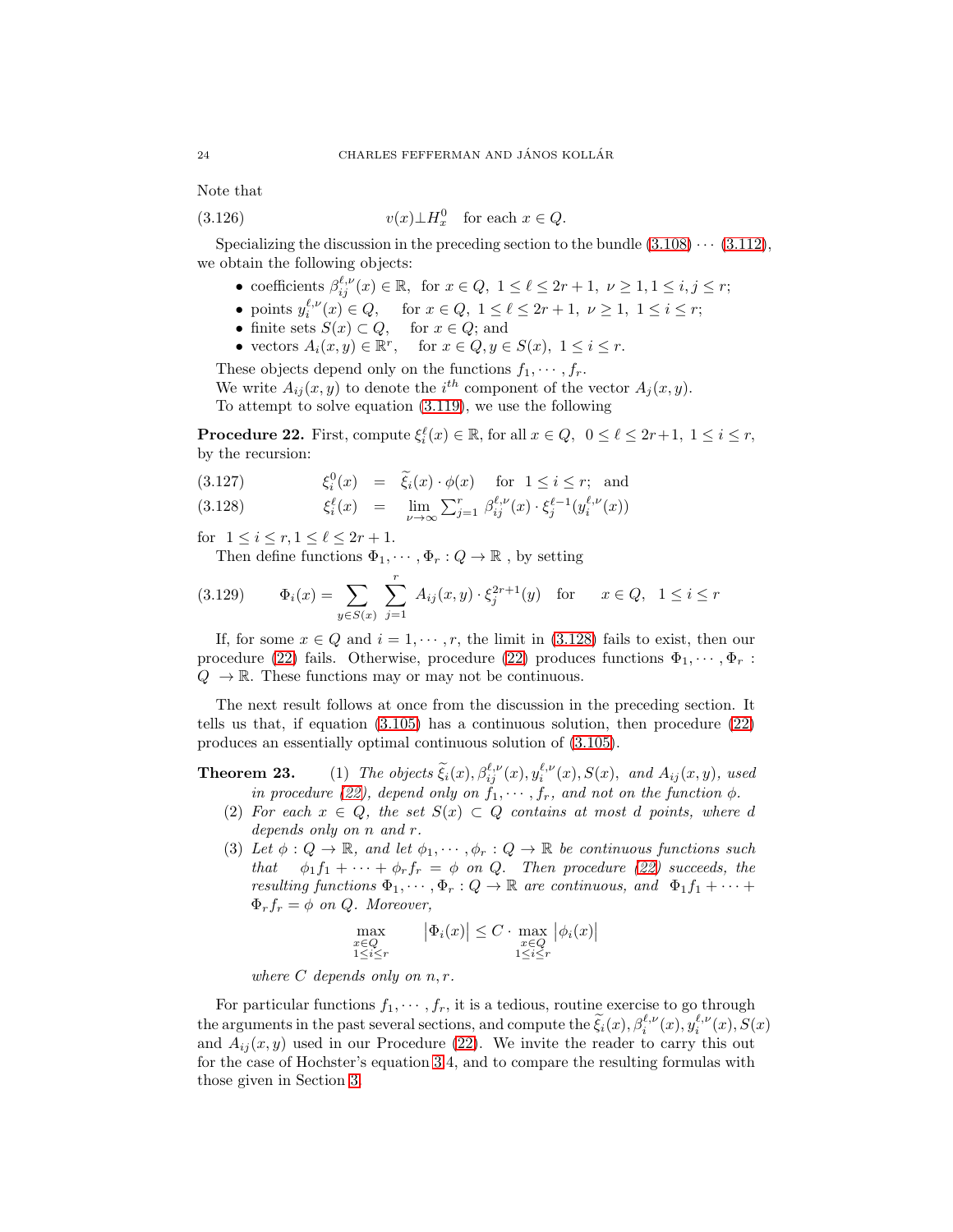#### <span id="page-24-1"></span>4. Algebraic geometry approach

<span id="page-24-0"></span>The following simple example illustrates this method.

<span id="page-24-2"></span>**Example 24.** Which functions  $\phi$  on  $\mathbb{R}^2_{xy}$  can be written in the form

(4.1) 
$$
\phi = \phi_1 x^2 + \phi_2 y^2
$$

where  $\phi_1, \phi_2$  are continuous on  $\mathbb{R}^2$ ? (We know that the Pointwise Tests [\(3\)](#page-2-0) give an answer in this case, but the following method will generalize better.)

An obvious necessary condition is that  $\phi$  should vanish to order 2 at the origin. This is, however, not sufficient since xy can not be written in this form.

To see what happens, we blow up the origin. The resulting real algebraic variety  $p: B_0 \mathbb{R}^2 \to \mathbb{R}^2$  can be covered by two charts; one given by coordinates  $x_1 =$  $x/y, y_1 = y$  the other by coordinates  $x_2 = x, y_2 = y/x$ . Working in the first chart, pulling back [\(4.1\)](#page-24-1) we get the equation

(4.2) 
$$
\phi \circ p = (\phi_1 \circ p) \cdot x_1^2 y_1^2 + (\phi_2 \circ p) \cdot y_1^2.
$$

The right hand side is divisible by  $y_1^2$ , so we have our first condition

[\(24.](#page-24-2)1) First test. Is  $(\phi \circ p)/y_1^2$  continuous?

If the answer is yes, then we divide by  $y_1^2$ , set  $\psi := (\phi \circ p)/y_1^2$  and try to solve

(4.3) 
$$
\psi = \psi_1 \cdot x_1^2 + \psi_2.
$$

This always has a continuous solution, but we need a solution where  $\psi_i = \phi_i \circ p$  for some  $\phi_i$ . Clearly, the  $\psi_i$  have to be constant along the line  $(y_1 = 0)$ . This is easily seen to be the only restriction. We thus set  $y_1 = 0$  and try to solve

(4.4) 
$$
\psi(x_1, 0) = r_1 x_1^2 + r_2 \text{ where } r_i \in \mathbb{R}.
$$

The original 2 variable problem has been reduced to a 1 variable question. Solvability is easy to decide using either of the following.

*[\(24.](#page-24-2)2.i) Second test, Wronskian form.* The following determinant is identically zero  $\begin{array}{c} \hline \end{array}$ 

$$
\left|\begin{array}{ccc} 1 & 1 & 1 \\ a^2 & b^2 & c^2 \\ \psi(a,0) & \psi(b,0) & \psi(c,0) \end{array}\right|
$$

 $(24.2.ii)$  $(24.2.ii)$  Second test, finite set form. For every  $a, b, c \in \mathbb{R}$  there are  $r_i :=$  $r_i(a, b, c) \in \mathbb{R}$  (possibly depending on  $a, b, c$ ) such that

$$
\psi(a,0) = r_1 a^2 + r_2
$$
,  $\psi(b,0) = r_1 b^2 + r_2$  and  $\psi(c,0) = r_1 c^2 + r_2$ .

(In principle we should check what happens on the second chart, but in this case it gives nothing new.)

Working on  $\mathbb{R}^n$ , let us now consider the general case

$$
\phi = \sum_{i} \phi_i f_i.
$$

As in [\(24\)](#page-24-2), we start by blowing up either the common zero set  $Z = (f_1 = \cdots =$  $f_r = 0$ , or, what is computationally easier, the ideal  $(f_1, \ldots, f_r)$ . We get a real algebraic variety  $p: Y \to \mathbb{R}^n$ .

Working in various coordinate charts on  $Y$ , we get analogs of the First test  $(24.1)$ and new equations

$$
\psi = \sum_{i} \psi_i g_i.
$$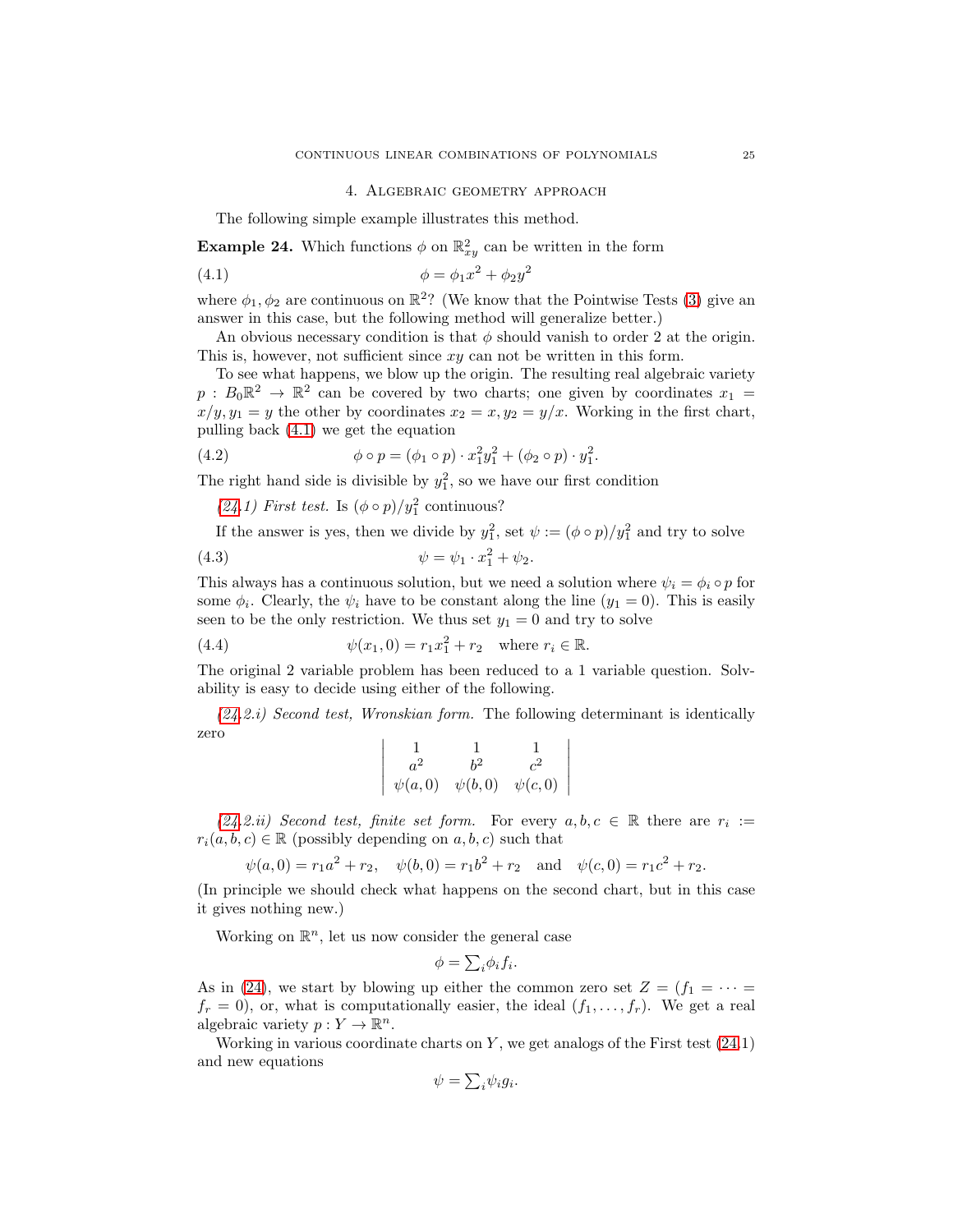The solvability again needs to be checked only on an  $(n - 1)$ -dimensional real algebraic subvariety  $Y_E \subset Y$ . One sees, however, that the second tests [\(24.](#page-24-2)2.i–ii) are both equivalent to the Pointwise tests [\(3\)](#page-2-0), thus not sufficient in general.

Instead, we focus on what kind of question we need to solve on  $Y_E$ . This leads to the following concept.

Definition 25. A *descent problem* is a compound object

$$
\mathbf{D} = (p: Y \to X, f: p^*E \to F)
$$

consisting of a proper morphism of real algebraic varieties  $p: Y \to X$ , an algebraic vector bundle  $E$  on  $X$ , an algebraic vector bundle  $F$  on  $Y$  and an algebraic vector bundle map  $f: p^*E \to F$ . (See [\(31\)](#page-27-1) for the basic notions related to real algebraic varieties.)

Our aim is to understand the image of  $f \circ p^* : C^0(X, E) \to C^0(Y, F)$ .

We have the following analog of [\(24.](#page-24-2)2.ii).

<span id="page-25-0"></span>**Definition 26.** Let  $\mathbf{D} = (p : Y \to X, f : p^*E \to F)$  be a descent problem and  $\phi_Y \in C^0(Y, F)$ . We say that  $\phi_Y$  satisfies the *finite set test* if for every  $y_1, \ldots, y_m \in Y$ there is a  $\phi_X = \phi_{X,y_1,...,y_m} \in C^0(X,E)$  (possibly depending on  $y_1,..., y_m$ ) such that

$$
\phi_Y(y_i) = f \circ p^*(\phi_X)(y_i) \quad \text{for } i = 1, \dots, m.
$$

**Definition 27.** A descent problem  $\mathbf{D} = (p : Y \to X, f : p^*E \to F)$  is called *finitely determined* if for every  $\phi_Y \in C^0(Y, F)$  the following are equivalent.

- (1)  $\phi_Y \in \text{im}[f \circ p^* : C^0(X, E) \to C^0(Y, F)].$
- (2)  $\phi_Y$  satisfies the finite set test.

<span id="page-25-1"></span>28 (Outline of the main result). Our theorem [\(34\)](#page-29-1) gives an algorithm to decide the answer to Question [1.](#page-0-1) The precise formulation is somewhat technical to state, so here is a rough explanation of what kind of answer it gives and what we mean by an "algorithm." There are three main parts.

Part 1. First, starting with  $\mathbb{R}^n$  and  $f_1, \ldots, f_r$  we construct a finitely determined descent problem  $\mathbf{D} = (p : Y \to \mathbb{R}^n, f : p^*E \to F)$ . This is purely algebraic, can be effectively carried out and independent of  $\phi$ .

*Part 2.* There is a partially defined "twisted pull-back" map  $p^{(*)}: C^0(\mathbb{R}^n) \longrightarrow$  $C<sup>0</sup>(Y, F)$  [\(32\)](#page-27-2) which is obtained as an iteration of three kinds of steps

- (1) We compose a function by a real algebraic map.
- (2) We create a vector function out of several functions or decompose a vector function into its coordinate functions.
- (3) We choose local (real analytic) coordinates  $\{y_i\}$  and ask if a certain function of the form  $\psi_{j+1} := \psi_j \cdot \prod_i y_i^{-m_i}$  is continuous or not where  $m_i \in \mathbb{Z}$ .

If any of the answers is no, then the original  $\phi$  can not be written as  $\sum_i \phi_i f_i$  and we are done. If all the answers are yes, then we end up with  $p^{(*)}\phi \in C^0(Y, F)$ .

*Part 3.* We show that  $\phi = \sum_i \phi_i f_i$  is solvable iff  $p^{(*)}\phi \in C^0(Y, F)$  satisfies the finite set test [\(26\)](#page-25-0).

By following the proof, one can actually write down solutions  $\phi_i$ , but this relies on some artificial choices. The main ingredient that we need is to choose extensions of certain functions defined on closed semialgebraic subsets to the whole  $\mathbb{R}^n$ . In general, there does not seem to be any natural extension, and we do not know if it makes sense to ask for the "best possible" solution or not.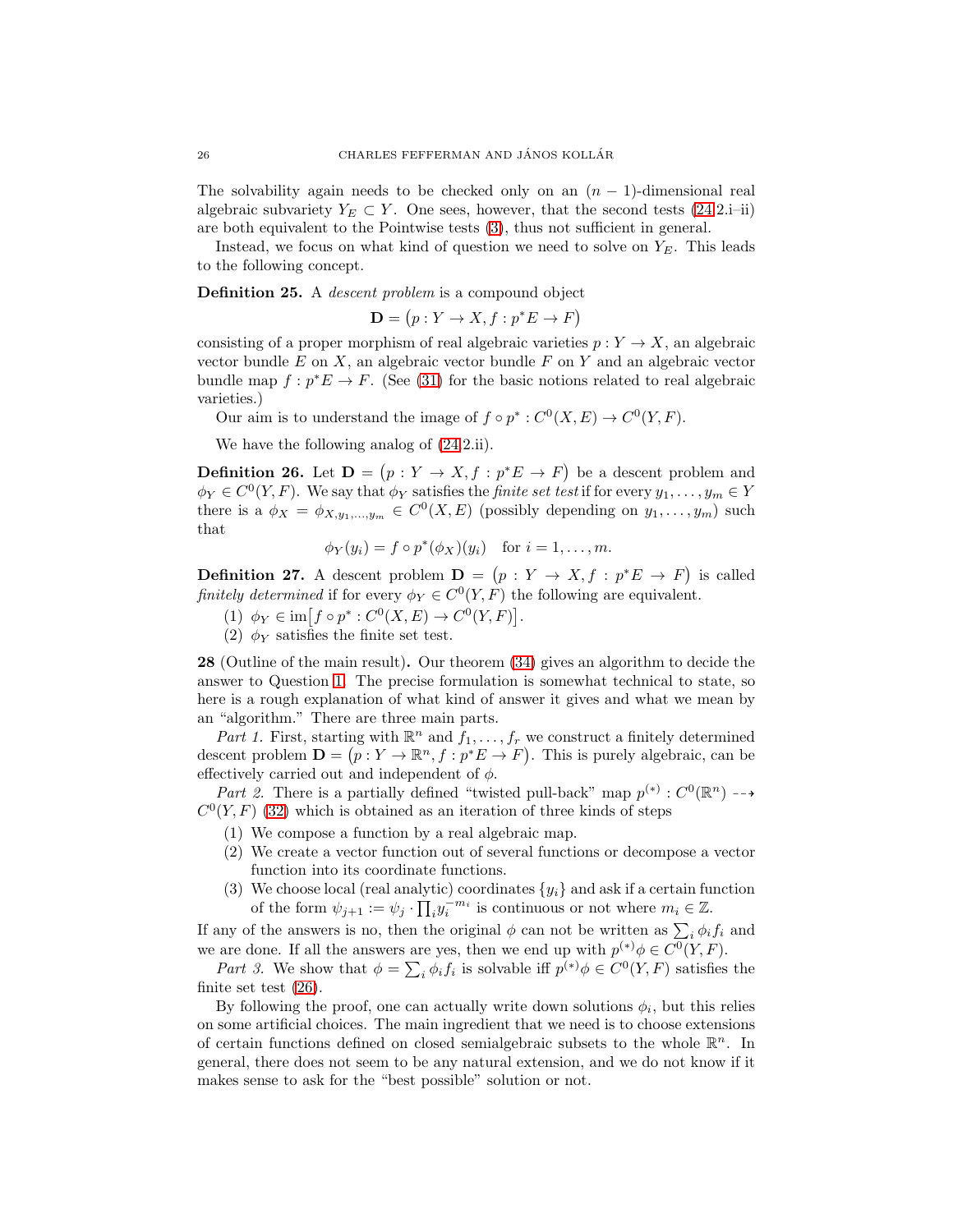*Negative aspects.* There are two difficulties in carrying out this procedure in any given case. First, in practice, (3) of Part 2 may not be effectively doable. Second, we may need to compose  $\psi_{j+1}$  with a real algebraic map  $r_{j+1}$  such that  $\psi_j$  vanishes on the image of  $r_{j+1}$ . Thus we really need to compute limits and work with the resulting functions. This also makes it difficult to interpret our answer on  $\mathbb{R}^n$  directly.

*Positive aspects.* On the other hand, just knowing that the answer has the above general structure already has some useful consequences.

First, the general framework works for other classes of functions; for instance the same algebraic set-up also applies in case  $\phi$  and the  $\phi_i$  are Hölder continuous.

Another consequence we obtain is that if  $\phi = \sum_i \phi_i f_i$  is solvable and  $\phi$  has certain additional properties, then one can also find a solution  $\phi = \sum_i \psi_i f_i$  where the  $\psi_i$  also have these additional properties. We list two such examples below; see also  $(12)$ . For the proof, see  $(50)$  and  $(37)$ .

<span id="page-26-1"></span>Corollary 29. *Fix*  $f_1, \ldots, f_r$  *and assume that*  $\phi = \sum_i \phi_i f_i$  *is solvable. Then:* 

- (1) *If*  $\phi$  *is semialgebraic* [\(31\)](#page-27-1) then there is a solution  $\phi = \sum_i \psi_i f_i$  such that *the*  $\psi_i$  *are also semialgebraic.*
- (2) Let  $U \subset \mathbb{R}^n \setminus Z$  be an open set such that  $\phi$  is  $C^m$  on U for some  $m \in$  $\{1, 2, \ldots, \infty, \omega\}$ *. Then there is a solution*  $\phi = \sum_i \psi_i f_i$  *such that the*  $\psi_i$  *are also* C <sup>m</sup> *on* U*.*

<span id="page-26-0"></span>Examples 30. The next series of examples shows several possible variants of [\(29\)](#page-26-1) that fail.

(1) Here  $\phi$  is a polynomial, but the  $\phi_i$  must have very small Hölder exponents.

For  $m \ge 1$ , take  $\phi := x^{2m} + (x^{2m-1} - y^{2m+1})^2$  and  $f_1 = x^{2m+2} + y^{2m+2}$ . There is only one solution,

$$
\phi_1 = \frac{x^{2m} + (x^{2m-1} - y^{2m+1})^2}{x^{2m+2} + y^{2m+2}}.
$$

We claim that it is Hölder with exponent  $\frac{2}{2m-1}$ . The exponent is achieved along the curve  $x^{2m-1} - y^{2m+1} = 0$ , parametrized as  $(t^{(2m+1)/(2m-1)}, t)$ .

(2) Here  $\phi$  is  $C^n$ , there is a  $C^0$  solution but no Hölder solution.

On  $\left[-\frac{1}{2},\frac{1}{2}\right] \subset \mathbb{R}^1$  set  $f = x^n$  and  $\phi = x^n/\log|x|$ . Then  $\phi$  is  $C^n$  and  $\phi = \frac{1}{\log|x|} \cdot f$ . Note that  $\frac{1}{\log|x|}$  is continuous but not Hölder. (These can be extended to  $\mathbb{R}^1$  in many ways.)

(3) Question: If  $\phi$  is  $C^{\infty}$  and there is a  $C^0$  solution, is there always a Hölder solution?

(4) Let  $g(x)$  be a real analytic function. Set  $f_1 := y$  and  $\phi := \sin(g(x)y)$ . Then  $\phi_1 := \phi/y$  is also real analytic and  $\phi = \phi_1 \cdot f_1$  is the only solution. Note that  $|\phi(x, y)| \leq 1$  everywhere yet  $\phi_1(x, 0) = g(x)$  can grow arbitrary fast.

(5) In general there is no solution  $\phi = \sum_i \psi_i f_i$  such that  $\text{Supp}\,\psi_i \subset \text{Supp}\,\phi$  for every *i*. As an example, take  $f_1 = x^2 + x^4, f_2 = x^2 + y^2$  and

$$
\phi(x,y) = \begin{cases} x^4 - y^2 & \text{if } y^2 \ge x^4 \text{ and} \\ 0 & \text{if } y^2 \le x^4. \end{cases}
$$

Note that  $\phi = f_1 - \phi_2 f_2$  where

$$
\phi_2(x, y) = \begin{cases}\n1 & \text{if } y^2 \geq x^4 \text{ and } \\
\frac{x^2 + x^4}{x^2 + y^2} & \text{if } y^2 \leq x^4.\n\end{cases}
$$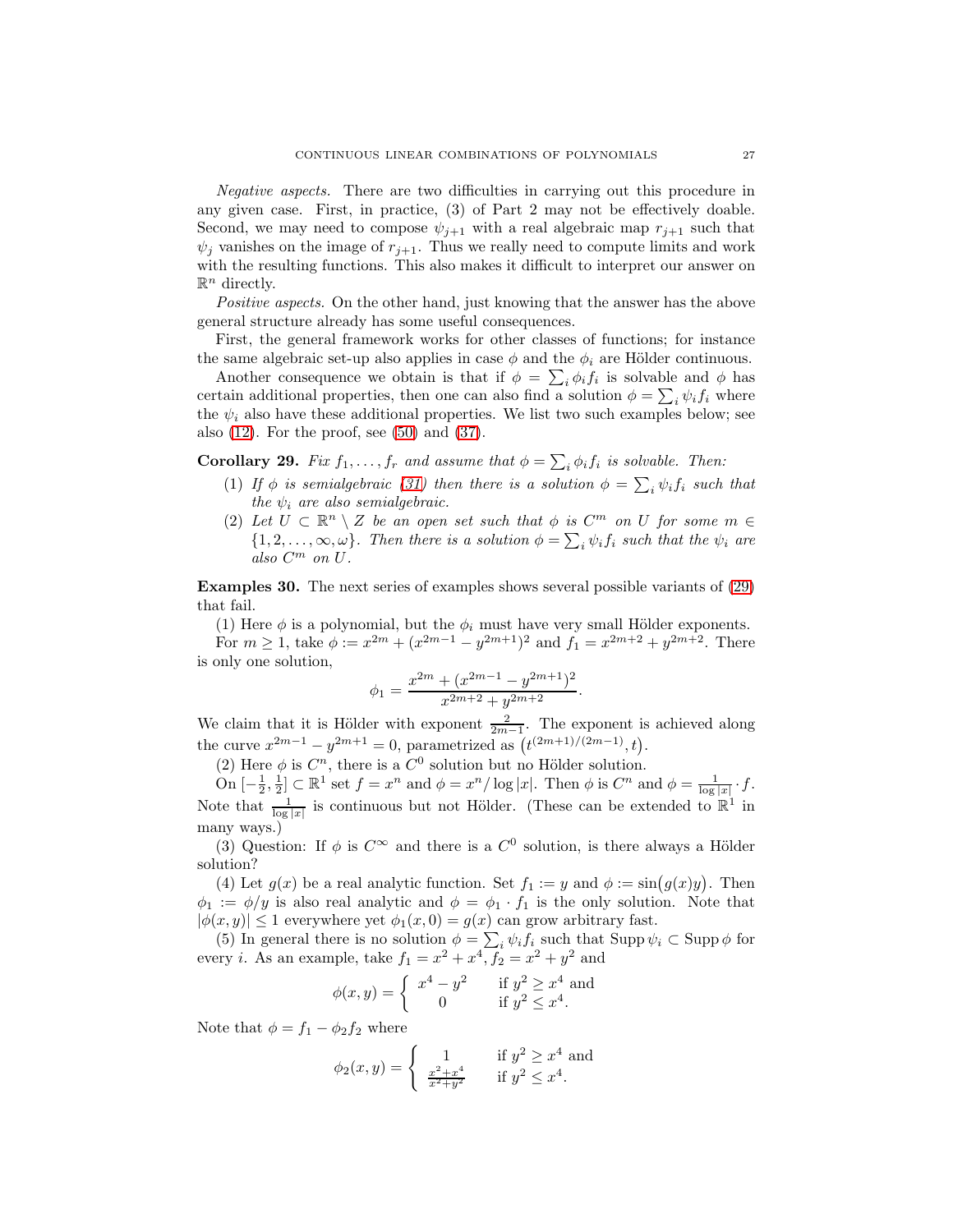Let  $\phi = \phi_1 \cdot (x^2 + x^4) + \psi_2 \cdot (x^2 + y^2)$  be any continuous solution. Setting  $x = 0$ we get that  $-y^2 = \psi_2(0, y) \cdot y^2$ , hence  $\psi_2(0, 0) = -1$ . Thus Supp  $\psi_2$  can not be contained in Supp  $\phi$ .

On the other hand, given any solution  $\phi = \sum_i \phi_i f_i$ , let  $\chi$  be a function that is 1 on Supp  $\phi$  and 0 outside a small neighborhood of it. Then  $\phi = \chi \phi = \sum (\chi \phi_i) f_i$ . Thus we do have solutions whose support is close to  $\text{Supp}\,\phi$ .

#### <span id="page-27-0"></span>4.1. Descent problems and their scions.

<span id="page-27-1"></span>**31** (Basic set-up). From now on,  $X$  denotes a fixed real algebraic variety. We always think of X as the real points of a complex affine algebraic variety  $X_{\mathbb{C}}$  that is defined by real equations. (All our algebraic varieties are assumed reduced, that is, a function is zero iff it is zero at every point).

By a *projective variety over* X we mean the real points of a closed subvariety  $Y \subset X \times \mathbb{CP}^N$ . Every such Y is again the set of real points of a complex affine algebraic variety  $Y_{\mathbb{C}} \subset X_{\mathbb{C}} \times \mathbb{CP}^N$  that is defined by real equations. For instance,  $X \times$  $\mathbb{RP}^N$  is contained in the affine variety which is the complement of the hypersurface  $(\sum y_i^2 = 0)$  where  $y_i$  are the coordinates on  $\mathbb{P}^N$ .

A variety Y over X comes equipped with a morphism  $p: Y \to X$  to X, given by the first projection of  $X \times \mathbb{CP}^N$ . Given such  $p_i: Y_i \to X$ , a morphism between them is a morphism of real algebraic varieties  $\phi: Y_1 \to Y_2$  such that  $p_1 = p_2 \circ \phi$ .

Given  $p_i: Y_i \to X$ , their *fiber product* is

$$
Y_1 \times_X Y_2 := \{(y_1, y_2) : p_1(y_1) = p_2(y_2) \} \subset Y_1 \times Y_2.
$$

This comes with a natural projection  $p: Y_1 \times_X Y_2 \to X$  and  $p^{-1}(x) = p_1^{-1}(x) \times Y_1$  $p_2^{-1}(x)$  for every  $x \in X$ . (Note, however, that even if the  $Y_i$  are smooth, their fiber product can be very singular.) If  $X$  is irreducible, we are frequently interested only in those irreducible components that dominate X; called the *dominant components*.

 $\mathcal{R}(Y)$  denotes the ring of all regular functions on Y. These are locally quotients of polynomials  $p(x)/q(x)$  where  $q(x)$  is nowhere zero.

By an algebraic *vector bundle* on Y we mean the restriction of a complex algebraic vector bundle from  $Y_{\mathbb{C}}$  to Y. All such vector bundles can be given by patching trivial bundles on a Zariski open cover  $X = \bigcup_i U_i$  using transition functions in  $\mathcal{R}(U_i \cap U_j)$ . (Note that the latter condition is not quite equivalent to our definition, but this is not important for us, cf. [\[BCR98,](#page-39-15) Chap.12].)

Note that there are two natural topologies on a real algebraic variety  $Y$ , the Euclidean topology and the Zariski topology. The closed sets of the latter are exactly the closed subvarieties of  $Y$ . A Zariski closed (resp. open) subset of  $Y$  is also Euclidean closed (resp. open).

A closed *basic semialgebraic subset* of Y is defined by finitely many inequalities  $g_i \geq 0$ . Using finite intersections and complements we get all semialgebraic subsets. A function is semialgebraic iff its graph is semialgebraic. See [\[BCR98,](#page-39-15) Chap.2] for a detailed treatment.

We need various ways of modifying descent problems. The following definition is chosen to consist of simple and computable steps yet be broad enough for the proofs to work. (It should become clear that several variants of the definition would also work. We found the present one convenient to use.)

<span id="page-27-2"></span>**Definition 32** (Scions of descent problems). Let  $\mathbf{D} = (p : Y \to X, f : p^*E \to F)$ be a descent problem. A *scion* of **D** is any descent problem  $\mathbf{D}_s = (p_s : Y_s \rightarrow$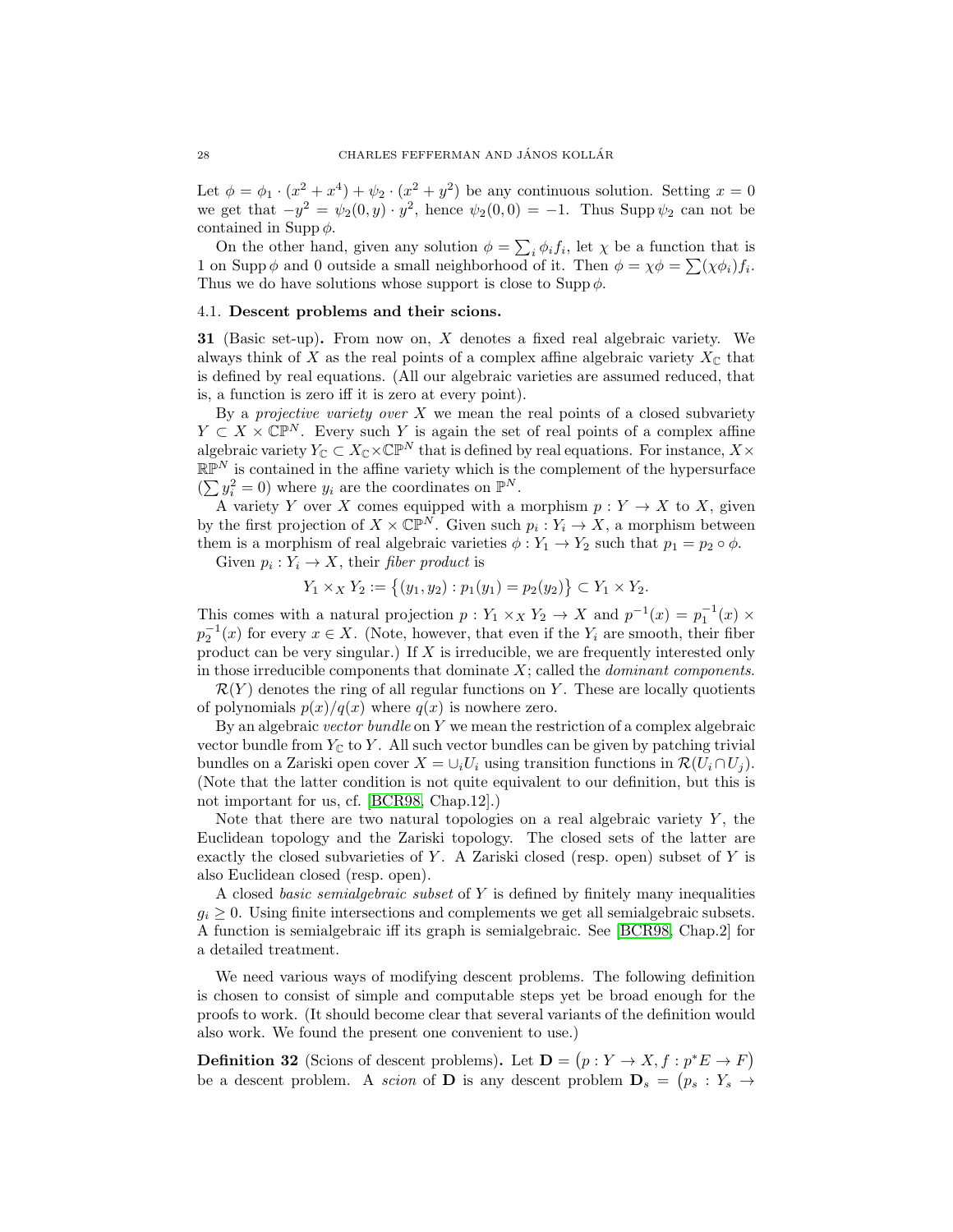$X, f_s: p_s^*E \to F_s$  that can be obtained by repeated application of the following procedures.

(1) For a proper morphism  $r: Y_1 \to Y$  set

 $r^*D := (p \circ r : Y_1 \to X, r^*f : (p \circ r)^*E \to r^*F).$ 

As a special case, if  $Z \subset X$  is a closed subvariety then the scion  $D_Z =$  $p_Z: Y_Z \to Z, f_Z: p_Z^*(E|Z) \to F|_{Y_Z}$  (where  $Y_Z := p^{-1}(Z)$ ) is called the *restriction* of D to Z.

(2) Given  $Y_w$ , assume that there are several proper morphisms  $r_i: Y_w \to Y$ such that the composites  $p_w := p \circ r_i$  are all the same. Set

$$
(r_1, \ldots, r_m)^* \mathbf{D} := (p_w : Y_w \to X, \sum_{i=1}^m r_i^* f : p_w^* E \to \sum_{i=1}^m r_i^* F)
$$

where  $\sum_{i=1}^{m} r_i^* f$  is the natural diagonal map.

(3) Assume that f factors as  $p^*E \stackrel{q}{\to} F' \stackrel{j}{\to} F$  where F' is a vector bundle and  $\text{rank}_y j = \text{rank}_y F'$  for all y in a Euclidean dense Zariski open subset  $Y^0 \subset Y$ . Then set

$$
\mathbf{D}' := (p : Y \to X, f' := q : p^*E \to F').
$$

(The choice of  $Y^0$  is actually a quite subtle point. Algebraic maps have constant rank over a suitable Zariski open subset and we want this open set to determine what happens with an arbitrary continuous function. This is why  $Y^0$  is assumed Euclidean dense, not just Zariski dense. If Y is smooth, these are equivalent properties, but not if Y is singular. As an example, consider the Whitney umbrella  $Y := (x^2 = y^2 z) \subset \mathbb{R}^3$ . Here  $Y \setminus (x = y = 0)$  is Zariski open and Zariski dense. Its Euclidean closure does not contain the "handle"  $(x = y = 0, z < 0)$ , so it is not Euclidean dense.)

Each scion remembers all of its forebears. That is, two scions are considered the "same" only if they have been constructed by an identical sequence of procedures. This is quite important since the vector bundle  $F_s$  on a scion  $\mathbf{D}_s$  does depend on the whole sequence.

Every scion comes with a *structure map*  $r_s: Y_s \to Y$ .

If  $\phi \in C^0(Y, F)$  then  $r^*\phi \in C^0(Y_1, r^*F)$  and  $\sum_{i=1}^m r_i^*\phi \in C^0(Y_w, \sum_{i=1}^m r_i^*F)$  are well defined. In (3) above,  $j: C^{0}(Y, F') \to C^{0}(Y, F)$  is an injection, hence there is at most one  $\phi' \in C^0(Y, F')$  such that  $j(\phi') = \phi$ . Iterating these, for any scion  $\mathbf{D}_s$ of **D** with structure map  $r_s: Y_s \to Y$  we get a partially defined map, called the *twisted pull-back*,

$$
r_s^{(*)}: C^0(Y, F) \dashrightarrow C^0(Y_s, F_s).
$$

We will need to know which functions  $\phi$  are in the domain of a twisted pull-back map. A complete answer is given in [\(43\)](#page-32-0).

The twisted pull-back map sits in a commutative square

$$
C^{0}(Y, F) \xrightarrow{r_{s}^{(*)}} C^{0}(Y_{s}, F_{s})
$$
  
\n
$$
\uparrow \qquad \uparrow
$$
  
\n
$$
C^{0}(X, E) = C^{0}(X, E).
$$

If the structure map  $r_s: Y_s \to Y$  is surjective, then  $r^{(*)}: C^0(Y, F) \dashrightarrow C^0(Y_s, F_s)$ is injective (on its domain). In this case, understanding the image of  $f \circ p^*$ :  $C<sup>0</sup>(X, E) \rightarrow C<sup>0</sup>(Y, F)$  is pretty much equivalent to understanding the image of  $f_s \circ p_s^* : C^0(X, E) \to C^0(Y_s, F_s).$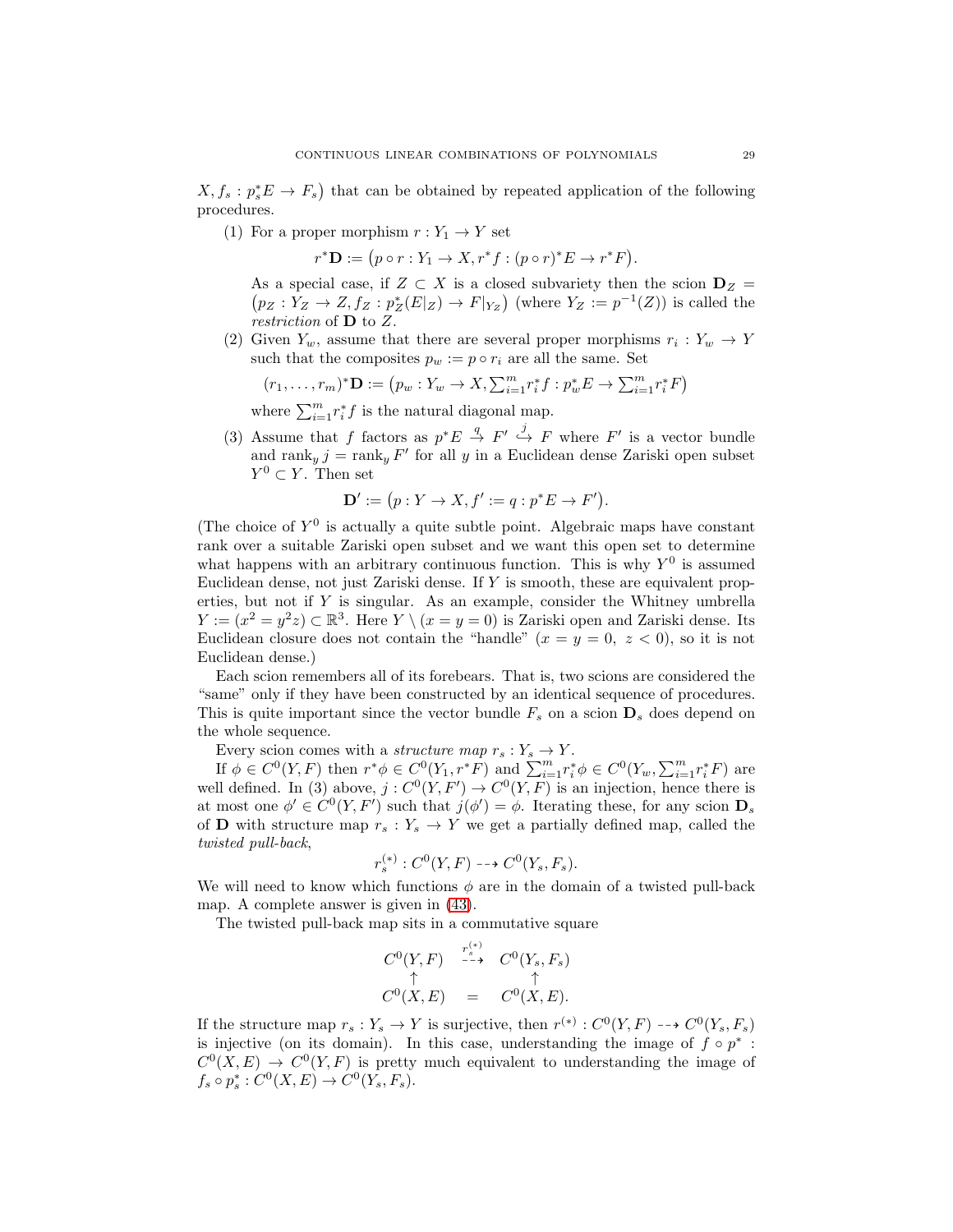We are now ready to state our main result, first in the inductive form.

<span id="page-29-2"></span>**Proposition 33.** Let  $D = (p : Y \to X, f : p^*E \to F)$  be a descent problem. Then *there is a scion*  $\mathbf{D}_s = (p_s : Y_s \to X, f_s : p_s^* E \to F_s)$  *with surjective structure map* r<sup>s</sup> : Y<sup>s</sup> → Y *and a closed subvariety* Z ⊂ X *such that* dim Z < dim X *and for every*  $\phi \in C^0(Y, F)$  *following are equivalent.* 

- (1)  $\phi \in \text{im}[f \circ p^* : C^0(X, E) \to C^0(Y, F)].$
- (2)  $r_s^{(*)} \phi$  is defined and  $r_s^{(*)} \phi \in \text{im} \big[ f_s \circ p_s^* : C^0(X, E) \to C^0(Y_s, F_s) \big],$
- (3) (a)  $r_s^{(*)}\phi$  *satisfies the finite set test* [\(26\)](#page-25-0) and
	- (b)  $\phi|_{Y_Z} \in \text{im}[f_Z \circ p_Z^* : C^0(Z, E|_Z) \to C^0(Y_Z, F_Z)],$  where the scion  $\mathbf{D}_Z = (p_Z : Y_Z \to Z, f_Z : p_Z^*(E|Z) \to F_Z)$  is the restriction of  $\mathbf{D}_s$ *to* Z *[\(32.](#page-27-2)1).*

We can now set  $X_1 := Z$ ,  $\mathbf{D}_1 := \mathbf{D}_Z$  apply [\(33\)](#page-29-2) to  $\mathbf{D}_1$  and get a descent problem  $\mathbf{D}_2 := (\mathbf{D}_1)_Z$ . Repeating this, we obtain descent problems  $\mathbf{D}_i = (p_i : Y_i \to X, f_i :$  $p_i^* E \to F_i$  such that the dimension of  $p_i(Y_i)$  drops at every step. Eventually we reach the case where  $p_i(Y_i)$  consists of points. Then the finite set test [\(26\)](#page-25-0) gives the complete answer. The disjoint union of all the  $Y_i$  can be viewed as a single scion, hence we get the following algebraic answer to Question [1.](#page-0-1)

<span id="page-29-1"></span>**Theorem 34.** Let  $D = (p : Y \to X, f : p^*E \to F)$  be a descent problem. Then *it has a finitely determined scion*  $\mathbf{D}_w = (p_w : Y_w \rightarrow X, f_w : p_w^* E \rightarrow F_w)$  with *surjective structure map*  $r_w : Y_w \to Y$ *.* 

- *That is, for every*  $\phi \in C^0(Y, F)$  *following are equivalent.* 
	- (1)  $\phi \in \text{im}[f \circ p^* : C^0(X, E) \to C^0(Y, F)].$
- (2) The twisted pull-back  $r_w^{(*)}\phi$  is defined and it is contained in the image of  $f_w \circ p_w^* : C^0(X, E) \to C^0(Y_w, F_w),$
- (3) The twisted pull-back  $r_w^{(*)}\phi$  is defined and satisfies the finite set test [\(26\)](#page-25-0).  $\Box$

The proof of [\(34\)](#page-29-1) works for many subclasses of continuous functions as well. Next we axiomatize the necessary properties and describe the main examples.

## <span id="page-29-0"></span>4.2. Subclasses of continuous functions.

<span id="page-29-3"></span>**Assumption 35.** For real algebraic varieties Z we consider vector subspaces  $C^*(Z) \subset$  $C<sup>0</sup>(Z)$  that satisfy the following properties.

- (1) (Local property) If  $Z = \bigcup_i U_i$  is an open cover of Z then  $\phi \in C^*(Z)$  iff  $\phi|_{U_i} \in C^*(U_i)$  for every *i*.
- (2)  $(\mathcal{R}(Z)$ -module) If  $\phi \in C^*(Z)$  and  $h \in \mathcal{R}(Z)$  is a regular function [\(31\)](#page-27-1) then  $h \cdot \phi \in C^*(Z)$ .
- (3) (Pull-back) For every morphism  $g: Z_1 \rightarrow Z_2$ , composing with g maps  $C^*(Z_2)$  to  $C^*(Z_1)$ .
- (4) (Descent property) Let  $g: Z_1 \rightarrow Z_2$  be a proper, surjective morphism,  $\phi \in C^0(Z_2)$  and assume that  $\phi \circ g \in C^*(Z_1)$ . Then  $\phi \in C^*(Z_2)$ .
- (5) (Extension property) Let  $Z_1 \subset Z_2$  be a closed semialgebraic subset [\(38\)](#page-30-1). Then the twisted pull-back map  $C^*(Z_2) \to C^*(Z_1)$  is surjective.

Since every closed semialgebraic subset is the image of a proper morphism [\(38\)](#page-30-1), we can unite (4) and (5) and avoid using semialgebraic subsets as follows.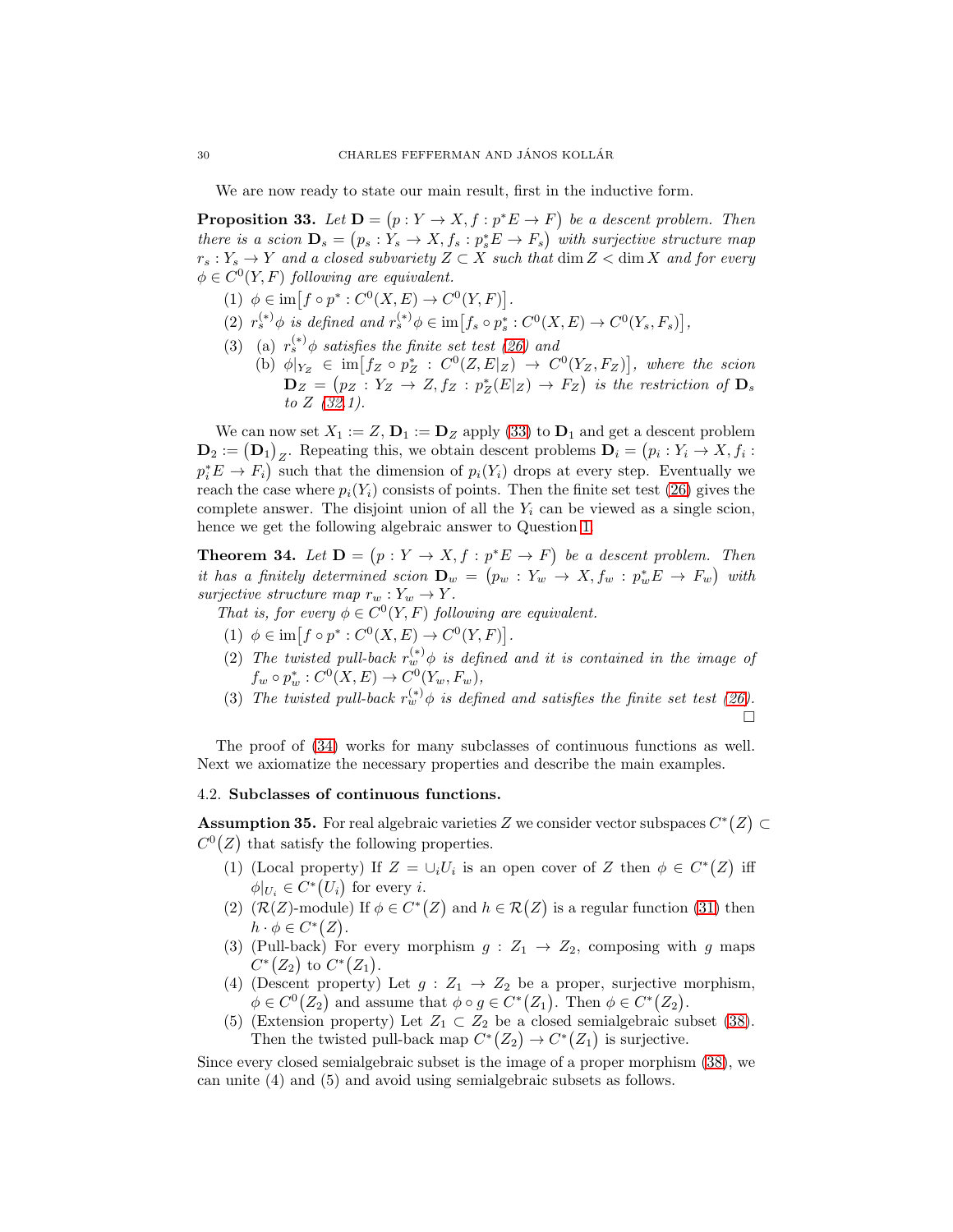$(4+5)$  (Strong descent property) Let  $g: Z_1 \rightarrow Z_2$  be a proper morphism and  $\psi \in C^*(Z_2)$ . Then  $\psi = \phi \circ g$  for some  $\phi \in C^*(Z_2)$  iff  $\psi$  is constant on every fiber of g.

The following additional condition comparing 2 classes  $C_1^* \subset C_2^*$  is also of interest.

(6) (Division property) Let  $h \in \mathcal{R}(Z)$  be any function whose zero set is nowhere Euclidean dense. If  $\phi \in C^*_1(\mathbb{Z})$  and  $\phi/h \in C^*_2(\mathbb{Z})$  then  $\phi/h \in C^*_1(\mathbb{Z})$ .

Example 36. Here are some natural examples satisfying the assumptions [\(35.](#page-29-3)1–5).

- (1)  $C^0(Z)$ , the set of all continuous functions on Z.
- (2)  $C^h(Z)$ , the set of all locally Hölder continuous functions on Z.
- (3)  $S^0(Z)$ , the set of continuous semialgebraic functions on Z.

Moreover, the pairs  $S^0 \subset C^0$  and  $S^0 \subset C^h$  both satisfy [\(35.](#page-29-3)6). (By contrast, by [\(30.](#page-26-0)2), the pair  $C^h \subset C^0$  does not satisfy [\(35.](#page-29-3)6).)

<span id="page-30-0"></span>**37** (Proof of [\(29.](#page-26-1)1)). More generally, consider two classes  $C_1^* \subset C_2^*$  that satisfy [\(35.](#page-29-3)1–5) and also [\(35.](#page-29-3)6). Let **D** be a descent problem and  $\phi \in C_1^*(Y, F)$ . We claim that if  $\phi = f \circ p^*(\phi_X)$  is solvable with  $\phi_X \in C_2^*(X, E)$  then it also has a solution  $\phi = f \circ p^*(\psi_X)$  where  $\psi_X \in C_1^*(X, E)$ .

To see this, let  $\mathbf{D}_w$  be a scion as in [\(34\)](#page-29-1). By our assumption, the twisted pullback  $r_w^{(*)} \phi$  is in  $C_2^*(Y_w, F_w)$  and it satisfies the finite set test. For the finite set test it does not matter what type of functions we work with. Thus we need to show that  $r_w^{(*)}\phi$  is in  $C_1^*(Y_w, F_w)$ .

In a scion construction, this holds for steps as in  $(32.1-2)$  by  $(35.3)$ . The key question is  $(32.3)$ . The solution given in  $(43)$  shows that it is equivalent to  $(35.6)$ .  $\Box$ 

<span id="page-30-1"></span>**38** ( $C^*$ -valued functions over semialgebraic sets). Let  $S \subset Z$  be a closed semialgebraic subset. We can think of S as the image of a proper morphism  $g: W \to Z$  (cf. [\[BCR98,](#page-39-15) Sec.2.7]). One can define  $C^*(S)$  either as the image of  $C^*(Z)$  in  $C^0(S)$  or as the preimage of  $C^*(W)$  under the pull-back by g. By  $(35.4+5)$ , these two are equivalent.

We also have the following

- (1) (Closed patching condition) Let  $S_i \subset Z$  be closed semialgebraic subsets. Let  $\phi_i \in C^*(S_i)$  and assume that  $\phi_i|_{S_i \cap S_j} = \phi_j|_{S_i \cap S_j}$  for every  $i, j$ .
	- Then there is a unique  $\phi \in C^*(\cup_i S_i)$  such that  $\phi|_{S_i} = \phi_i$  for every *i*.

To see this, realize each  $S_i$  as the image of some proper morphism  $g_i: W_i \to Z$ . Let  $W := \amalg_i W_i$  be their disjoint union and  $g : W \to Z$  the corresponding morphism. Define  $\psi \in C^*(W)$  by the conditions  $\psi|_{W_i} = \phi_i \circ g_i$ .

The patching condition guarantees that  $\psi$  is constant on the fibers of g. Thus, by  $(35.4+5)$ ,  $\psi = \phi \circ g$  for some  $\phi \in C^*(\cup_i S_i)$ .

These arguments also show that each  $C^*(Z)$  is in fact a module over  $S^0(Z)$ , the ring of continuous semialgebraic functions.

<span id="page-30-2"></span>**Definition 39** ( $C^*$ -valued sections). By Serre's theorems, every vector bundle on a complex affine variety can be written as a quotient bundle of a trivial bundle and also as a subbundle of a trivial bundle. Furthermore, every extension of vector bundles splits.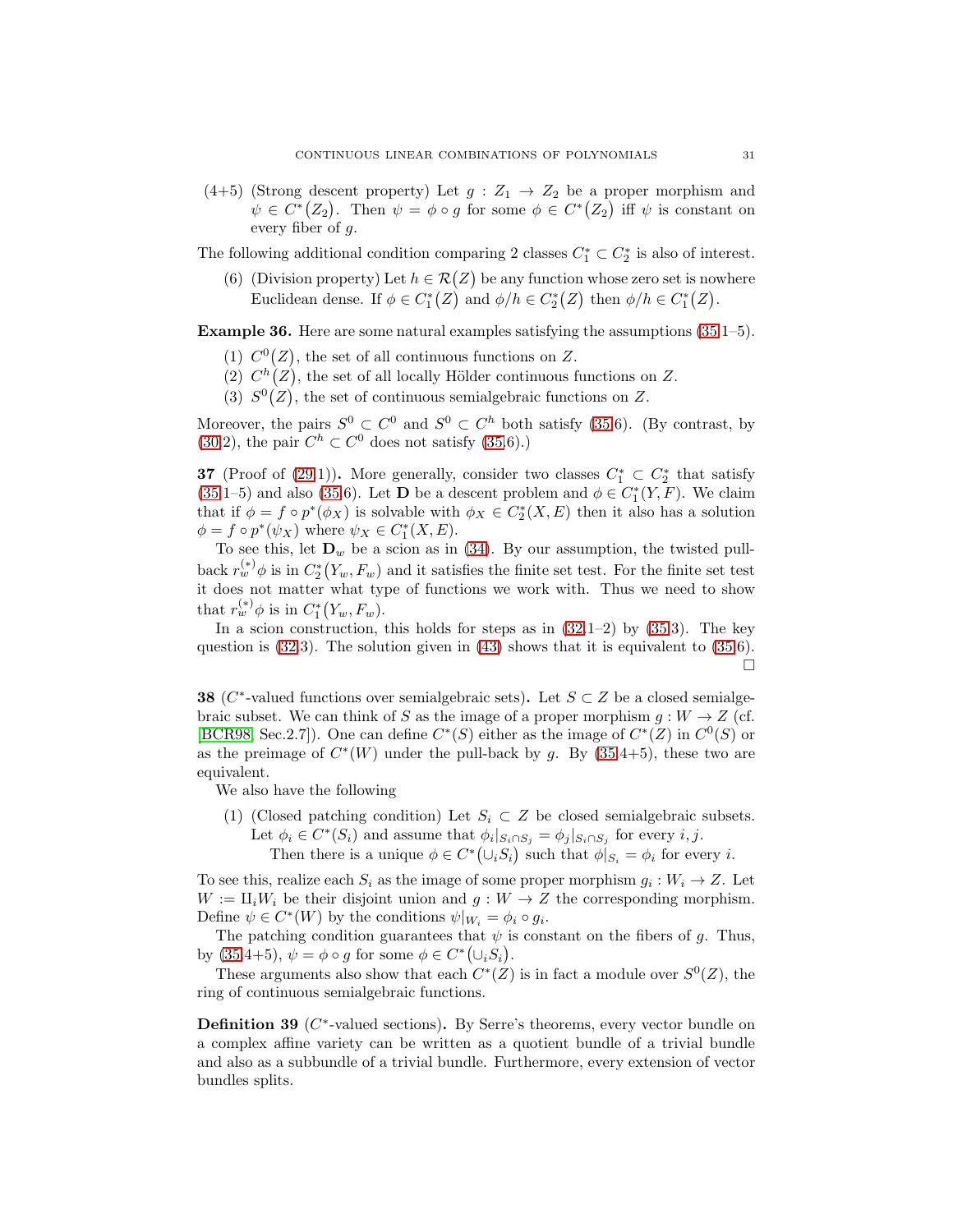Thus, on a real algebraic variety, every algebraic vector bundle can be written as a quotient bundle (and a subbundle) of a trivial bundle and every constant rank map of vector bundles splits.

Let F be an algebraic vector bundle on Z and  $Z = \bigcup_i U_i$  an open cover such that  $F|_{U_i}$  is trivial of rank r for every *i*. Let

$$
C^*(Z, F) \subset C^0(Z, F)
$$

denote the set of those sections  $\phi \in C^0(Z, F)$  such that  $\phi|_{U_i} \in C^*(U_i)^r$  for every i. If  $C^*$  satisfies the properties  $(35.1-2)$ , this is independent of the trivializations and the choice of the covering.

If  $C^*$  satisfies the properties  $(35.1-6)$  then their natural analogs also hold for  $C^*(Z, F)$ . This is clear for the properties [\(35.](#page-29-3)2–4) and (35.6).

In order to check the extension property [\(35.](#page-29-3)5) first note that we have the following.

(1) Let  $f: F_1 \to F_2$  be a surjection of vector bundles. Then  $f: C^*(Z, F_1) \to$  $C^*(Z, F_2)$  is surjective.

Now let  $Z_1 \subset Z_2$  be an closed subvariety and F a vector bundle on  $Z_2$ . Write it as a quotient of a trivial bundle  $\mathbb{C}_{Z_2}^N$ . Every section  $\phi_1 \in C^* (Z_1, F|_{Z_1})$  lifts to a section in  $C^* (Z_1, \mathbb{C}_{Z_1}^N)$  which in turn extends to a section in  $C^* (Z_2, \mathbb{C}_{Z_2}^N)$  by [\(35.](#page-29-3)6). The image of this lift in  $C^*(Z_2, F|_{Z_2})$  gives the required lifting of  $\phi_1$ .

# <span id="page-31-0"></span>4.3. Local tests and reduction steps.

Next we consider various descent problems whose solution is unique, if it exists.

<span id="page-31-2"></span>40 (Pull-back test). Let  $g: Z_1 \rightarrow Z_2$  be a proper surjection of real algebraic varieties. Let F be a vector bundle on  $Z_2$  and  $\phi_1 \in C^*(Z_1, g^*F)$ . When can we write  $\phi_1 = g^* \phi_2$  for some  $\phi_2 \in C^* (Z_2, F)$ ?

*Answer:* By [\(35.](#page-29-3)4), such a  $\phi_2$  exists iff  $\phi_1$  is constant on every fiber of g. This can be checked as follows.

Take the fiber product  $Z_3 := Z_1 \times_{Z_2} Z_1$  with projections  $\pi_i : Z_3 \to Z_1$  for  $i = 1, 2$ . Note that  $F_3 := \pi_1^* g^* F$  is naturally isomorphic to  $\pi_2^* g^* F$ . We see that  $\phi_1$ is constant on every fiber of  $q$  iff

$$
\pi_1^*\phi_1 - \pi_2^*\phi_1 \in C^*\big(Z_3, F_3\big) \quad \text{is identically } 0.
$$

Note that this solves descent problems  $\mathbf{D} = (p : Y \to X, f : p^*E \cong F)$  where f is an isomorphism. We use two simple cases.

- (1) Assume that there is a closed subset  $Z \subset X$  such that p induces an isomorphism  $Y \setminus p^{-1}(Z) \to X \setminus Z$  and  $\phi_Y \in C^0(Y, p^*E)$  vanishes along  $p^{-1}(Z)$ . Then there is a  $\phi_X \in C^0(X, E)$  such that  $\phi_Y = p^* \phi_X$  (and  $\phi_X$  vanishes along  $Z$ .)
- (2) Assume that there is a finite group  $G$  acting on  $Y$  such that  $G$  acts transitively on every fiber of  $(Y \setminus (\phi_Y = 0)) \to X$ . Then there is a  $\phi_X \in C^0(X, E)$ such that  $\phi_Y = p^* \phi_X$ .

<span id="page-31-1"></span>41 (Wronskian test). Let  $\phi, f_1, \ldots, f_r$  be functions on a set Z. Assume that the  $f_i$ are linearly independent. Then  $\phi$  is a linear combination of the  $f_i$  (with constant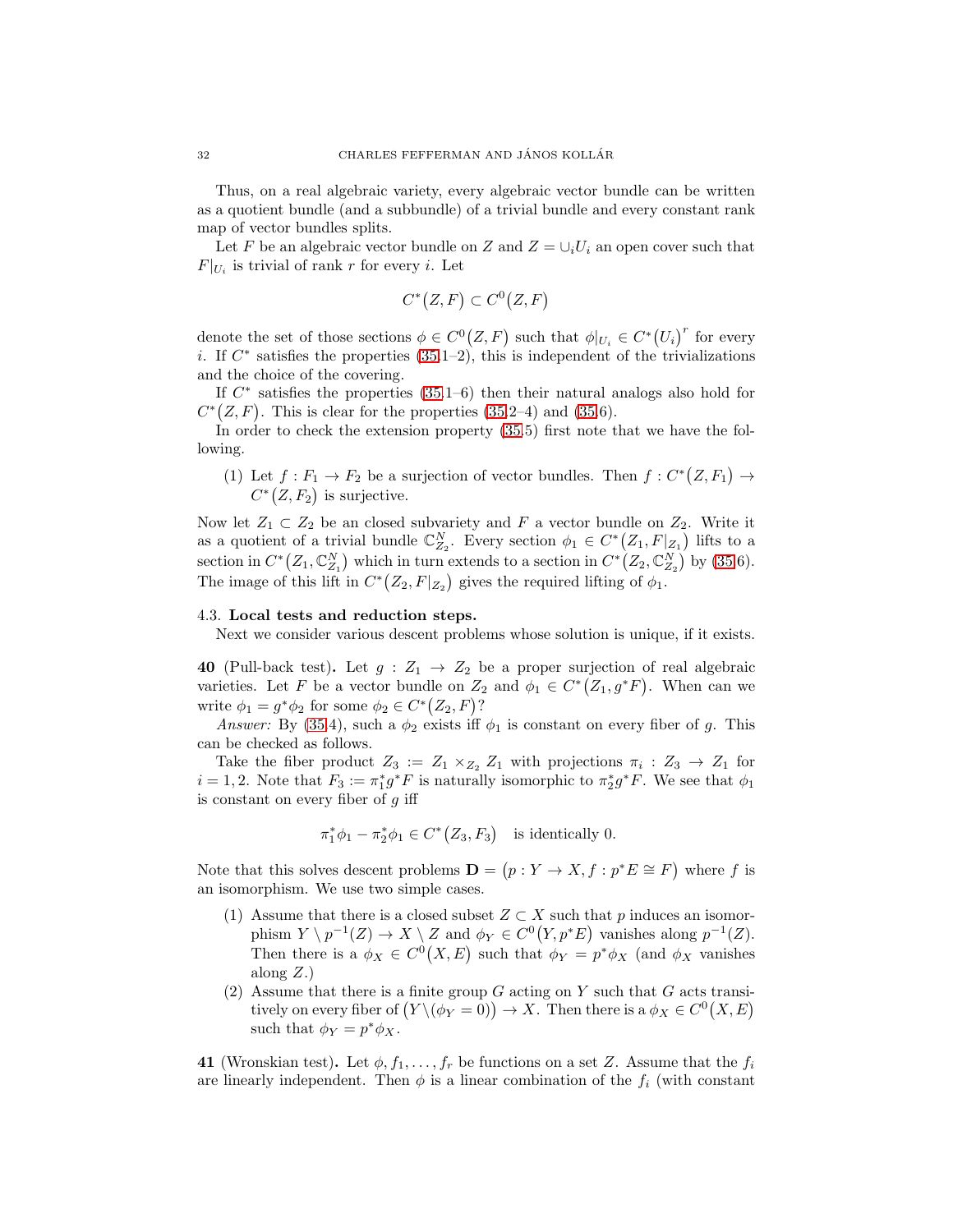coefficients) iff the determinant

$$
\begin{vmatrix}\nf_1(\mathbf{z}_1) & \cdots & f_1(\mathbf{z}_r) & f_1(\mathbf{z}_{r+1}) \\
\vdots & \vdots & \vdots \\
f_r(\mathbf{z}_1) & \cdots & f_r(\mathbf{z}_r) & f_r(\mathbf{z}_{r+1}) \\
\phi(\mathbf{z}_1) & \cdots & \phi(\mathbf{z}_r) & \phi(\mathbf{z}_{r+1})\n\end{vmatrix}
$$

is identically zero as a function on  $Z^{r+1}$ .

Proof. Since the  $f_i$  are linearly independent, there are  $\mathbf{z}_1, \ldots, \mathbf{z}_r \in Z$  such that the upper left  $r \times r$  subdeterminant of is nonzero. Fix these  $z_1, \ldots, z_r$  and solve the linear system

$$
\phi(\mathbf{z}_i) = \sum_j \lambda_j f_j(\mathbf{z}_i) \quad \text{for } i = 1, \dots, r.
$$

Replace  $\phi$  by  $\psi := \phi - \sum_i \lambda_i f_i$  and let  $\mathbf{z}_{r+1}$  vary. Then our determinant is

$$
\begin{vmatrix}\nf_1(\mathbf{z}_1) & \cdots & f_1(\mathbf{z}_r) & f_1(\mathbf{z}_{r+1}) \\
\vdots & \vdots & \vdots \\
f_r(\mathbf{z}_1) & \cdots & f_r(\mathbf{z}_r) & f_r(\mathbf{z}_{r+1}) \\
0 & \cdots & 0 & \psi(\mathbf{z}_{r+1})\n\end{vmatrix}
$$

and it vanishes iff  $\psi(\mathbf{z}_{r+1})$  is identically zero. That is, when  $\phi \equiv \sum_j \lambda_j f_j$ .  $\Box$ 

42 (Linear combination test). Let  $Z$  be a real algebraic variety,  $F$  a vector bundle on Z and  $f_1, \ldots, f_r$  linearly independent algebraic sections of F.

Given  $\phi \in C^*(Z, F)$ , when can we write  $\phi = \sum_i \lambda_i f_i$  for some  $\lambda_i \in \mathbb{C}^2$ 

*Answer:* One can either write down a determinental criterion similar to [\(41\)](#page-31-1) or reduce this to the Wronskian test as follows.

Consider  $q : \mathbb{P}(F) \to X$ , the space of 1-dimensional quotients of F. Let  $u$ :  $q^*F \to Q$  be the universal quotient line bundle. Then  $\phi = \sum_i \lambda_i f_i$  iff

$$
u \circ q^*(\phi) = \sum_i \lambda_i \cdot u \circ q^*(f_i).
$$

The latter is enough to check on a Zariski open cover of  $\mathbb{P}(F)$  where Q is trivial. Thus we recover the Wronskian test.  $\square$ 

<span id="page-32-0"></span>43 (Membership test for sheaf injections). Let Z be a real algebraic variety,  $E, F$ algebraic vector bundles and  $h : E \to F$  a vector bundle map such that rank  $h =$ rank E on a Euclidean dense Zariski open set  $Z^0 \subset Z$ . Given a section  $\phi \in$  $C^*(Z, F)$ , when is it in the image of  $h: C^*(Z, E) \to C^*(Z, F)$ ?

*Answer:* Over  $Z^0$ , there is a quotient map  $q : F|_{Z^0} \to Q_{Z^0}$  where rank  $Q_{Z^0} =$ rank  $F$  – rank E and  $\text{im}(h|_{Z^0}) = \text{ker } q$ . Then the first lifting condition is:

(1)  $q(\phi) = 0$ . Note that, in the local coordinate functions of  $\phi$ , this is a linear condition with polynomial coefficients.

By [\(39.](#page-30-2)3),  $h|_{Z^0}$  has an algebraic splitting  $s: F|_{Z^0} \to E|_{Z^0}$ . Note that s is not unique on  $E$  but it is unique on the image of  $h$ . Thus the second condition says:

(2) The section  $s(\phi|_{Z^0}) \in C^*(Z^0, E|_{Z^0})$  extends to a section of  $C^*(Z, E)$ .

In order to make this more explicit, choose local algebraic trivializations of  $E$ and of F. Then  $\phi$  is given by coordinate functions  $(\phi_1, \ldots, \phi_m)$  and s is given by a matrix  $(s_{ij})$  where the  $s_{ij}$  are rational functions on Z that are regular on  $Z^0$ . We can bring them to common denominator and write  $s_{ij} = u_{ij}/v$  where  $u_{ij}$  and v are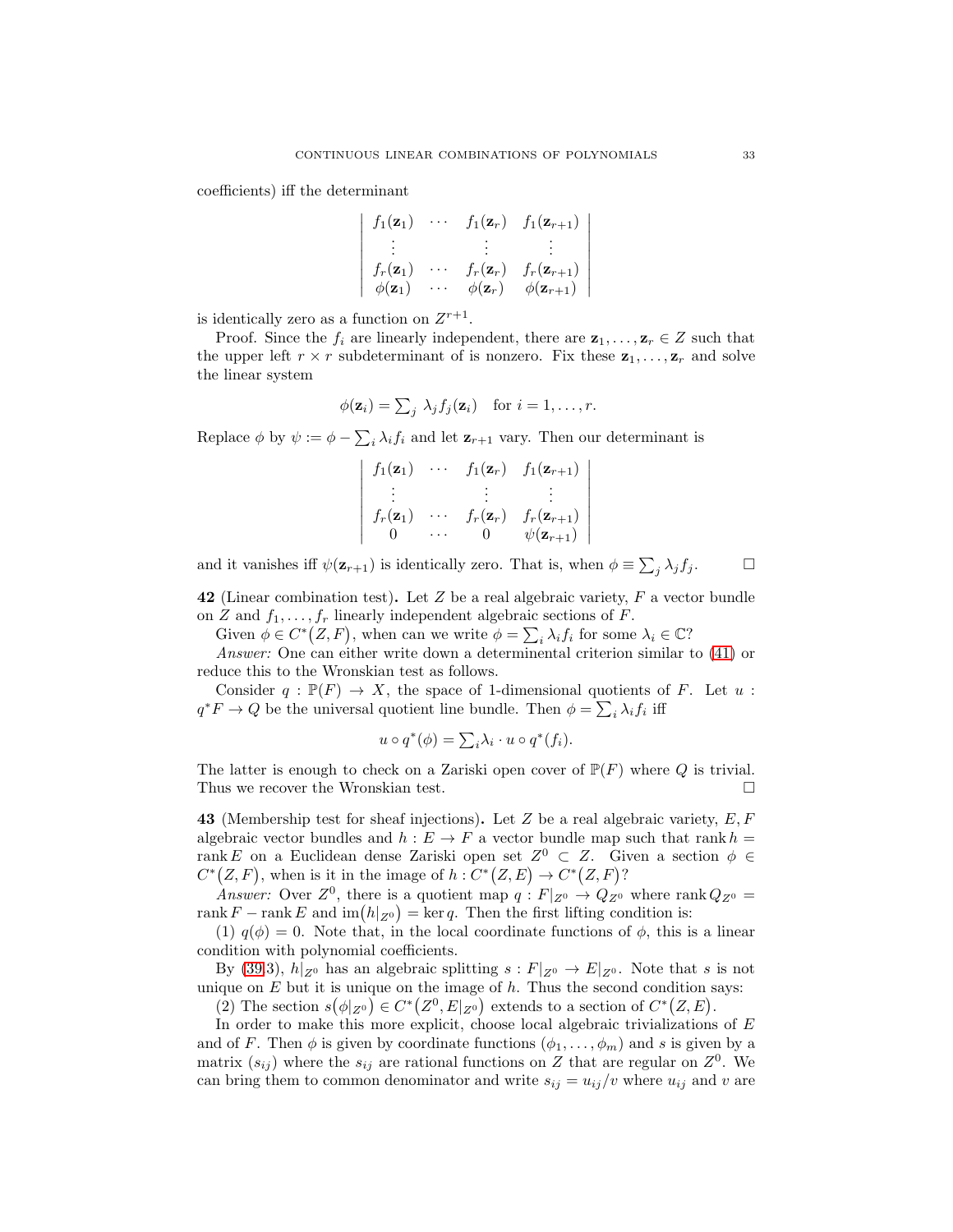regular on Z. Thus

$$
s(\phi|_{Z^0})=\Big(\sum_j s_{1j}\phi_j,\ldots,\sum_j s_{nj}\phi_j\Big)=\frac{1}{v}\Big(\sum_j u_{1j}\phi_j,\ldots,\sum_j u_{nj}\phi_j\Big).
$$

Let  $\Phi$  denote the vector function in the parenthesis on the right. Then  $\Phi \in C^*(Z,E)$ and we are asking if  $\Phi/v \in C^*(Z, E)$  or not. This is exactly one of the question considered in Part 2 of [\(28\)](#page-25-1).

Also, if we are considering two function classes  $C_1^* \subset C_2^*$ , then [\(43.](#page-32-0)3) and the as-sumption [\(35.](#page-29-3)6) say that a function  $\phi \in C_1^*(Z, F)$  is in the image of  $h: C_2^*(Z, E) \to$  $C^*_2(Z, F)$  iff it is in the image of  $h: C^*_1(Z, E) \to C^*_1(Z, F)$ . — Первый процесс в постановки программа в серверном становки производительно становки производите с производ<br>В серверном становки производительно становки производительно становки производительно становки производительн

<span id="page-33-0"></span>44 (Resolution of singularities). Let  $\mathbf{D} = (p : Y \to X, f : p^*E \to F)$  be a descent problem. By Hironaka's theorems (see [\[Kol07,](#page-39-16) Chap.3] for a relatively simple treatment) there is a resolution of singularities  $r_0: Y' \to Y$ . That is, Y' is smooth and  $r_0$  is proper and birational (that is, an isomorphism over a Zariski dense open set). Note however, that  $r_0$  is not surjective in general. In fact,  $r_0(Y')$  is precisely the Euclidean closure of the smooth locus  $Y^{ns}$ . Thus  $Y \setminus r_0(Y') \subset Sing(Y)$ .

We resolve Sing Y to obtain  $r_1: Y_1' \to \text{Sing}(Y)$ . The resulting map  $Y' \amalg Y_1' \to Y$  is surjective, except possibly along  $\operatorname{Sing}(\operatorname{Sing}(Y))$ . We can next resolve  $\operatorname{Sing}(\operatorname{Sing}(Y))$ and so on. After at most dim  $Y$  such steps, we obtain a smooth, proper morphism  $R: Y^R \to Y$  such that  $Y^R$  is smooth and R is surjective. R is an isomorphism over  $Y^{ns}$  but it can have many irreducible components that map to  $\text{Sing}(Y)$ .

We refer to  $Y' \subset Y^R$  as the *main components* of the resolution.

<span id="page-33-1"></span>**Proposition 45.** Let  $D = (p : Y \to X, f : p^*E \to F)$  be a descent problem. *Assume that* X, Y *are irreducible, the generic fiber of* p *is irreducible, smooth and*  $h(x): E(x) \to C^{0}(Y_x, F|_{Y_x})$  is an injection for general  $x \in p(Y)$ . Then **D** has a  $scion \mathbf{D}_s = (p_s : Y_s \to X, f_s : p_s^* E \to F_s)$  with surjective structure map  $r_s : Y_s \to Y_s$ *such that*

(1)  $Y_s$  *is a disjoint union*  $Y_s^h \amalg Y_s^v$ ,

$$
(2) \dim p_s(Y_s^v) < \dim X \text{ and}
$$

(3)  $f_s$  *is an isomorphism over*  $Y_s^h$ .

Proof. Set  $n = \text{rank } E$  and let  $Y_X^{n+1}$  be the union of the dominant components [\(31\)](#page-27-1) of the  $n + 1$ -fold fiber product of  $Y \to X$  with coordinate projections  $\pi_i$ . Let  $\tilde{p}: Y_X^{n+1} \to X$  be the map given by any of the  $p \circ \pi_i$ . Consider the diagonal map

$$
\tilde{f}:\tilde{p}^*E\to \textstyle\sum_{i=1}^{n+1} \pi_i^*F
$$

which is an injection over a Zariski dense Zariski open set  $Y^0 \subset Y_X^{n+1}$  by assumption. By  $(32)$ , these define a scion of **D** with surjective structure map.

We want to use the Local lifting test [\(43\)](#page-32-0) to replace  $\sum_{i=1}^{n+1} \pi_i^* F$  by  $\tilde{p}^* E$ . For this we need  $Y^0$  to be also Euclidean dense. To achieve this, we resolve  $Y_X^{n+1}$  as in [\(44\)](#page-33-0) to get  $Y_s$ . The main components give  $Y_s^h$  but we may have introduced some other components  $Y_s^v$  that map to  $\text{Sing}(Y)$ . Since the general fiber of p is smooth,  $Y_s^v$ maps to a lower dimensional subvariety of X.  $\Box$ 

<span id="page-33-2"></span>**Proposition 46.** Let  $D = (p : Y \to X, f : p^*E \to F)$  be a descent problem. *Assume that* X, Y *are irreducible and the generic fiber of* p *is irreducible and smooth.*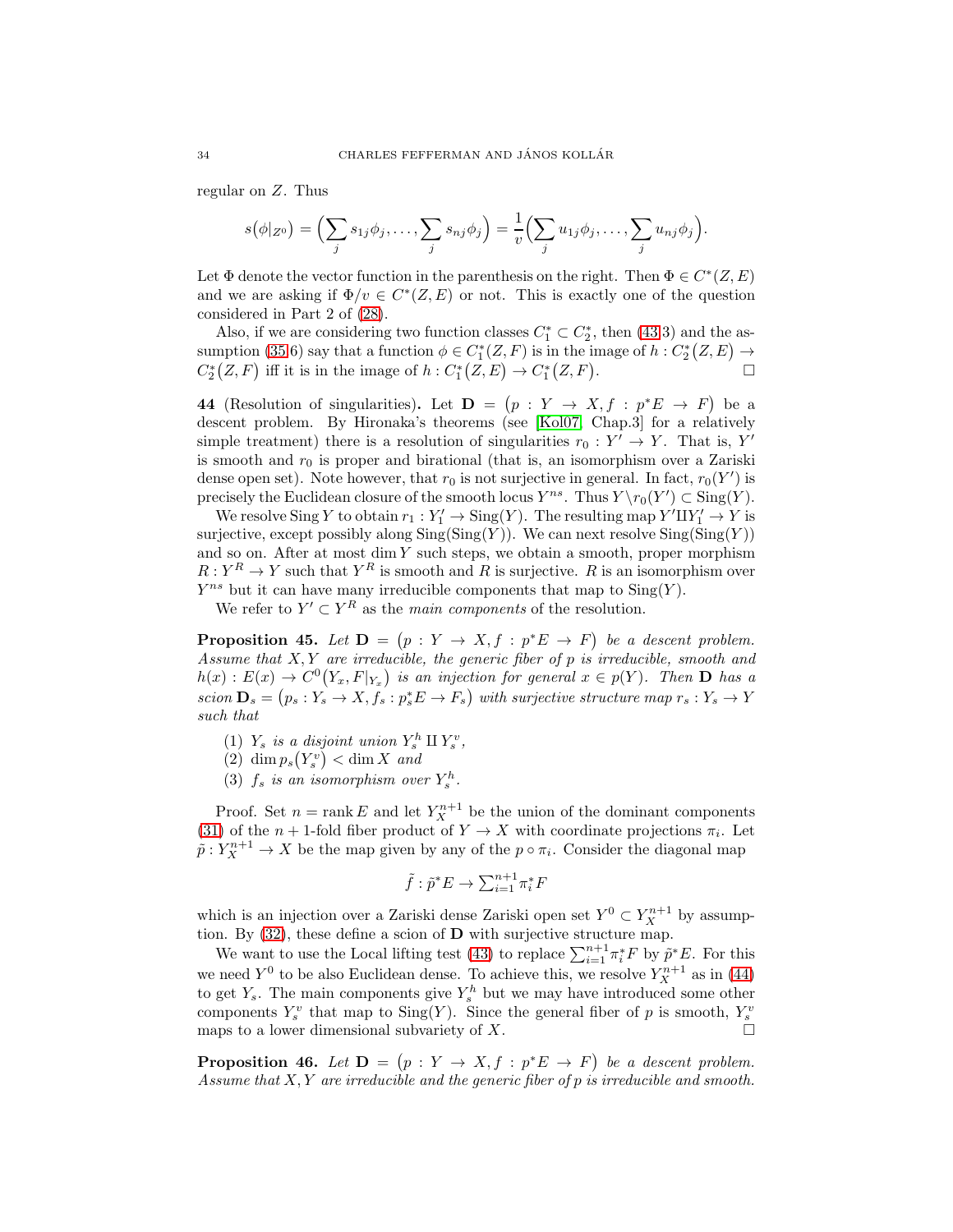*Then there is a commutative diagram*

$$
\begin{array}{ccc}\n\bar{Y} & \stackrel{\tau_X}{\to} & Y \\
\bar{p} \downarrow & & \downarrow p \\
\bar{X} & \stackrel{\tau_X}{\to} & X\n\end{array}
$$

where  $\tau_X, \tau_Y$  are proper, birational and there is a quotient bundle  $\tau_X^*E \to \overline{E}$  such *that*  $\bar{p}^* \tau_X^* E \to \tau_Y^* \bar{F}$  *factors through*  $\bar{p}^* \bar{E}$  *and the descent problem* 

$$
\bar{\mathbf{D}} = \left( \bar{p} : \bar{Y} \to \bar{X}, \bar{f} : \bar{p}^* \bar{E} \to \bar{F} := \tau_Y^* F \right)
$$

satisfies the assumptions of [\(45\)](#page-33-1). That is,  $\bar{f}(x) : \bar{E}(x) \to C^0(\bar{Y}_x, \tau_Y^* F|_{\bar{Y}_x})$  is an *injection for general*  $x \in \overline{p}(Y)$ *.* 

*Moreover, if a finite group*  $G$  *acts on*  $D$  *then we can choose*  $D$  *such that the*  $G$ -action lifts to  $D$ *.* 

(Note that, as shown by  $(48)$ , the conclusions can fail if the general fibers of p are not irreducible.)

Proof. Complexify  $p: Y \to X$  to get a complex proper morphism  $p_{\mathbb{C}}: Y_{\mathbb{C}} \to X_{\mathbb{C}}$ and set

$$
E'_{\mathbb{C}} := \mathrm{im} \big[ E_{\mathbb{C}} \to (p_{\mathbb{C}})_* F_{\mathbb{C}} \big].
$$

Let  $x \in p(Y)$  be a general point. Then  $Y_x$  is irreducible and the real points  $Y_x$  are Zariski dense in the complex fiber  $(Y_{\mathbb{C}})_{x}$ . Thus  $H^0((Y_{\mathbb{C}})_{x}, F_{\mathbb{C}}) = H^0(Y_{x}, F)$ .

So far  $E'_{\mathbb{C}}$  is only a coherent sheaf which is a quotient of  $E_{\mathbb{C}}$ . Using [\(47\)](#page-34-1) and then [\(45\)](#page-33-1), we obtain  $\tau_X : \overline{X} \to X$  as desired.

<span id="page-34-1"></span>47. Let X be an irreducible variety  $q : E \to E'$  a map of vector bundles on X. In general we can not write  $q$  as a composite of a surjection of vector bundles followed by an injection, but the following construction shows how to achieve this after modifying X.

Let  $\operatorname{Gr}(d, E) \to X$  be the universal Grassmann bundle of rank d quotients of E where d is the rank of q at a general point. At a general point  $x \in X$ ,  $q(x) : E(x) \rightarrow$ im  $q(x)$  ⊂  $E'(x)$  is such a quotient. Thus q gives a rational map  $X \dashrightarrow \text{Gr}(d, E)$ , defined on a Zariski dense Zariski open subset. Let  $\overline{X} \subset \text{Gr}(d, E)$  denote the closure of its image and  $\tau_X : \bar{X} \to X$  the projection. Then  $\tau_X$  is a proper birational morphism and we have a decomposition

$$
\tau_X^* q : \tau_X^* E \stackrel{s}{\twoheadrightarrow} \bar{E} \stackrel{j}{\hookrightarrow} \tau_X^* E'
$$

where  $\overline{E}$  is a vector bundle of rank d on  $\overline{X}$ , s is a rank d surjection everywhere and  $j$  is a rank  $d$  injection on a Zariski dense Zariski open subset.

### <span id="page-34-0"></span>4.4. Proof of the main algebraic theorem.

In order to answer Question [1](#page-0-1) in general, we try to create a situation where [\(46\)](#page-33-2) applies.

First, using  $(44)$  we may assume that Y is smooth. Next take the Stein factorization  $Y \to W \to X$ ; that is,  $W \to X$  is finite and all the fibers of  $Y \to W$  are connected (hence general fibers are irreducible).

After some modifications, [\(45\)](#page-33-1) applies to  $Y \to W$ , thus we are reduced to comparing  $C^0(W, p^*_W E)$  and  $C^0(X, E)$ .

This is easy if  $W \to X$  is Galois, since then the sections of  $p_W^*E$  that are invariant under the Galois group descend to sections of E.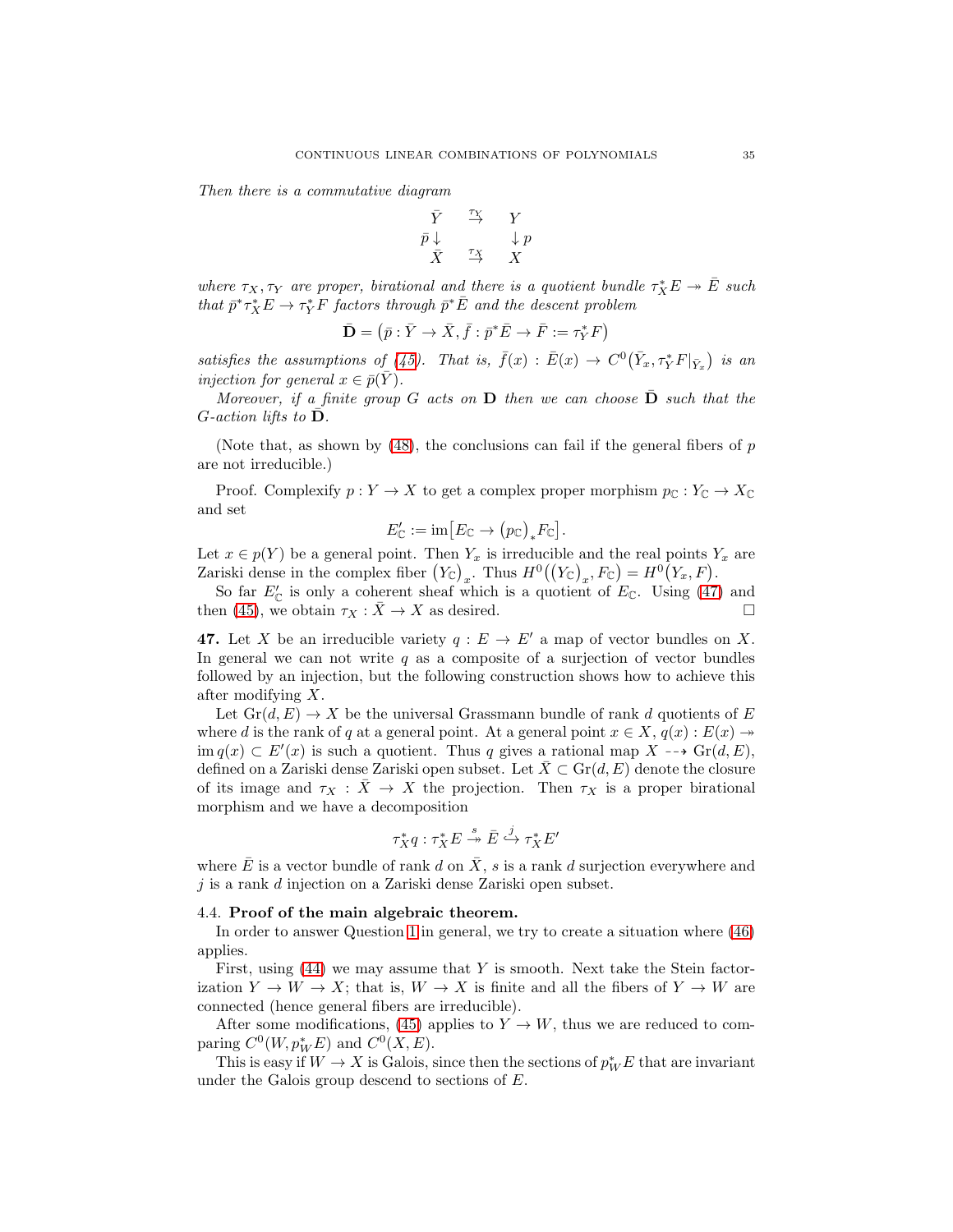If  $p: W \to X$  is a finite morphism of (smooth or at least normal) varieties over C, the usual solution would be to take the Galois closure of the field extension  $\mathbb{C}(W)/\mathbb{C}(X)$  and let  $W^{Gal} \to X$  be the normalization of X in it. Then the Galois group G acts on  $W^{Gal} \to X$  and the action is transitive on every fiber.

This does not work for real varieties since in general,  $W^{Gal}$  has no real points. (For instance, take  $X = \mathbb{R}$  and let  $W \subset \mathbb{R}^2$  be any curve given by an irreducible equation of the form  $y^m = f(x)$ . If  $m = 2$  then  $W/X$  is Galois but for  $m \geq 3$  the Galois closure  $W^{Gal}$  has no real points.) Some other problems are illustrated by the next example.

<span id="page-35-0"></span>**Example 48.** Let  $W \subset \mathbb{R}^2$  be defined by  $(y^5 - 5y = x)$  with  $p: W \to \mathbb{R}^1_x =: X$ the projection. Set  $E = \mathbb{C}^4_X$  and  $F = \mathbb{C}_W$  with  $f : p^*E \to F$  given by  $f(\psi(x)e_i) =$  $y^i \psi(x)|_W.$ 

Note that p has degree 5 as a map of (complex) Riemann surfaces, but  $p^{-1}(x)$ consists of 3 points for  $-1 < x < 1$  and of 1 point if  $|x| > 1$ . Therefore, the kernel of  $f \circ p^*(x)$ :  $\mathbb{C}^4 = E(x) \to C^0(W_x, F|_{W_x})$  has rank 1 if  $-1 < x < 1$  and rank 3 if  $|x| > 1$ . Thus ker $(f \circ p^*) \subset E$  is a rank 1 subbundle on the interval  $-1 < x < 1$ and a rank 3 subbundle on the intervals  $|x| > 1$ .

These kernels depend only on some of the 5 roots of  $y^5 - 5y = x$ , hence they are semialgebraic subbundles but not real algebraic subbundles.

As a replacement of the Galois closure  $W^{Gal}$ , we next introduce a series of varieties  $W_X^{(m)} \to X$ . The  $W_X^{(m)}$  are usually reducible, the symmetric group  $S_m$  acts on them, but the  $S_m$ -action is usually not transitive on every fiber. Nonetheless, all the  $W_X^{(m)}$  together provide a suitable analog of the Galois closure.

<span id="page-35-1"></span>**Definition 49.** Let  $s : W \to X$  be a finite morphism of (possibly reducible) varieties and  $X^0 \subset X$  the largest Zariski open subset over which p is smooth.

Consider the m-fold fiber product  $W_X^m := W \times_X \cdots \times_X W$  with coordinate projections  $\pi_i: W_X^m \to W$ . For every  $i \neq j$ , let  $\Delta_{ij} \subset W_X^m$  be the preimage of the diagonal  $\Delta \subset W \times_X W$  under the map  $(\pi_i, \pi_j)$ . Let  $W_X^{(m)} \subset W_X^m$  be the union of the dominant components in the closure of  $W_X^m \setminus \cup_{i \neq j} \Delta_{ij}$  with projection  $s^{(m)}: W_X^{(m)} \to X$ . The symmetric group  $S_m$  acts on  $W_X^{(m)}$  by permuting the factors.

If  $x \in X^0$  then  $(s^{(m)})^{-1}(x)$  consists of ordered m-element subsets of  $s^{-1}(x)$ . Thus  $(s^{(m)})^{-1}(x)$  is empty if  $|s^{-1}(x)| < m$  and  $S_m$  acts transitively on  $(s^{(m)})^{-1}(x)$ if  $|s^{-1}(x)| = m$ . If  $|s^{-1}(x)| > m$  then  $S_m$  does not act transitively on  $(s^{(m)})^{-1}(x)$ . We obtain a decreasing sequence of semialgebraic subsets

$$
s^{(1)}(W_X^{(1)}) \supset s^{(2)}(W_X^{(2)}) \supset \cdots.
$$

Set

$$
X_{W,m}^0 := X^0 \cap \Big( s^{(m)}\big(W_X^{(m)}\big) \setminus s^{(m+1)}\big(W_X^{(m+1)}\big) \Big).
$$

The  $X_{W,m}^0$  are disjoint,  $\bigcup_m X_{W,m}^0$  is a Euclidean dense semialgebraic open subset of  $p(Y) \cap X^0$  and the  $S_m$ -action is transitive on the fibers of  $s^{(m)}$  that lie over  $X^0_{W,m}$ . Thus  $s^{(m)}: W^{(m)} \to X$  behaves like a Galois extension over  $X_{W,m}^0$  and together the  $X_{W,m}^0$  cover most of X.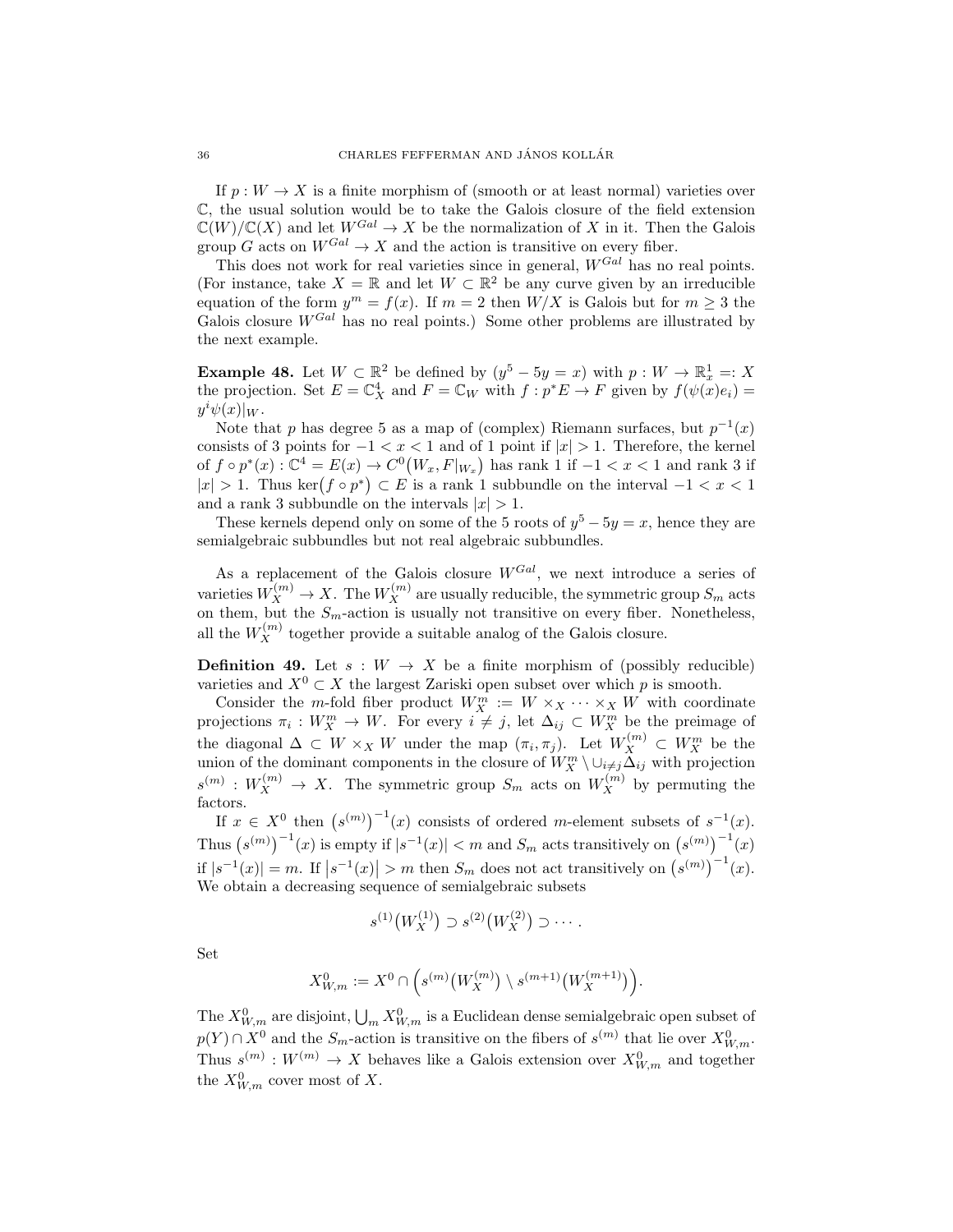Let now  $p: Y \to X$  be a proper morphism of (possibly reducible) normal varieties with Stein factorization  $p: Y \stackrel{q}{\to} W \stackrel{s}{\to} X$ . Let  $Y_X^m$  denote the m-fold fiber product  $Y \times_X \cdots \times_X Y$  with coordinate projections  $\pi_i: Y_X^m \to Y$ .

Let  $Y_X^{(m)} \subset Y_X^m$  denote the dominant parts of the preimage of  $W_X^{(m)}$  under the natural map  $q^m: Y_X^m \to W_X^m$  with projection  $p^{(m)}: Y_X^{(m)} \to X$ . Note that, for general  $x \in X$ ,  $(p^{(m)})^{-1}(x)$  is empty if  $p^{-1}(x)$  has fewer than m irreducible components and  $S_m$  acts transitively on the irreducible components of  $(p^{(m)})^{-1}(x)$ if  $p^{-1}(x)$  has exactly m irreducible components. Thus we obtain a decreasing sequence of semialgebraic subsets  $p^{(1)}(Y_X^{(1)})$  $\chi^{(1)}(Y_X^{(2)}) \supset p^{(2)}(Y_X^{(2)})$  $\binom{2}{X}$   $\supset \cdots$ .

Let F be a vector bundle on Y. Then  $\oplus_i \pi_i^* F$  is a vector bundle on  $Y_X^m$ . Its restriction to  $Y_X^{(m)}$  is denoted by  $F^{(m)}$ .

Note that the  $S_m$ -action on  $Y_X^{(m)}$  naturally lifts to an  $S_m$ -action on  $F^{(m)}$ . If E is a vector bundle on X and  $f: p^*E \to F$  is a vector bundle map then we get an  $S_m$ -invariant vector bundle map  $f^{(m)} : (p^{(m)})^* E \to F^{(m)}$ . For each m we get a scion of D

$$
\mathbf{D}^{(m)} := (p^{(m)} : Y_X^{(m)} \to X, f^{(m)} : (p^{(m)})^* E \to F^{(m)}).
$$

Below, we will use all the  $\mathbf{D}^{(m)}$  together to get a scion with Galois-like properties.

<span id="page-36-0"></span>50 (Proof of [\(33\)](#page-29-2)). If  $\mathbf{D}_s$  is a scion of D with surjective structure map  $r_s: Y_s \to Y$ , then  $(33.1) \Leftrightarrow (33.2)$  $(33.1) \Leftrightarrow (33.2)$  $(33.1) \Leftrightarrow (33.2)$  by definition and  $(33.2) \Rightarrow (33.3)$  $(33.2) \Rightarrow (33.3)$  holds for any choice of Z.

Assume next that we have a candidate for  $\mathbf{D}_s$  and Z such that. How do we check  $(33.3) \Rightarrow (33.2)$  $(33.3) \Rightarrow (33.2)$ ?

Pick  $\Phi_s \in C^*(Y_s, F_s)$  and assume that there is a section  $\phi_Z \in C^*(Z, E|Z)$  whose pull-back to  $Y_Z$  equals the restriction of  $\Phi_s$ . By [\(39\)](#page-30-2), we can lift  $\phi_Z$  to a section  $\phi_X \in C^*(X, E)$ . Consider next

$$
\Psi_s := \Phi_s - f_s\big(p_s^*\phi_X\big) \in C^*\big(Y_s, F_s\big).
$$

We are done if we can write  $\Psi_s = f_s \circ p_s^*(\psi_X)$  for some  $\psi_X \in C^*(X, E)$ .

By assumption,  $\Psi_s$  satisfies the finite set test [\(26\)](#page-25-0) but the improvement is that  $\Psi_s$  vanishes on  $Y_Z$ . As we saw already in [\(2\)](#page-1-1), this can make the problem much easier. We deal with this case in [\(51\)](#page-36-1).

Note that by [\[Whi34\]](#page-39-14), we can choose  $\phi_X$  to be real analytic away from Z and the rest of the construction preserves differentiability properties. Thus [\(29.](#page-26-1)2) holds once the rest of the argument is worked out.  $\Box$ 

<span id="page-36-1"></span>**Proposition 51.** Let  $D = (p : Y \to X, f : p^*E \to F)$  be a descent problem. *Then there is a closed algebraic subvariety*  $Z \subset X$  *with* dim  $Z <$  dim X *and a scion*  $\mathbf{D}_s = (p_s : Y_s \to X, f_s : p_s^* E \to F_s)$  with surjective structure map  $r_s : Y_s \to Y$  such *that the following holds.*

Let  $\psi_s \in C^0(Y_s, F_s)$  be a section that vanishes on  $p_s^{-1}(Z)$  and satisfies the finite *set test* [\(26\)](#page-25-0). Then there is a  $\psi_X \in C^0(X, E)$  *such that*  $\psi_X$  *vanishes on* Z *and*  $\psi_s = f_s \circ p_s^*(\psi_X).$ 

Proof. We may harmlessly assume that  $p(Y)$  is Zariski dense in X. Using [\(44\)](#page-33-0) we may also assume that  $Y$  is smooth.

After we construct  $\mathbf{D}_s$ , the plan is to make sure that Z contains all of its "singular" points. In the original setting of Question  $1, Z$  was the set where the map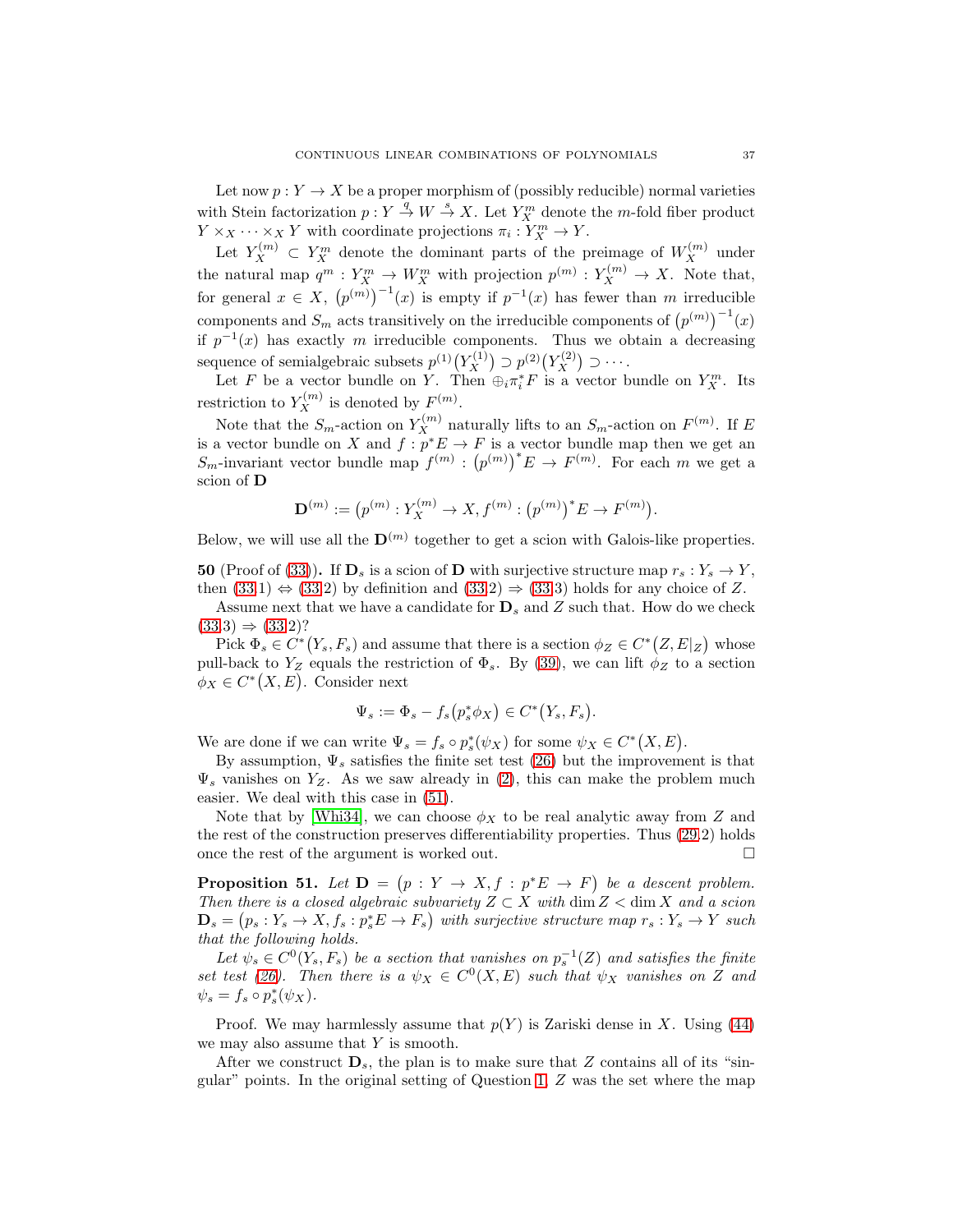$(f_1, \ldots, f_r) : \mathbb{C}^r \to \mathbb{C}$  has rank 0. In the general case, we need to include points over which  $f_s$  drops rank and also points over which  $p_s$  drops rank.

During the proof we gradually add more and more irreducible components to Z. To start with, we add to  $Z$  the lower dimensional irreducible components of  $X$ , the locus where X is not normal and the (Zariski closures of) the  $p(Y_i)$  where  $Y_i \subset Y$  is an irreducible component that does not dominate any of the maximal dimensional irreducible components of  $X$ . We can thus assume that  $X$  is irreducible and every irreducible component of Y dominates X.

Take the Stein factorization  $p: Y \stackrel{q}{\to} W \stackrel{s}{\to} X$  and set  $M = \deg(W/X)$ . For each  $1 \leq m \leq M$ , consider the following diagram

$$
(\bar{q}^{(m)})^* \bar{E}^{(m)} \cong \bar{F}^{(m)} \qquad F^{(m)} \qquad F
$$
  
\n
$$
(t_W^{(m)} \circ s_W^{(m)})^* E \to \bar{E}^{(m)} \qquad \bar{Y}_X^{(m)} \qquad \overset{t_X^{(m)}}{\to} \qquad \bar{Y}_X^{(m)} \qquad \qquad \downarrow \qquad \qquad \downarrow
$$
  
\n
$$
\times \qquad \qquad \downarrow \bar{q}^{(m)} \qquad \qquad \downarrow \bar{q}^{(m)} \qquad \qquad \downarrow \bar{q}^{(m)} \qquad \qquad \downarrow \bar{p}
$$
  
\n
$$
\bar{W}^{(m)} \qquad \qquad \stackrel{t_W^{(m)}}{\to} \qquad \qquad W^{(m)} \qquad \stackrel{s_{(m)}}{\to} \qquad X
$$
  
\n(51.70)

where  $W^{(m)}$  and its column is constructed in [\(49\)](#page-35-1) and out of this  $\bar{W}^{(m)}$ , its column and the vector bundle  $\bar{E}^{(m)}$  are constructed in [\(46\)](#page-33-2). Note that the symmetric group  $S_m$  acts on the whole diagram.

The  $\mathbf{D}_s$  we use will be the disjoint union of the scions

$$
\bar{\mathbf{D}}_s^{(m)} := (\bar{p}^{(m)} : \bar{Y}_X^{(m)} \to X, \bar{f}^{(m)} : (\bar{p}^{(m)})^* E \to \bar{F}^{(m)}) \text{ for } m = 1, ..., M.
$$

By enlarging Z if necessary, we may assume that  $Y_X^{(m)} \to X$  is smooth over  $X \setminus Z$  and each  $t_W^{(m)}$  is an isomorphism over  $X \setminus Z$ . Note that, for every m,

$$
X_m^0 := p^{(m)}(Y_X^{(m)}) \setminus \left(Z \cup p^{(m+1)}(Y_X^{(m+1)})\right) \subset X
$$

is an open semialgebraic subset of  $X \setminus Z$  whose boundary is in Z. Furthermore,  $p(Y) \setminus Z$  is the disjoint union of the  $X_m^0$  and the fiber  $Y_x$  has exactly m irreducible components if  $x \in X_m^0$ .

Let  $\Psi_s \in C^0(Y_s, F_s)$  be a section that vanishes on  $p_s^{-1}(Z)$ . We can then uniquely write  $\Psi_s = \sum_m \Psi_s^{(m)}$  such that each  $\Psi_s^{(m)}$  vanishes on  $Y_s \setminus p_s^{-1}(X_m^0)$ . Moreover,  $\Psi_s$  satisfies the finite set test [\(26\)](#page-25-0) iff all the  $\Psi_s^{(m)}$  satisfy it.

Thus it is sufficient to prove that each  $\Psi_s^{(m)}$  is the pull-back of a section  $\psi_X^{(m)} \in$  $C^*(X, E)$  that vanishes on  $X \setminus X_m^0$ . For each m we use the corresponding diagram  $(51_m).$  $(51_m).$ 

Each  $\Psi_s^{(m)}$  lifts to a section  $\bar{\Psi}_s^{(m)}$  of  $(\bar{q}^{(m)})^* \bar{E}^{(m)}$  that satisfies the pull-back conditions for  $\bar{Y}^{(m)} \to \bar{W}^{(m)}$ . Thus  $\bar{\Psi}_s^{(m)}$  is the pull-back of a section  $\bar{\Psi}_W^{(m)}$  of  $\bar{E}^{(m)}$ . By construction,  $\bar{\Psi}_W^{(m)}$  is  $S_m$ -invariant and it vanishes outside  $(t^{(m)} \circ s^{(m)})^{-1}(X_m^0)$ . Using a splitting of  $(s_W^{(m)} t_W^{(m)})$  ${ (m) \choose W}^*E \twoheadrightarrow \bar{E}^{(m)}$  we can think of  $\bar{\Psi}_W^{(m)}$  as an  $S_m$ -invariant  $\mathrm{section\,of\,}\binom{t^{(m)}_W\!\circ\! s^{(m)}_W}$  ${(m) \choose W}^*E$ . By the choice of  $Z, t^{(m)}$  is an isomorphism over  $X_m^0$ , hence  $\bar{\Psi}_W^{(m)}$  descends to an  $S_m$ -invariant section  $\Psi_W^{(m)}$  of  $(s_W^{(m)}$  $\binom{m}{W}^*E$  that vanishes outside  $(s_W^{(m)})$  $\left(\begin{matrix}m\\W\end{matrix}\right)^{-1}\left(X_m^0\right)$ . Therefore, by [\(40.](#page-31-2)2),  $\Psi_W^{(m)}$  descends to a section  $\psi_X^{(m)} \in C^0(X, E)$ that vanishes on  $X \setminus X_m^0$ .  $\Box$  m.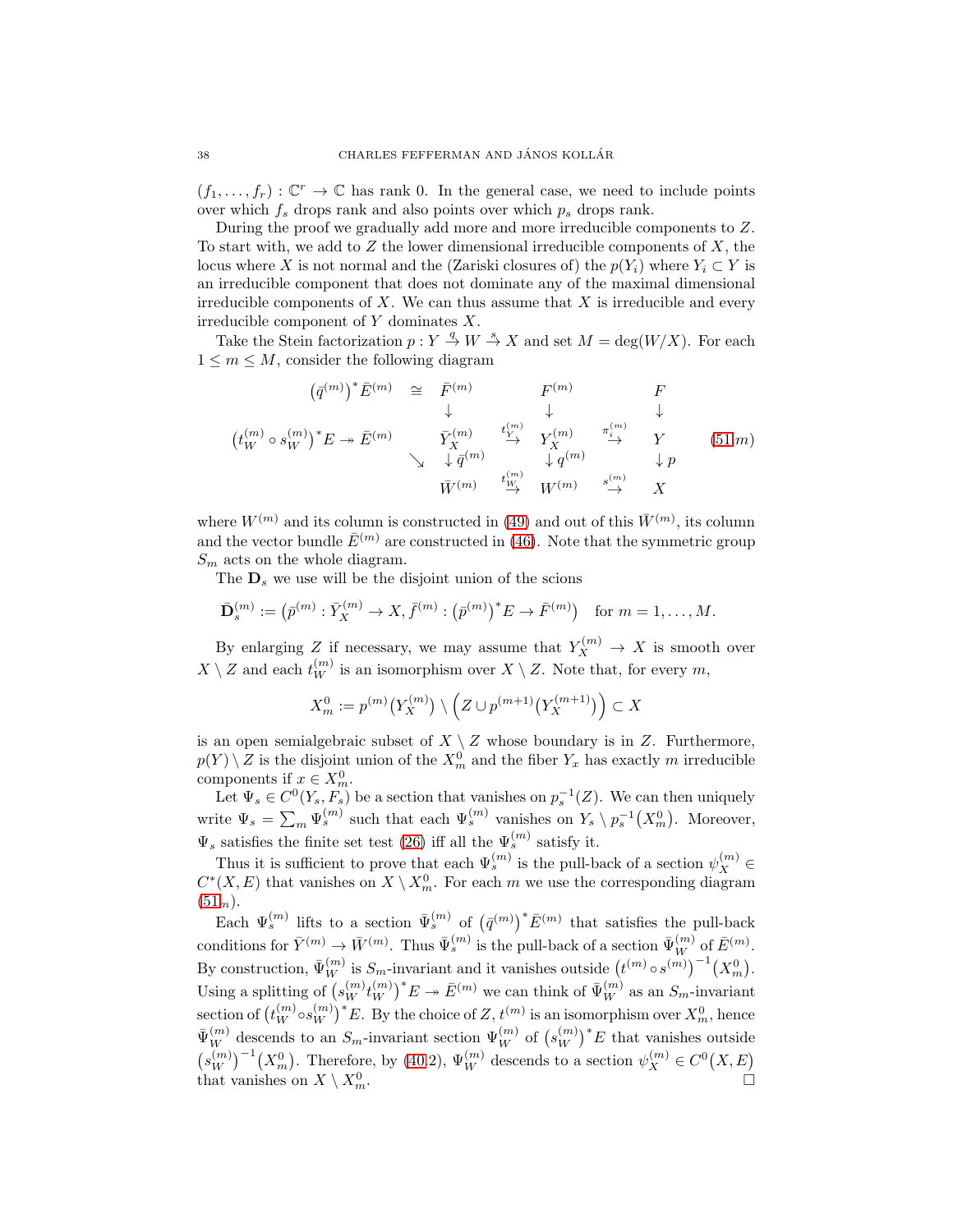#### <span id="page-38-0"></span>4.5. Semialgebraic, real and  $p$ -adic analytic cases.

52 (Real analytic case). It is natural to ask Question [1](#page-0-1) when the  $f_i$  are real analytic functions and  $\mathbb{R}^n$  is replaced by an arbitrary real analytic variety. As before, we think of X as the real points of a complex Stein space  $X_{\mathbb{C}}$  that is defined by real equations. Our proofs work without changes for descent problems  $\mathbf{D} = (p : Y \rightarrow$  $X, f: p^*E \to F$  where Y and f are *relatively algebraic* over X.

By definition, this means that  $Y$  is the set of real points of a closed (reduced but possibly reducible) complex analytic subspace of some  $X_{\mathbb{C}} \times \mathbb{CP}^N$  and that f is assumed algebraic in the  $\mathbb{CP}^N$ -variables.

This definition may not seem the most natural, but it is exactly the setting needed to answer Question [1](#page-0-1) if the  $f_i$  are real analytic functions on a real analytic space.

53 (Semialgebraic case). It is straightforward to consider semialgebraic descent problems  $\mathbf{D} = (p : Y \to X, f : p^*E \to F)$  where X, Y are semialgebraic sets, E, F are semialgebraic vector bundles and  $p, f$  are semialgebraic maps. (See [\[BCR98,](#page-39-15) Chap.2] for basic results and definitions.) It is not hard to go through the proofs and see that everything generalizes to the semialgebraic case.

In fact, some of the constructions could be simplified since one can break up any descent problem **D** into a union of descent problems  $\mathbf{D}_i$  such that each  $Y_i \to X_i$  is topologically a product over the interior of  $X_i$ . This would allow one to make some non-canonical choices to simplify the construction of the diagrams [\(51.](#page-36-1)m).

It may be, however, worthwhile to note that one can directly reduce the semialgebraic version to the real algebraic one as follows.

Note first that in the semialgebraic setting it is natural to replace a real algebraic descent problem  $\mathbf{D} = (p : Y \to X, f : p^*E \to F)$  by its *semialgebraic reduction* sa-red $(D) := (p: Y \to p(Y), f: p^*(E|_{p(Y)}) \to F).$ 

We claim that for every semialgebraic descent problem **D** there is a proper surjection  $r: Y_s \to Y$  such that the corresponding scion  $r^*D$  is semialgebraically isomorphic to the semialgebraic reduction of a real algebraic descent problem.

To see this, first, we can replace the semialgebraic  $X$  by a real algebraic variety  $X^a$  that contains it and extend E to semialgebraic vector bundle over  $X^a$ . Not all semialgebraic vector bundles are algebraic, but we can realize  $E$  as a semialgebraic subbundle of a trivial bundle  $\mathbb{C}^M$ . This in turn gives a semialgebraic embedding of X into  $X \times \mathrm{Gr}(\mathrm{rank} E, M)$ . Over the image, E is the restriction of the algebraic universal bundle on  $\text{Gr}(\text{rank } E, M)$ . Thus, up to replacing X by the Zariski closure of its image, we may assume that  $X$  and  $E$  are both algebraic. Replacing  $Y$  by the graph of p in  $Y \times X$ , we may assume that p is algebraic. Next write Y as the image of a real algebraic variety. We obtain a scion where now  $p: X \to Y, E, F$  are all algebraic. To make f algebraic, we use that f defines a semialgebraic section of  $\mathbb{P}(\mathcal{H}om_X(p^*E, F)) \to Y$ . Thus, after replacing Y by the Zariski closure of its image  $\text{in } P(\mathcal{H}om_X(p^*E, F)) \to Y$ , we obtain an algebraic scion with surjective structure map.

**54** ( $p$ -adic case). One can also consider Question [1](#page-0-1) in the  $p$ -adic case and the proofs work without any changes. In fact, if we start with polynomials  $f_i \in \mathbb{Q}[x_1, \ldots, x_n]$ then in Theorem [34](#page-29-1) it does not matter whether we want to work over  $\mathbb{R}$  or  $\mathbb{Q}_p$ ; we construct the same descent problems. It is only in checking the finite set test [\(26\)](#page-25-0) that the field needs to be taken into account: if we work over  $\mathbb{R}$ , we need to check